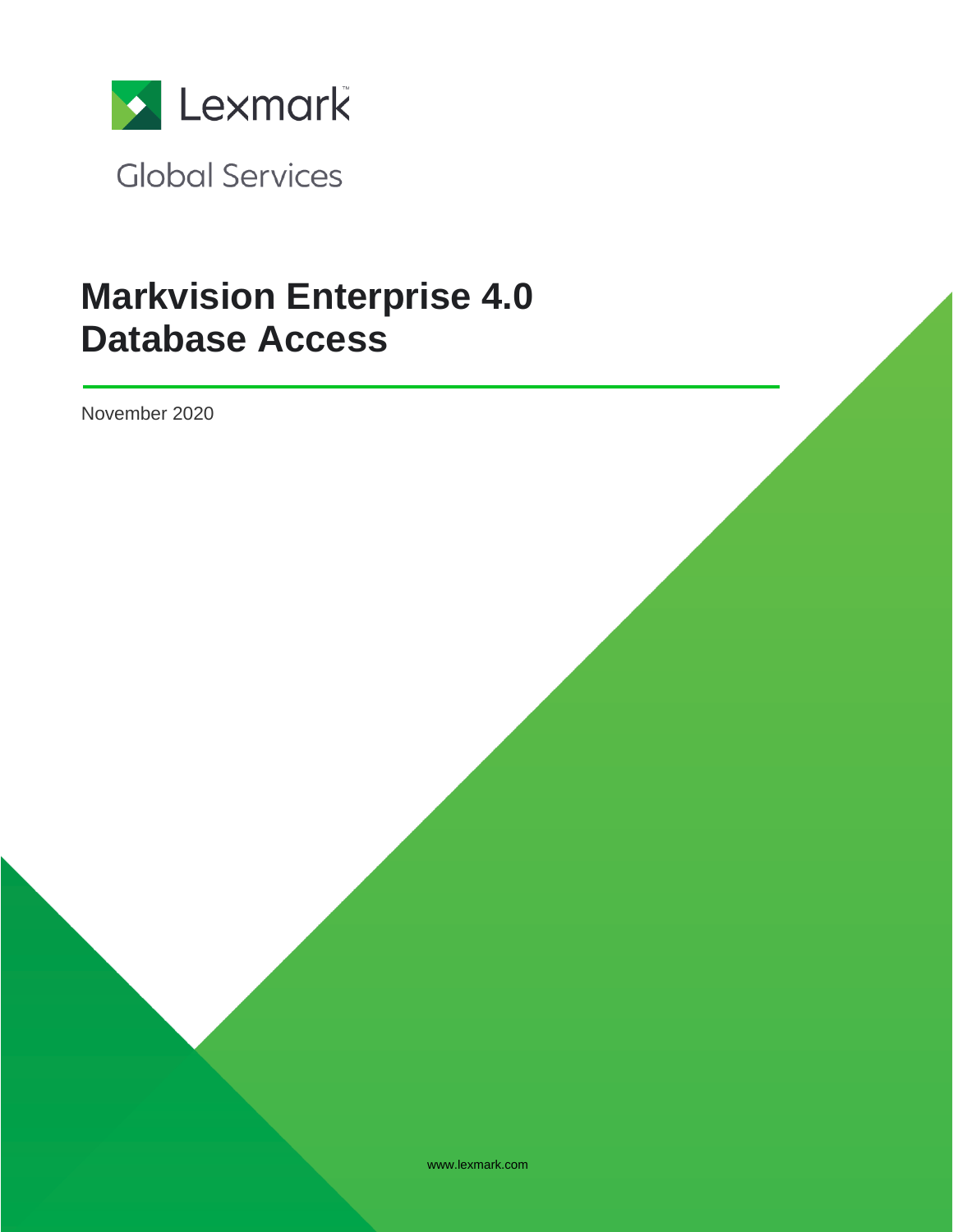

## **Table of Contents**

| 1              |        |  |
|----------------|--------|--|
| $\overline{2}$ |        |  |
|                | 2.1    |  |
| 3 <sup>1</sup> |        |  |
|                | 3.1    |  |
|                | 3.1.1  |  |
|                | 3.1.2  |  |
|                | 3.1.3  |  |
|                | 3.1.4  |  |
|                | 3.1.5  |  |
|                | 3.1.6  |  |
|                | 3.1.7  |  |
|                | 3.1.8  |  |
|                | 3.1.9  |  |
|                | 3.1.10 |  |
|                | 3.1.11 |  |
|                | 3.1.12 |  |
|                | 3.1.13 |  |
|                | 3.2    |  |
|                | 3.2.1  |  |
|                | 3.2.2  |  |
|                | 3.2.3  |  |
|                | 3.3    |  |
|                | 3.3.1  |  |
|                | 3.3.2  |  |
|                |        |  |
|                | 3.3.4  |  |
|                | 3.3.5  |  |
|                | 3.3.6  |  |
|                | 3.3.7  |  |
|                | 3.3.8  |  |
|                | 3.3.9  |  |
|                | 3.3.10 |  |
|                | 3.3.11 |  |
|                | 3.3.12 |  |
|                | 3.3.13 |  |
|                |        |  |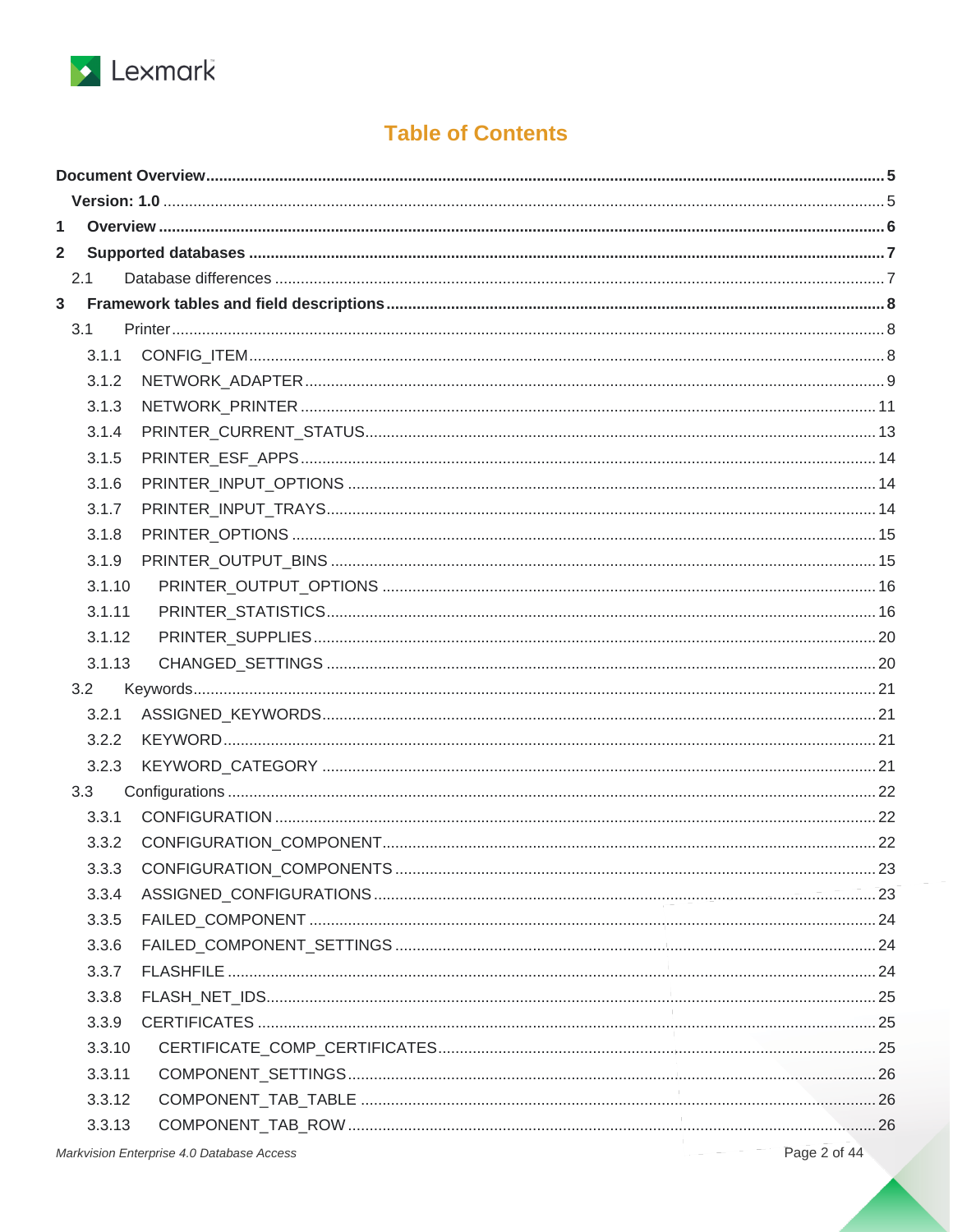# Lexmark

| 3.3.14 |  |
|--------|--|
| 3.3.15 |  |
| 3.3.16 |  |
| 3.3.17 |  |
| 3.3.18 |  |
| 3.4    |  |
| 3.4.1  |  |
| 3.4.2  |  |
| 3.4.3  |  |
| 3.4.4  |  |
| 3.4.5  |  |
| 3.5    |  |
| 3.5.1  |  |
| 3.5.2  |  |
| 3.5.3  |  |
| 3.5.4  |  |
| 3.5.5  |  |
| 3.5.6  |  |
| 3.5.7  |  |
| 3.6    |  |
| 3.6.1  |  |
| 3.6.2  |  |
| 3.7    |  |
| 3.7.1  |  |
| 3.7.2  |  |
| 3.7.3  |  |
| 3.8    |  |
| 3.8.1  |  |
| 3.9    |  |
| 3.9.1  |  |
| 3.9.2  |  |
|        |  |
| 3.10.1 |  |
| 3.10.2 |  |
| 3.10.3 |  |
| 3.10.4 |  |
| 3.10.5 |  |
| 3.10.6 |  |
| 3.10.7 |  |
| 3.11   |  |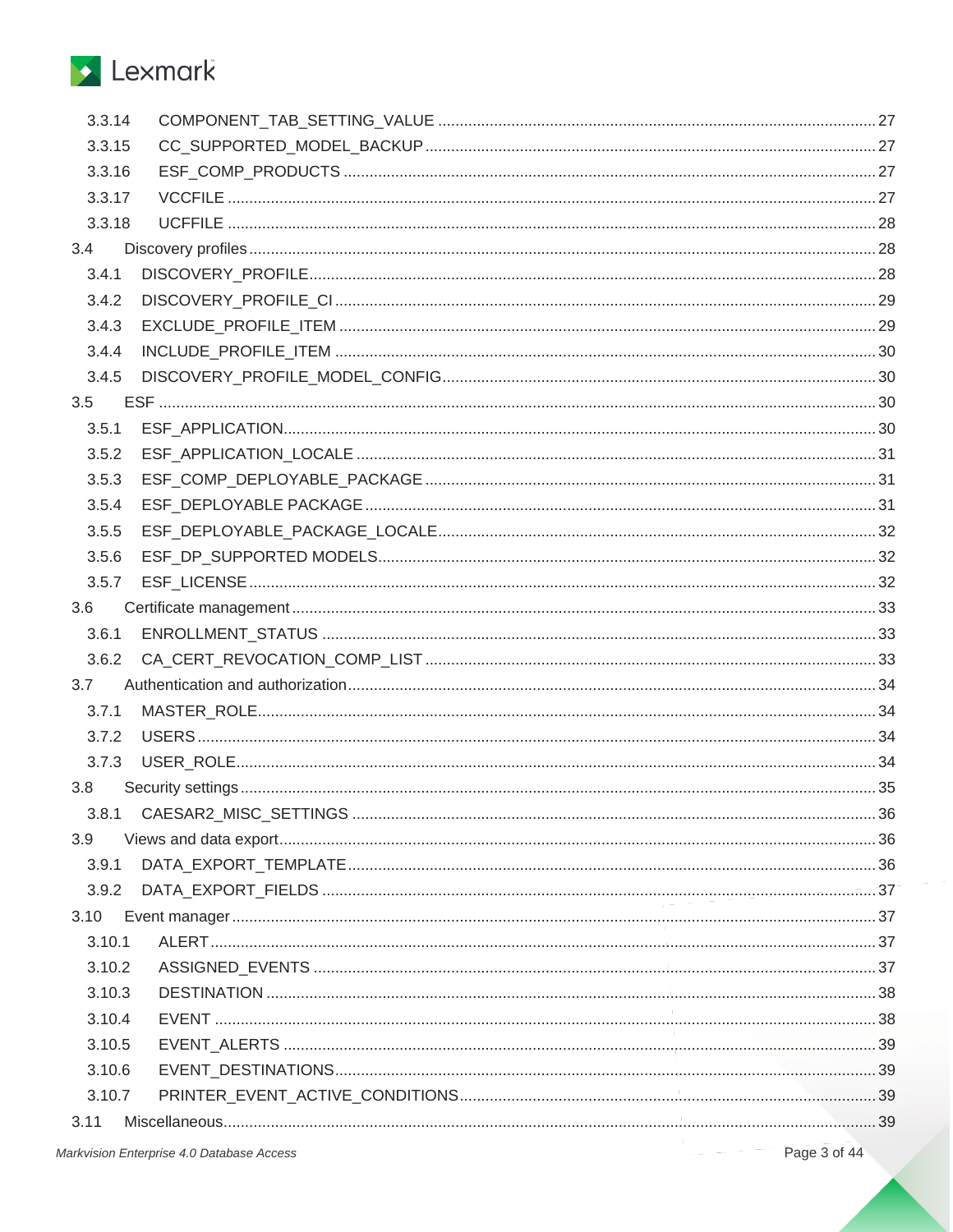# Lexmark

| 5 |  |  |
|---|--|--|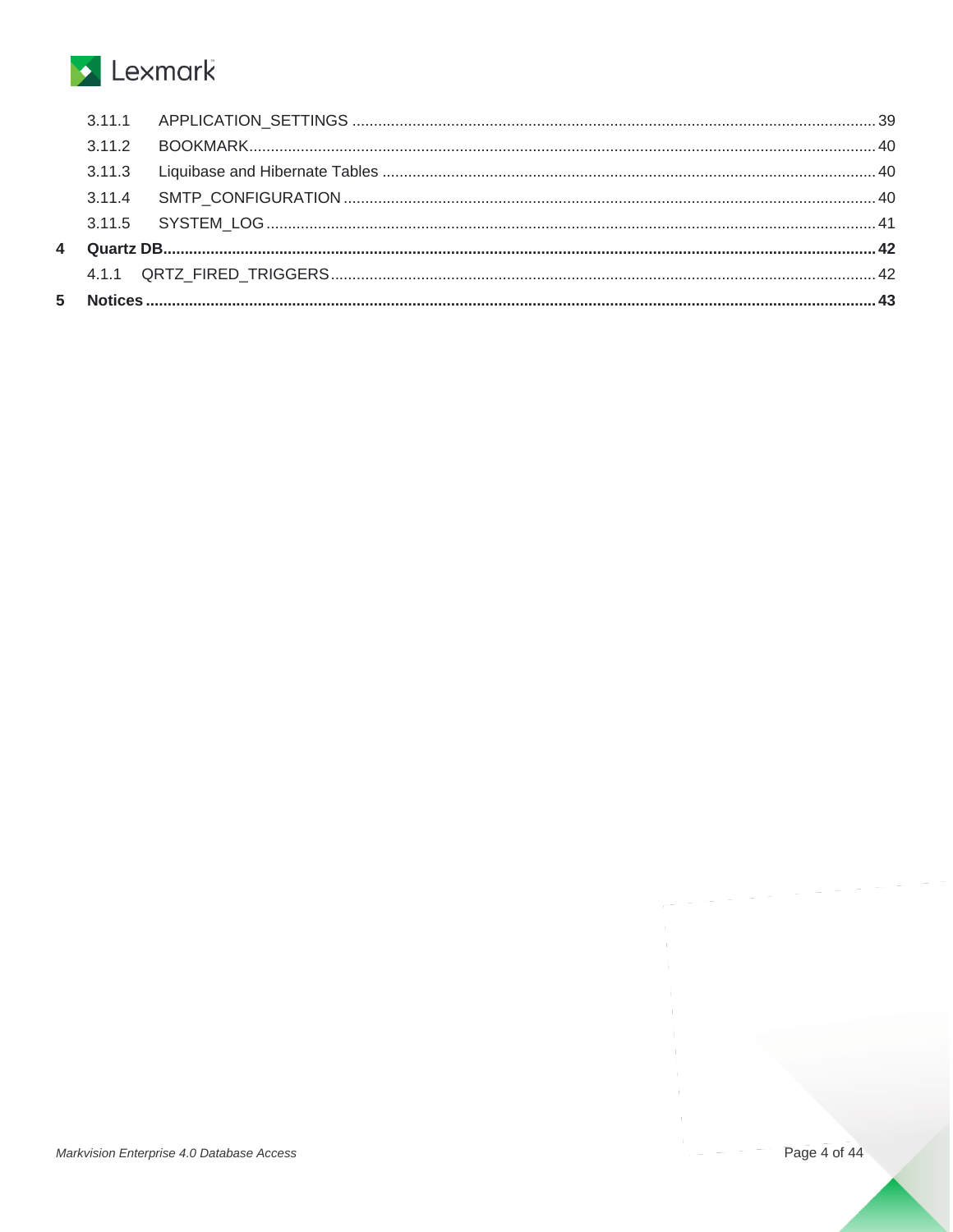

## <span id="page-4-0"></span>**Document Overview**

This white paper focuses on the database structure of Markvision Enterprise (MVE). The intent of this document is to enable users to understand the tables and fields within the database and create custom queries and reports.

## <span id="page-4-1"></span>**Version: 1.0**

This publication could include technical inaccuracies or typographical errors. Changes are periodically made to the information herein; these changes will be incorporated in later editions. Improvements or changes in the products or the programs described may be made at any time.

Lexmark rights of intellectual property are applicable to the document contents. The information contained herein is for the exclusive internal use for Lexmark International, Inc. and this document, or its parts, cannot be passed to third parties without the written agreement of Lexmark.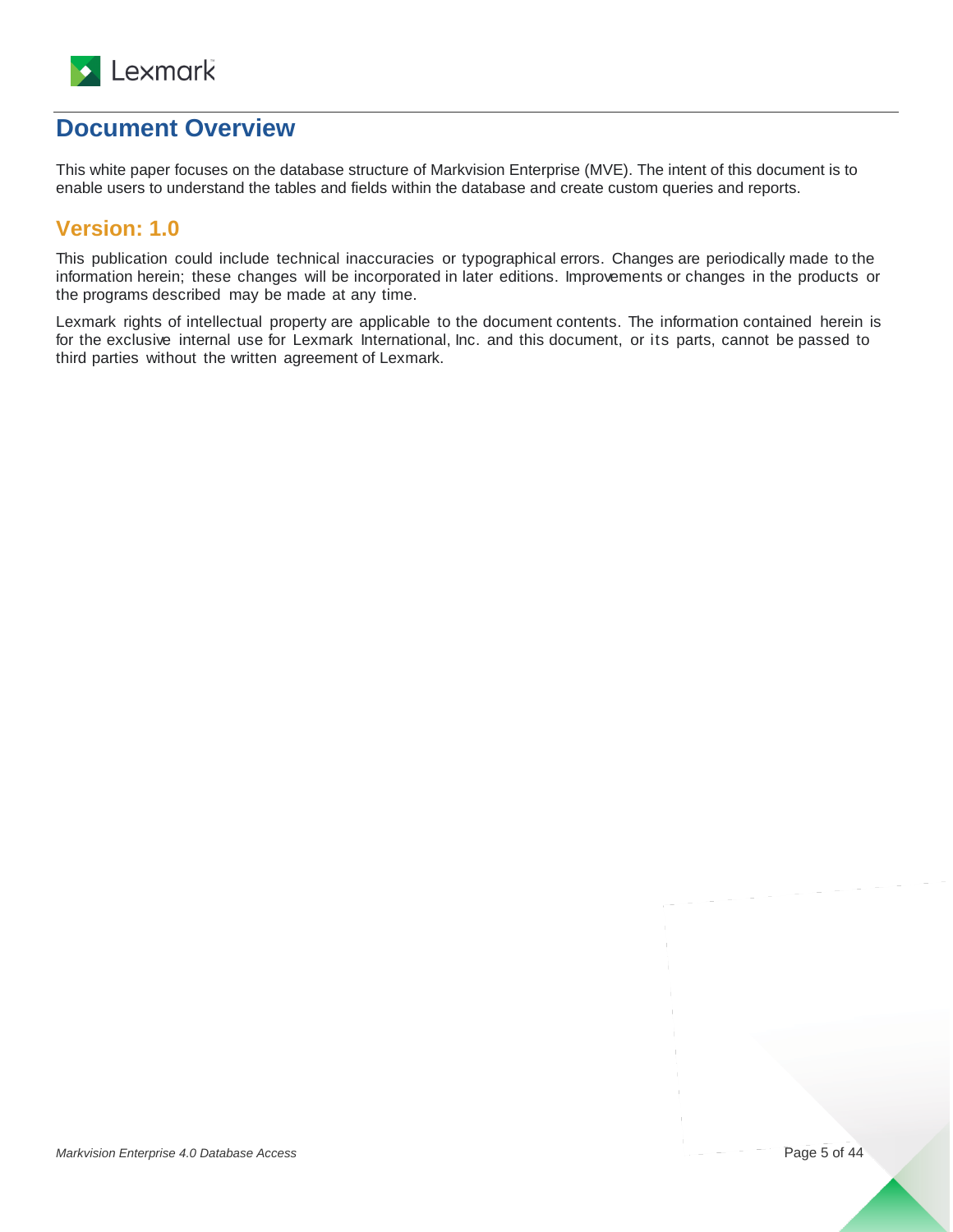

## <span id="page-5-0"></span>1 Overview

Markvision Enterprise (MVE) allows you to gather various types of data about your discovered printers and their settings. Some of this data includes:

- Identification information such as IP address, model name, and manufacturer.
- Capabilities such as color, copy, and speed
- Installed options such as hard drives, paper trays, and supplies.
- Printer statistics, basic settings, advanced security settings, firmware levels, installed applications, certificates, and keywords

MVE stores this information in three databases.

- FRAMEWORK The primary database where most of the device data is stored
- MONITOR A smaller database where task statistics are stored
- QUARTZ A database used by MVE's third-party scheduler (Quartz) to store scheduling information

This document lists and explains most of the tables in the FRAMEWORK database and describes the fields that each table contains.

*Note: The tables and columns in the database are subject to change from one release to the next.*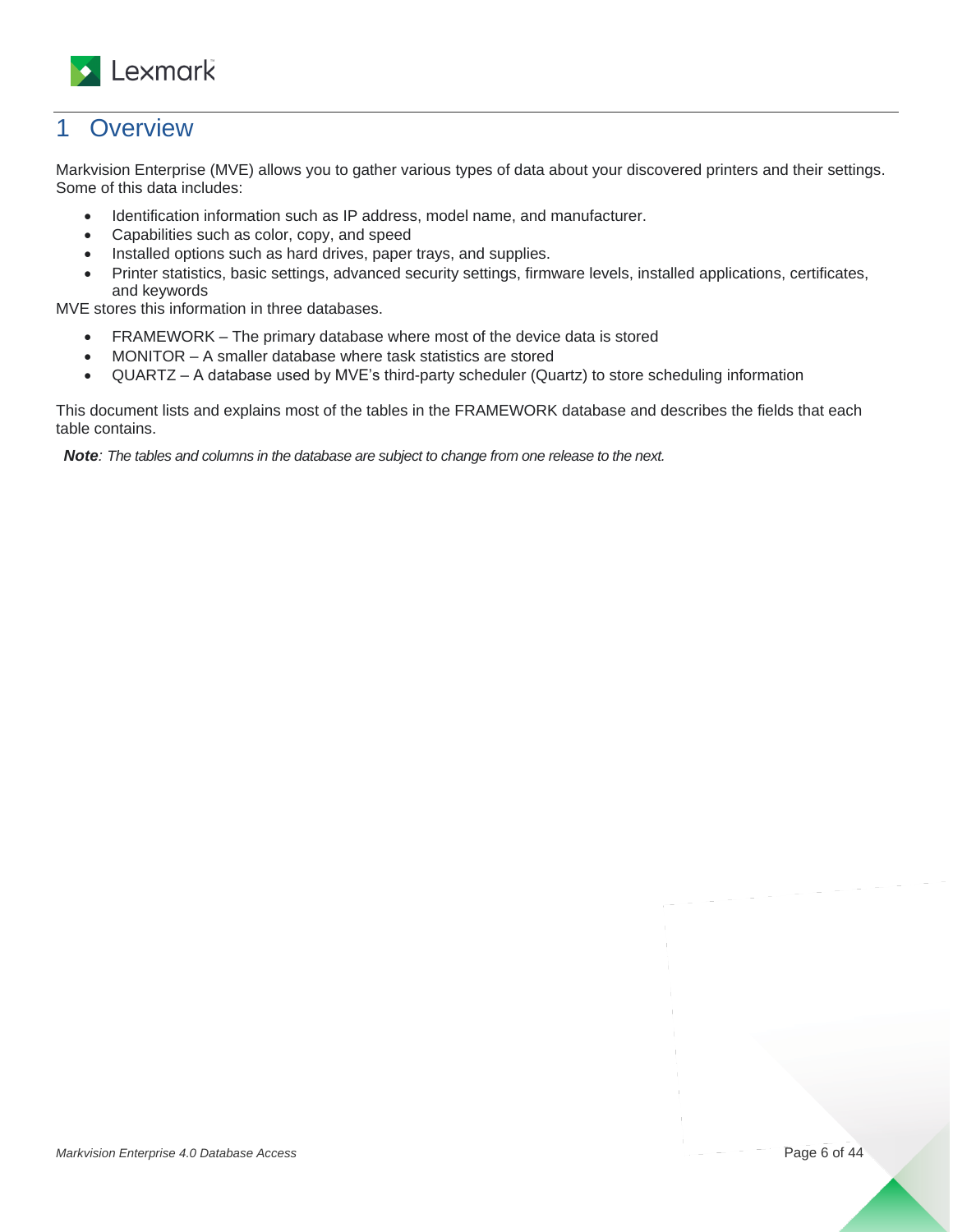

## <span id="page-6-0"></span>2 Supported databases

MVE supports Firebird® (distributed with MVE) and Microsoft SQL Server. *Consult the MVE Admin Guide for supported versions*.

## <span id="page-6-1"></span>2.1 Database differences

The following table maps Firebird data types used in MVE to their corresponding data types in Microsoft SQL Server.

| <b>Firebird data types</b> | Microsoft SQL server data types |
|----------------------------|---------------------------------|
| <b>BIGINT</b>              | <b>Bigint</b>                   |
| VARCHAR(x)                 | $\text{varchar}(x)$             |
| <b>TIMESTAMP</b>           | Datetime                        |
| <b>INTEGER</b>             | Int                             |
| SMALLINT/TINYINT*          | Bit                             |
| BLOB SUB TYPE 0            | varbinary(1024)                 |

\*This is required for Microsoft SQL Server.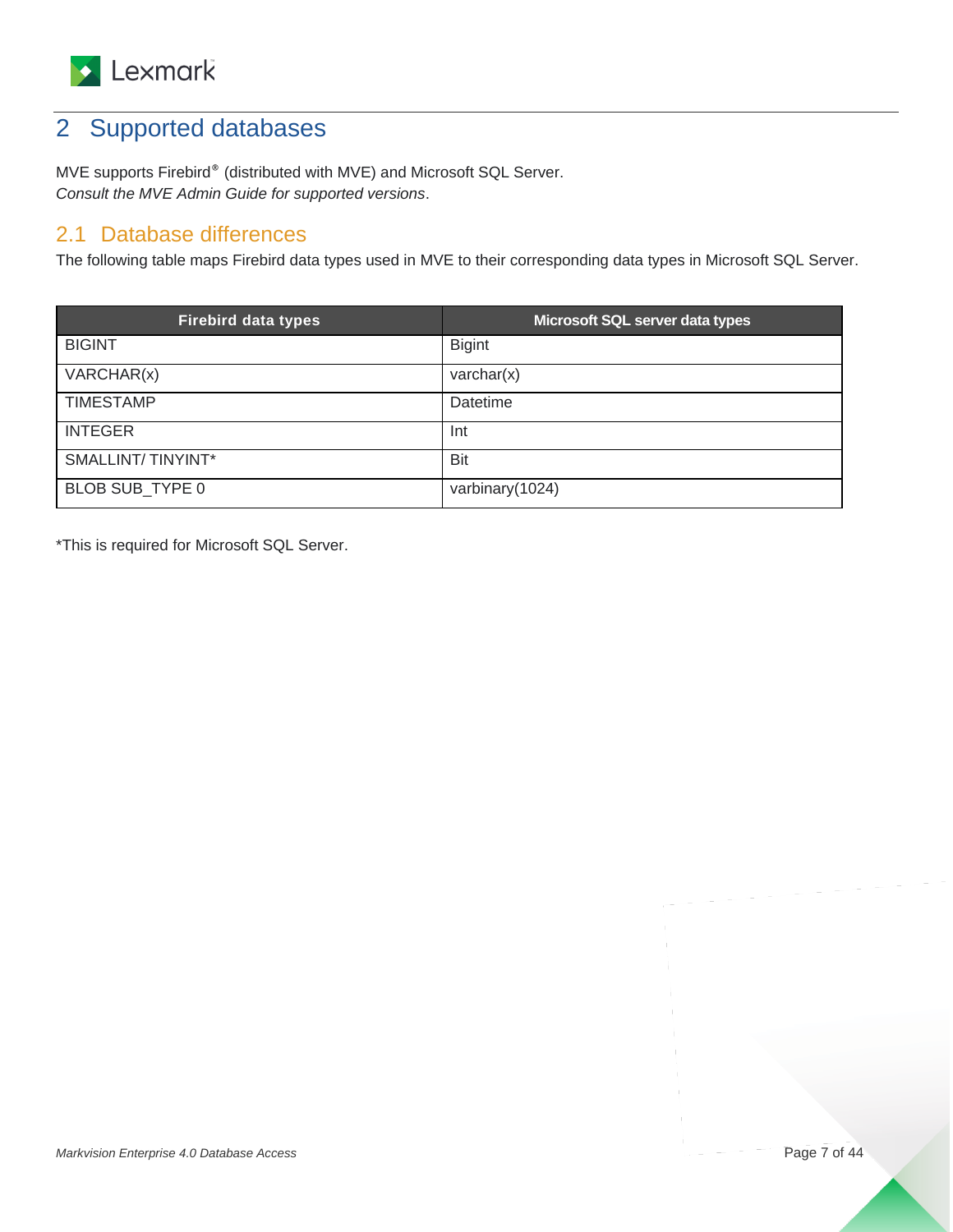

## <span id="page-7-0"></span>3 Framework tables and field descriptions

FRAMEWORK is the primary MVE database where most of the device data is stored. The tables and descriptions of each field are listed in the following table categories.

*Note: The data types used in the "Data Type" columns of these tables relate to a Firebird database. Refer to the [Views and data export](#page-35-1) section of this document to see how these correspond to Microsoft SQL Server data types.*

## <span id="page-7-1"></span>3.1 Printer

The following tables deal with the logical representation of a physical printer.

#### <span id="page-7-2"></span>**3.1.1 CONFIG\_ITEM**

This table represents the ITIL Configuration Item portion of the printer. It has the "state" and TIMESTAMPs of when the CI was created, initially managed, last discovered, etc. This does not represent any physical portion of a printer; it is simply an abstract representation of the device.

| <b>Field Name</b>                         | Data Type        | <b>Description</b>                                                                                                                                        |
|-------------------------------------------|------------------|-----------------------------------------------------------------------------------------------------------------------------------------------------------|
| CI ID                                     | <b>BIGINT</b>    | Primary key                                                                                                                                               |
| CI STATE                                  | VARCHAR(255)     | The current state of the CI: NEW,<br>MANAGED, MISSING, FOUND,<br>CHANGED, UNMANAGED, RETIRED                                                              |
| <b>CREATION DATE</b>                      | <b>TIMESTAMP</b> | When the CI first entered the system                                                                                                                      |
| INITIAL_MANAGEMENT_DATE                   | <b>TIMESTAMP</b> | When the CI first entered the MANAGED<br>state (or sub-state)                                                                                             |
| LAST_AUDIT_DATE                           | <b>TIMESTAMP</b> | The last time an audit was attempted on<br>the CI (may not have been successful)                                                                          |
| PRINTER_ID                                | <b>BIGINT</b>    | The foreign key to<br>NETWORK PRINTER.PRINTER ID                                                                                                          |
| LAST_DISCOVERY_DATE                       | <b>TIMESTAMP</b> | The last time a discovery was attempted<br>on the CI (may not have been<br>successful)                                                                    |
| LAST_SUCCESSFUL_AUDIT_DATE                | <b>TIMESTAMP</b> | The last time an audit was successful on<br>the CI                                                                                                        |
| LAST_SUCCESSFUL_DISCOVERY_<br><b>DATE</b> | <b>TIMESTAMP</b> | The last time a discovery was successful<br>on the CI                                                                                                     |
| DEFAULT_CERT_COMMON_NAME                  | VARCHAR(255)     | Name of the default certificate                                                                                                                           |
| DEFAULT CERT ISSUER NAME                  | VARCHAR(255)     | Issuer name                                                                                                                                               |
| DEFAULT_CERT_SIGNING_STATU<br>S           | VARCHAR(255)     | Represents the certificate signing status of<br>a printer which can be any of the following:<br>SIGNED,<br><b>INVALID CERT</b><br>NO CA<br><b>UNKNOWN</b> |
| DEFAULT_CERT_VALID_FROM                   | <b>TIMESTAMP</b> | Start of validity date of the certificate                                                                                                                 |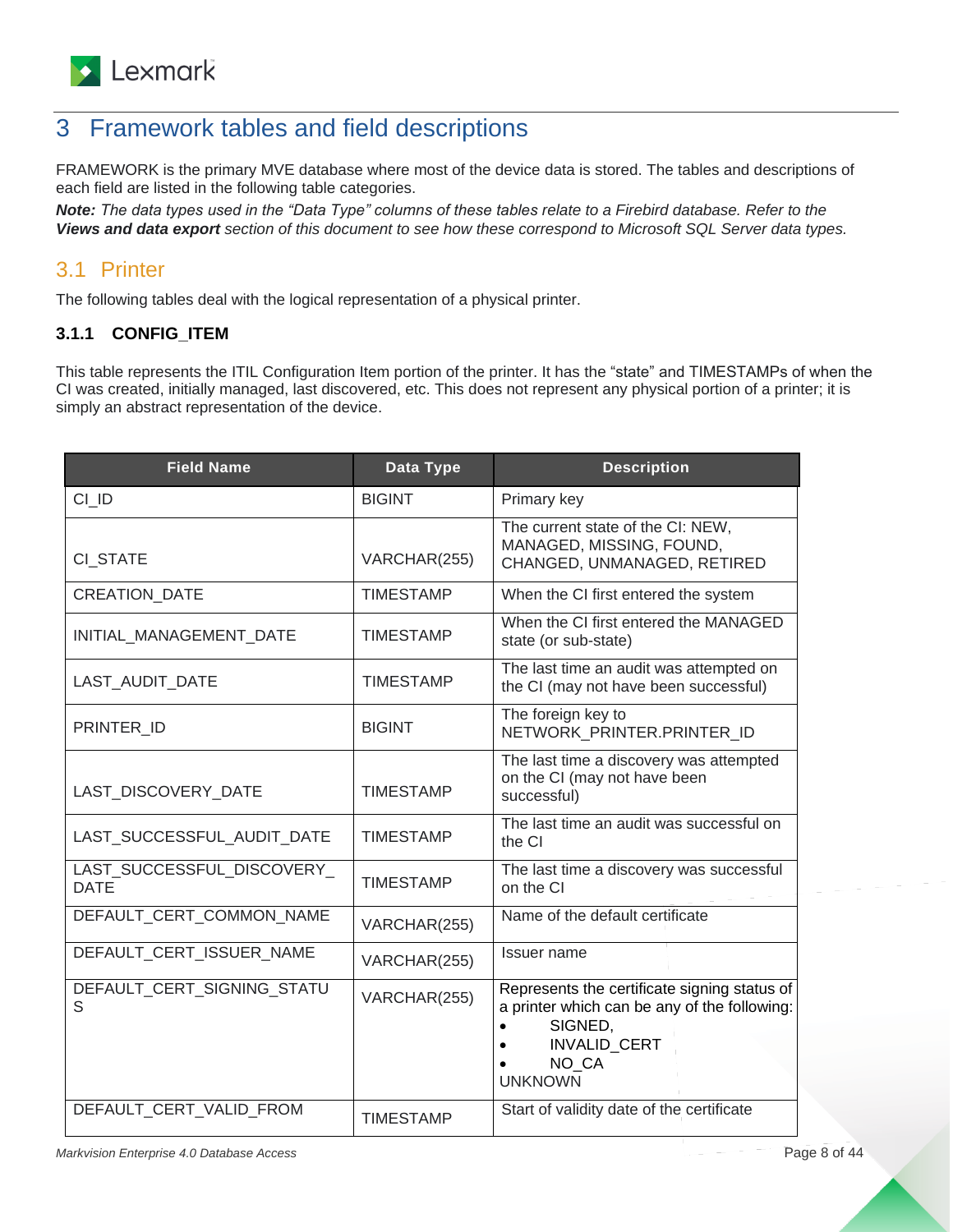

| DEFAULT CERT VALID TO | <b>TIMESTAMP</b> | End of validity date of the certificate |
|-----------------------|------------------|-----------------------------------------|
| DEFAULT CERTIFICATE   | VARCHAR(8190)    | The default certificate                 |

#### <span id="page-8-0"></span>**3.1.2 NETWORK\_ADAPTER**

This table represents the physical printer's network adapter (also known as the print server).

| <b>Field Name</b>        | Data Type      | <b>Description</b>                                                                                                                                                                                                                  |
|--------------------------|----------------|-------------------------------------------------------------------------------------------------------------------------------------------------------------------------------------------------------------------------------------|
| ADAPTER_TYPE             | VARCHAR(31)    | Always INA (Internal Network Adapter)                                                                                                                                                                                               |
| ADAPTER_ID               | <b>BIGINT</b>  | Primary key                                                                                                                                                                                                                         |
| FIRMWARE REVISION        | VARCHAR(255)   | Current network firmware revision                                                                                                                                                                                                   |
| <b>MANUFACTURER</b>      | VARCHAR(255)   | N/A                                                                                                                                                                                                                                 |
| MODEL NAME               | VARCHAR(255)   | N/A                                                                                                                                                                                                                                 |
| SERIAL_NUMBER            | VARCHAR(50)    | N/A                                                                                                                                                                                                                                 |
| SYSTEM_NAME              | VARCHAR(255)   | N/A                                                                                                                                                                                                                                 |
| <b>RETRIES</b>           | <b>INTEGER</b> | Number of times to retry a particular<br>communication attempt                                                                                                                                                                      |
| SNMP_READ_COMMUNITY_NAME | VARCHAR(255)   | <b>SNMP Community Name for reading</b>                                                                                                                                                                                              |
| <b>TIMEOUT</b>           | <b>BIGINT</b>  | Number of milliseconds to wait for a<br>response from this printer for a particular<br>communication attempt                                                                                                                        |
| CONTACT_LOCATION         | VARCHAR(255)   | N/A                                                                                                                                                                                                                                 |
| CONTACT_NAME             | VARCHAR(255)   | N/A                                                                                                                                                                                                                                 |
| DOMAIN_NAME_SUFFIX       | VARCHAR(191)   | The domain name suffix associated with<br>this network adapter (for example<br>foo.lexmark.com). Combine with<br>HOSTNAME to get the Fully Qualified<br>Domain Name (FQDN)                                                          |
| <b>HOSTNAME</b>          | VARCHAR(63)    | The hostname associated with this<br>network adapter; MVE can be configured<br>to retrieve this from DNS or from the<br>network adapter itself. Combine with<br>DOMAIN_NAME_SUFFIX to get the<br>Fully Qualified Domain Name (FQDN) |
| IP_ADDRESS               | VARCHAR(15)    | The string representation of this network<br>adapter's IP address; deprecated                                                                                                                                                       |
| IP_ADDRESS_INT           | <b>INTEGER</b> | The integer representation of this<br>network adapter's IP address                                                                                                                                                                  |
| IP_ADDRESS_SUBNET        | <b>INTEGER</b> | The integer representation of the subnet<br>on which this network adapter resides                                                                                                                                                   |

*Markvision Enterprise 4.0 Database Access* Page 9 of 44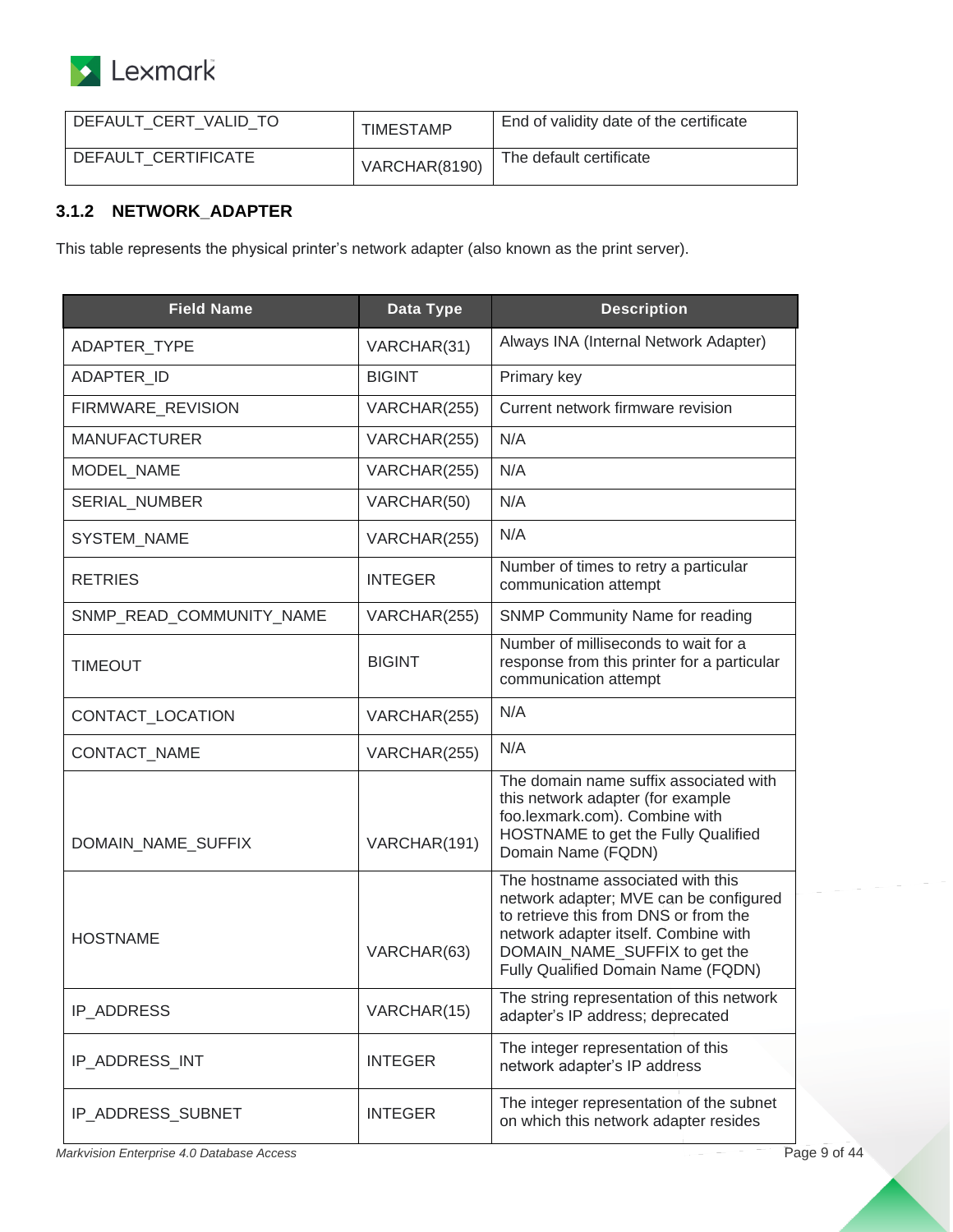

| <b>Field Name</b>          | Data Type                    | <b>Description</b>                                                                                          |
|----------------------------|------------------------------|-------------------------------------------------------------------------------------------------------------|
| MAC CANONICAL              | VARCHAR(12)                  | The network adapter's MAC address, in<br>canonical format                                                   |
| <b>PORTS</b>               | <b>INTEGER</b>               | The number of ports this network<br>adapter supports; always 1                                              |
| RAND_MAC                   | SMALLINT/<br>TINYINT*        | Flag indicating whether<br>MAC CANONICAL's current value was<br>randomly generated.                         |
| CREDENTIAL_REQUIRED        | SMALLINT/<br>TINYINT*        | Flag indicating whether a credential is<br>necessary in order to communicate with<br>the associated printer |
| CREDENTIAL_PASSWORD        | <b>BLOB</b><br>SUB TYPE<br>0 | This value is encrypted and not available<br>for use outside MVE.                                           |
| <b>CREDENTIAL PIN</b>      | <b>BLOB</b><br>SUB TYPE<br>0 | This value is encrypted and not available<br>for use outside MVE.                                           |
| CREDENTIAL_REALM           | VARCHAR(64)                  | Credential's realm, if set                                                                                  |
| CREDENTIAL_USERNAME        | VARCHAR(255)                 | Credential's username, if set                                                                               |
| PORT_CONFIG_LST_TCP_OPEN   | SMALLINT/<br>TINYINT*        | Flag indicating whether this port on the<br>associated printer is open                                      |
| PORT_CONFIG_LST_UDP_OPEN   | SMALLINT/<br>TINYINT*        | Flag indicating whether this port on the<br>associated printer is open                                      |
| PORT_CONFIG_MDNS_OPEN      | SMALLINT/<br>TINYINT*        | Flag indicating whether this port on the<br>associated printer is open                                      |
| PORT_CONFIG_NPA_TCP_OPEN   | SMALLINT/<br>TINYINT*        | Flag indicating whether this port on the<br>associated printer is open                                      |
| PORT_CONFIG_NPA_UDP_OPEN   | SMALLINT/<br>TINYINT*        | Flag indicating whether this port on the<br>associated printer is open                                      |
| PORT_CONFIG_RAW_PRINT_OPEN | SMALLINT/<br>TINYINT*        | Flag indicating whether this port on the<br>associated printer is open                                      |
| PORT_CONFIG_SNMP_OPEN      | SMALLINT/<br>TINYINT*        | Flag indicating whether this port on the<br>associated printer is open                                      |
| PORT_CONFIG_XML_TCP_OPEN   | SMALLINT/<br>TINYINT*        | Flag indicating whether this port on the<br>associated printer is open                                      |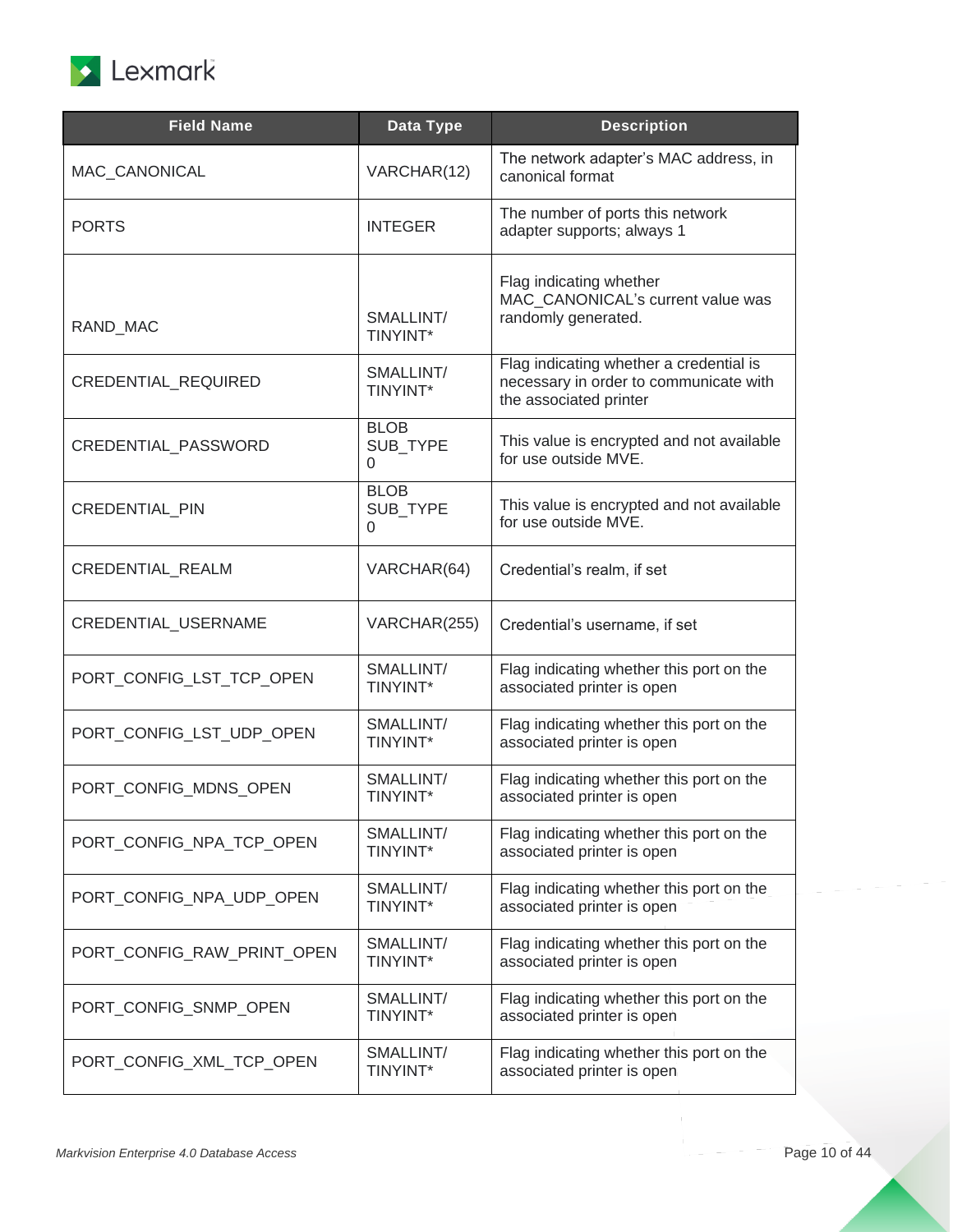

| <b>Field Name</b>             | Data Type             | <b>Description</b>                                                                                                |
|-------------------------------|-----------------------|-------------------------------------------------------------------------------------------------------------------|
| PORT_CONFIG_XML_UDP_OPEN      | SMALLINT/<br>TINYINT* | Flag indicating whether this port on the<br>associated printer is open                                            |
| SECURE_COMMUNICATION_STATE    | VARCHAR(255)          | One of: UNSECURED,<br>MISSING_CREDENTIALS, or<br><b>SECURED</b>                                                   |
| USER_PASSWORD                 | Blob sub_type 0       | Username portion of the credentials                                                                               |
| SNMP_USERNAME                 | VARCHAR(32)           | User name used for SNMPv3<br>communications.                                                                      |
| SNMP_PASSWORD                 | VARCHAR(255)          | This value is encrypted and not<br>available for use outside MVE.                                                 |
| SNMP_MIN_AUTHENTICATION_LEVEL | Varchar(50)           | Minimum Authentication Level used for<br>SNMP <sub>v3</sub> communications.                                       |
| SNMP_AUTHENTICATION_HASH      | VARCHAR(50)           | Authentication Hash used for SNMPv3<br>communications                                                             |
| SNMP_PRIVACY_ALGORITHM        | VARCHAR(50)           | Privacy Algorithm used for SNMPv3<br>communications.                                                              |
| LOGIN_METHOD                  | VARCHAR(256)          | The authentication method used to<br>login to the printer.                                                        |
| LOGIN METHOD NAME             | VARCHAR(256)          | If the LOGIN METHOD is either LDAP<br>or LDAP+GSSAPI this is the name of<br>the particular authentication method. |

### <span id="page-10-0"></span>**3.1.3 NETWORK\_PRINTER**

This table represents the actual printer portion of the physical printer.

| <b>Field Name</b>    | Data Type             | <b>Description</b>                                                                 |
|----------------------|-----------------------|------------------------------------------------------------------------------------|
| PRINTER ID           | <b>BIGINT</b>         | Primary key                                                                        |
| <b>MANUFACTURER</b>  | VARCHAR(255)          | Company that actually made the printer;<br>may differ from<br>DISPLAY MANUFACTURER |
| MODEL NAME           | VARCHAR(255)          | Model name of this printer                                                         |
| <b>SERIAL NUMBER</b> | VARCHAR(50)           | Serial number of this printer                                                      |
| SYSTEM_NAME          | VARCHAR(255)          | Used to identify the device                                                        |
| COPY                 | SMALLINT/<br>TINYINT* | Flag indicating whether this printer<br>supports copying                           |

*Markvision Enterprise 4.0 Database Access* Page 11 of 44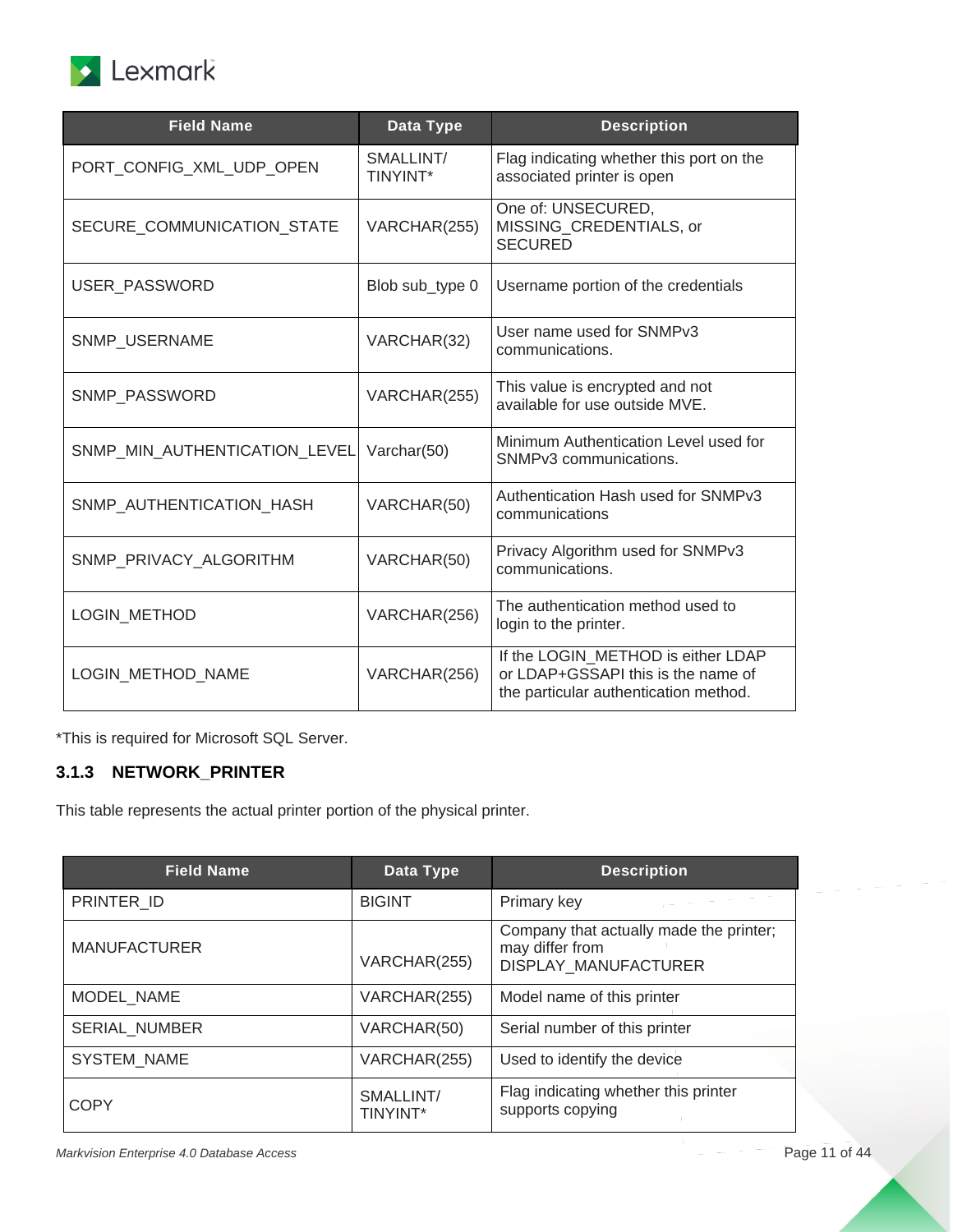

| <b>Field Name</b>           | Data Type             | <b>Description</b>                                                                                                                                         |
|-----------------------------|-----------------------|------------------------------------------------------------------------------------------------------------------------------------------------------------|
| <b>DUPLEX</b>               | SMALLINT/<br>TINYINT* | Flag indicating whether this printer<br>supports duplexing                                                                                                 |
| <b>ESF</b>                  | SMALLINT/<br>TINYINT* | Flag indicating whether this printer<br>supports eSF applications                                                                                          |
| MARKING_TECHNOLOGY          | VARCHAR(255)          | Type of marking technology used by this<br>printer (for example<br>Electrophotographic)                                                                    |
| <b>MEMORY</b>               | <b>BIGINT</b>         | Amount of memory, in bytes                                                                                                                                 |
| <b>PROFILE</b>              | SMALLINT/<br>TINYINT* | Flag indicating whether this printer<br>supports profiles                                                                                                  |
| RECEIVE FAX                 | SMALLINT/<br>TINYINT* | Flag indicating whether this printer<br>supports receiving faxes                                                                                           |
| SCAN_TO_EMAIL               | SMALLINT/<br>TINYINT* | Flag indicating whether this printer<br>supports scan-to-e-mail                                                                                            |
| SCAN_TO_FAX                 | SMALLINT/<br>TINYINT* | Flag indicating whether this printer<br>supports scan-to-fax                                                                                               |
| SCAN_TO_NETWORK             | SMALLINT/<br>TINYINT* | Flag indicating whether this printer<br>supports scan-to-network                                                                                           |
| <b>SPEED</b>                | VARCHAR(255)          | Sheets per minute                                                                                                                                          |
| DISPLAY_MANUFACTURER        | VARCHAR(255)          | The name that appears on the outside of<br>the printer (for example.<br>MANUFACTURER could be "LEXMARK"<br>but DISPLAY_MANUFACTURER could<br>be<br>"Dell") |
| FAMILY_ID                   | <b>INTEGER</b>        | <b>NPA Family ID</b>                                                                                                                                       |
| INITIAL_DISCOVERY_TIMESTAMP | TIMESTAMP             | When this printer was first discovered                                                                                                                     |
| LIFETIME_PAGE_COUNT         | <b>BIGINT</b>         | Lifetime page count                                                                                                                                        |
| MAINTENANCE_COUNTER         | <b>BIGINT</b>         | Maintenance counter                                                                                                                                        |
| ADAPTER PORT                | <b>INTEGER</b>        | The port on which this printer is<br>connected to its associated network<br>adapter; for now, will always be 1                                             |
| PROPERTY_TAG                | VARCHAR(255)          | Asset/Brass/Property Tag                                                                                                                                   |
| ADAPTER_ID                  | <b>BIGINT</b>         | Foreign key to<br>NETWORK_ADAPTER.ADAPTER_ID                                                                                                               |
| RAND_SN                     | SMALLINT/<br>TINYINT* | Flag indicating whether<br>SERIAL_NUMBER's current value was<br>randomly generated.                                                                        |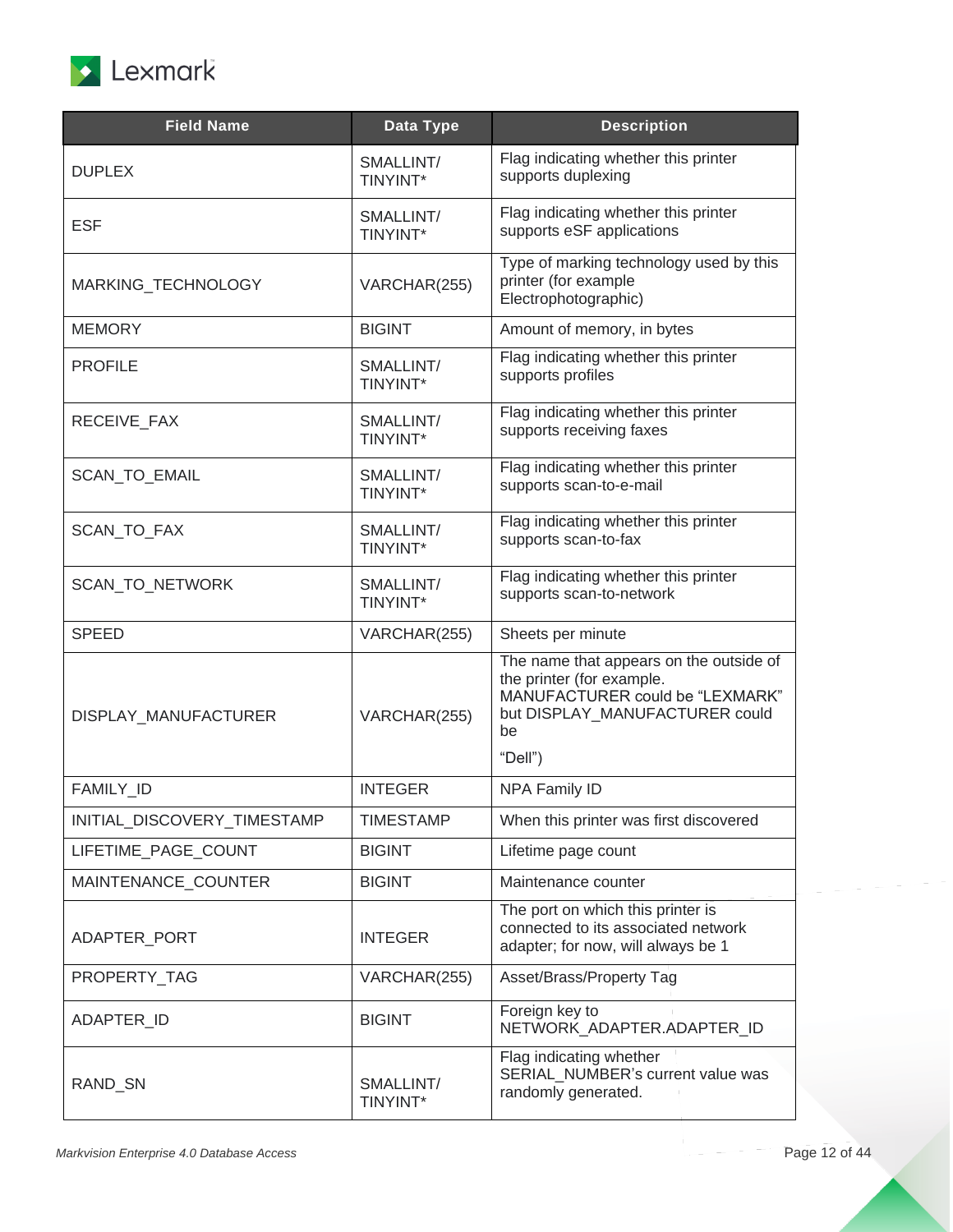

| <b>Field Name</b>            | Data Type                    | <b>Description</b>                                                            |
|------------------------------|------------------------------|-------------------------------------------------------------------------------|
| DEV_STATUS_REG_COUNTER       | <b>INTEGER</b>               | A count of the number of device status<br>registrations                       |
| <b>SCANNER SERIAL NUMBER</b> | VARCHAR(12)                  | For modular MFPs, the serial number of<br>the scan unit                       |
| DISK_ENCRYPTION              | VARCHAR(8)                   | Frequency for which disk encryption is<br>enabled                             |
| DISK_WIPING                  | VARCHAR(8)                   | Frequency for which disk wiping is<br>enabled                                 |
| <b>COLOR</b>                 | SMALLINT/<br>TINYINT*        | Flag indicating whether the printer prints in<br>color.                       |
| PRINTER_STATUS_SUMMARY       | SMALLINT/<br><b>TINYINT*</b> | Indicator of the most severe status<br>message present on the printer.        |
| SUPPLY_STATUS_SUMMARY        | SMALLINT/<br>TINYINT*        | Indicator of the most severe supply status<br>message present on the printer. |
| <b>TLI</b>                   | VARCHAR(255)                 | Top Level Indicator of the printer model.                                     |
| FAX_STATION_NAME             | VARCHAR(255)                 | The value of the fax name setting on the<br>printer.                          |
| FAX_STATION_NUMBER           | VARCHAR(255)                 | The value of the fax number setting on the<br>printer.                        |
| SCANNER_SERIAL_NUMBER        | VARCHAR(50)                  | Serial number of the scanner of the printer                                   |
| TIME_ZONE                    | VARCHAR(255)                 | Id for different time zone supported by the<br>printer.                       |
| MODULAR_SERIAL_NUMBER        | VARCHAR(255)                 | Modular serial number.                                                        |

#### <span id="page-12-0"></span>**3.1.4 PRINTER\_CURRENT\_STATUS**

This table represents status conditions that exist on printers at the point of time, when data was collected. There will be a row in this table for each status condition on a given printer, all pointing to the same PRINTER\_ID.

| <b>Field Name</b> | Data Type     | <b>Description</b>                                              |
|-------------------|---------------|-----------------------------------------------------------------|
| <b>STATUS ID</b>  | <b>BIGINT</b> | Primary key                                                     |
| STATUS_MESSAGE    | VARCHAR(255)  | The text for this status. for example,<br>"Tray 1 Low"          |
| STATUS_SEVERITY   | VARCHAR(255)  | The severity of this status, for example,<br>"Warning".         |
| STATUS_TYPE       | VARCHAR(255)  | The type of this status. for example,<br>"Printer" or "Supply". |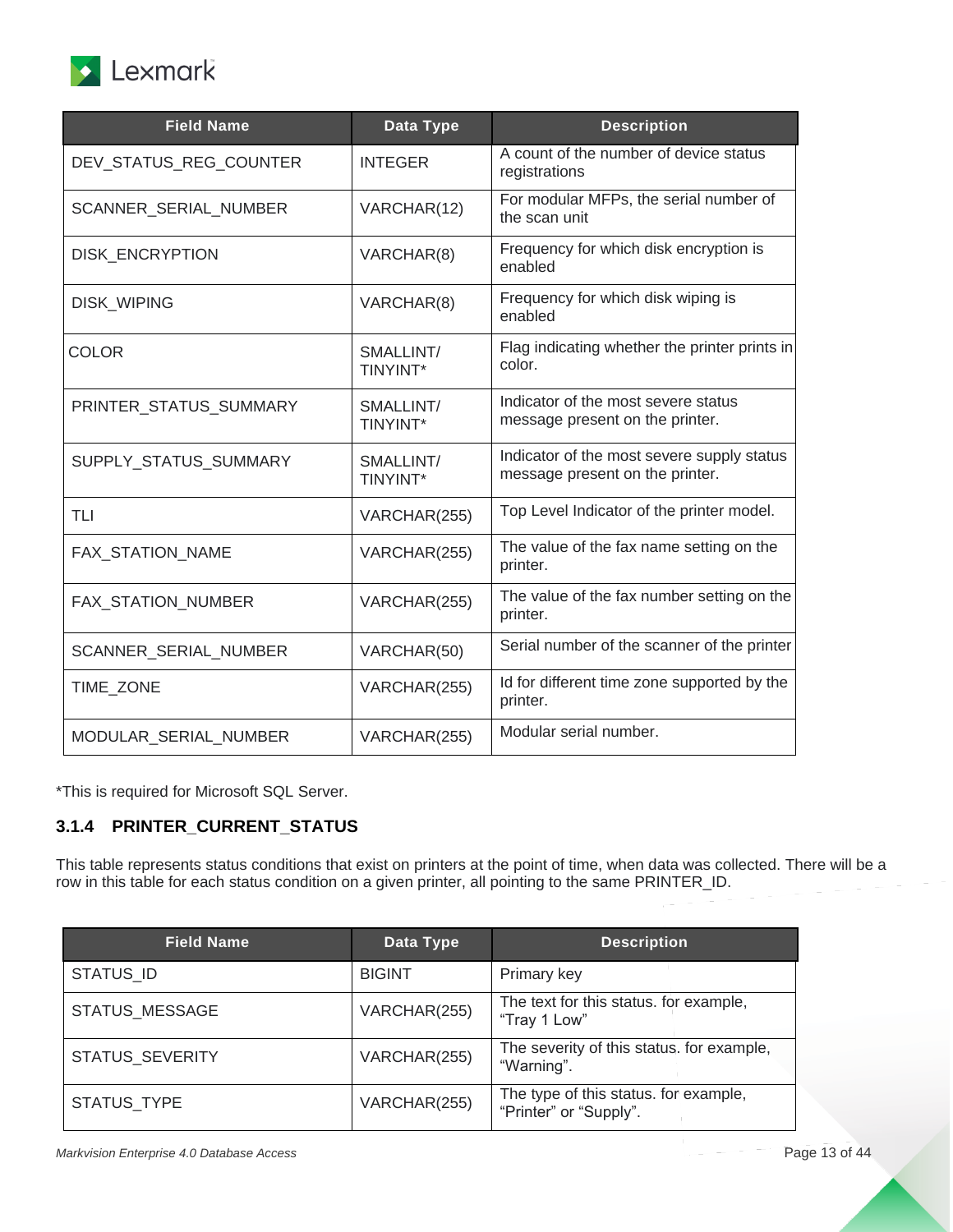

| <b>BIGINT</b><br><b>PRINTER ID</b> | Foreign key to<br>NETWORK PRINTER PRINTER<br>-IE |
|------------------------------------|--------------------------------------------------|
|------------------------------------|--------------------------------------------------|

#### <span id="page-13-0"></span>**3.1.5 PRINTER\_ESF\_APPS**

This table represents eSF applications installed on printers when data was collected. There will be a row in this table for each eSF application, currently installed on a given printer, all pointing to the same PRINTER\_ID.

| <b>Field Name</b> | Data Type     | <b>Description</b>                           |
|-------------------|---------------|----------------------------------------------|
| APPLICATION ID    | <b>BIGINT</b> | Primary key                                  |
| <b>NAME</b>       | VARCHAR(255)  | Application name                             |
| <b>STATE</b>      | VARCHAR(255)  | Current state                                |
| <b>VERSION</b>    | VARCHAR(255)  | Current version                              |
| PRINTER_ID        | <b>BIGINT</b> | Foreign key to<br>NETWORK PRINTER.PRINTER ID |

#### <span id="page-13-1"></span>**3.1.6 PRINTER\_INPUT\_OPTIONS**

This table represents input options installed on printers when data was collected. There will be a row in this table for each input option currently installed on a given printer, all pointing to the same PRINTER\_ID.

| <b>Field Name</b> | Data Type     | <b>Description</b>                                           |
|-------------------|---------------|--------------------------------------------------------------|
| INPUT OPTION ID   | <b>BIGINT</b> | Primary key                                                  |
| <b>NAME</b>       | VARCHAR(255)  | Name of the input option (for<br>example, Multipurpose Tray) |
| PRINTER ID        | <b>BIGINT</b> | Foreign key to<br>NETWORK PRINTER.PRINTER ID                 |

#### <span id="page-13-2"></span>**3.1.7 PRINTER\_INPUT\_TRAYS**

This table represents input trays associated with an input option. There will be a row in this table for each input tray associated with a given input option, all pointing to the same INPUT\_OPTION\_ID.

| <b>Field Name</b> | Data Type     | <b>Description</b>                                          |
|-------------------|---------------|-------------------------------------------------------------|
| INPUT OPTION ID   | <b>BIGINT</b> | Foreign key to<br>PRINTER INPUT OPTIONS.INPUT O<br>PTION ID |
| <b>CAPACITY</b>   | <b>BIGINT</b> | The maximum number of sheets this tray<br>can hold          |
| FEED TYPE         | VARCHAR(255)  | Manual or Auto                                              |
| FORM SIZE         | VARCHAR(255)  | Current paper size (for example, Letter)                    |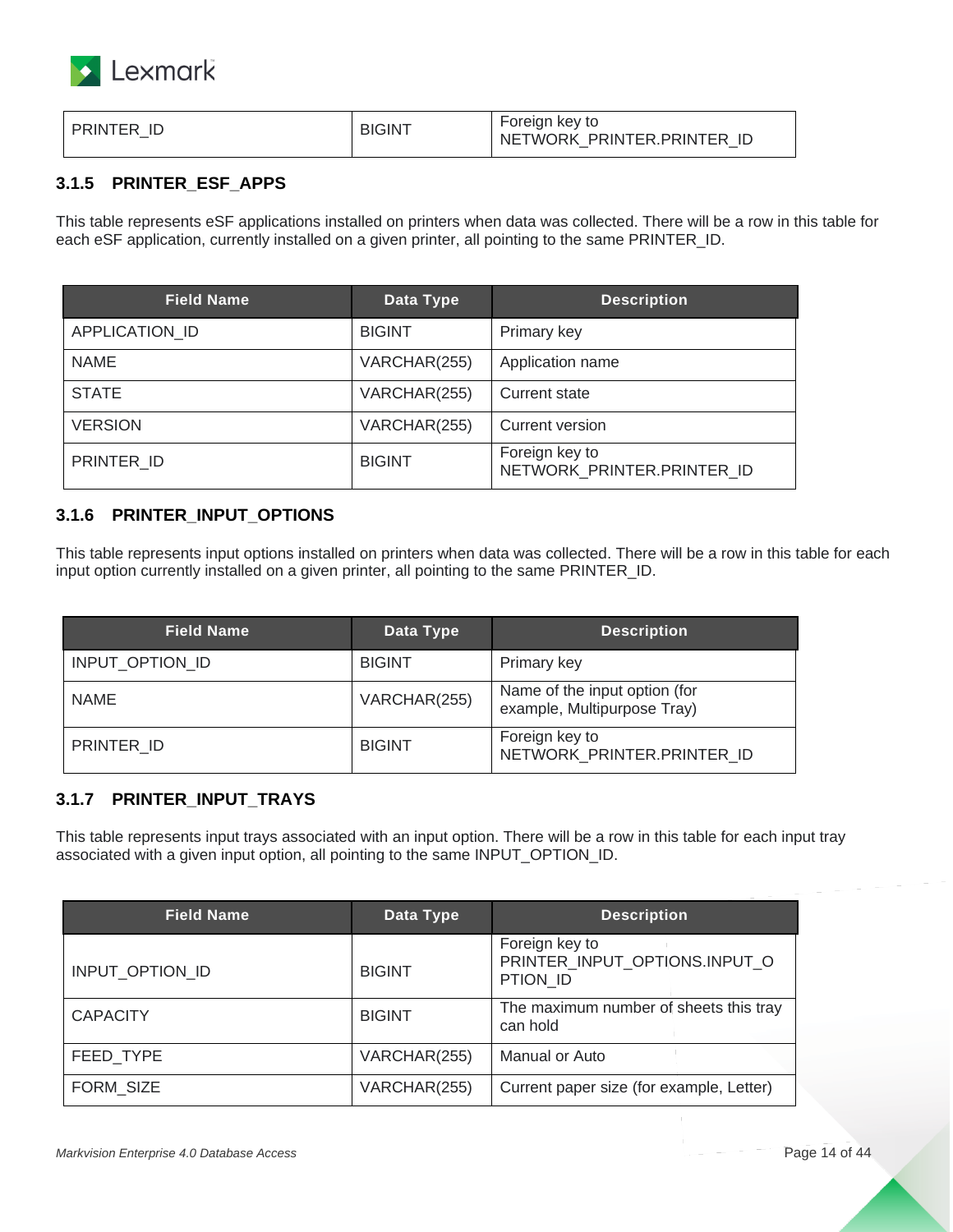

| I FORM TYPE | VARCHAR(255) | Current paper type (for example, Plain<br>Paper) |
|-------------|--------------|--------------------------------------------------|
| <b>TYPF</b> | VARCHAR(255) | For example, Multi-purpose Feeder                |

#### <span id="page-14-0"></span>**3.1.8 PRINTER\_OPTIONS**

This table represents options installed on printers when data was collected. There will be a row in this table for each option currently installed on a given printer, all pointing to the same PRINTER\_ID. Typically, this will be a storage device.

| <b>Field Name</b> | Data Type     | <b>Description</b>                           |
|-------------------|---------------|----------------------------------------------|
| OPTION ID         | <b>BIGINT</b> | Primary key                                  |
| FREESPACE_        | <b>BIGINT</b> | Amount of space remaining                    |
| <b>NAME</b>       | VARCHAR(255)  | For example, DISK                            |
| SIZE              | <b>BIGINT</b> | Total amount of space                        |
| PRINTER ID        | <b>BIGINT</b> | Foreign key to<br>NETWORK PRINTER.PRINTER ID |

#### <span id="page-14-1"></span>**3.1.9 PRINTER\_OUTPUT\_BINS**

This table represents output bins associated with an output option. There will be a row in this table for each output bin associated with a given output option, all pointing to the same OUTPUT\_OPTION\_ID.

| <b>Field Name</b> | Data Type                    | <b>Description</b>                                            |
|-------------------|------------------------------|---------------------------------------------------------------|
| OUTPUT_OPTION_ID  | <b>BIGINT</b>                | Foreign key to<br>PRINTER_OUTPUT_OPTIONS.OUTPU<br>T OPTION ID |
| <b>BINDING</b>    | SMALLINT/<br><b>TINYINT*</b> | Flag indicating whether this bin supports<br>binding          |
| <b>BURSTING</b>   | SMALLINT/<br><b>TINYINT*</b> | Flag indicating whether this bin supports<br>bursting         |
| <b>CAPACITY</b>   | <b>BIGINT</b>                | The maximum number of sheets this bin<br>can hold             |
| <b>COLLATION</b>  | SMALLINT/<br><b>TINYINT*</b> | Flag indicating whether this bin supports<br>collation        |
| <b>FACE DOWN</b>  | SMALLINT/<br><b>TINYINT*</b> | Flag indicating whether this bin supports<br>face down        |
| FACE UP           | SMALLINT/<br><b>TINYINT*</b> | Flag indicating whether this bin supports<br>face up          |
| LEVEL_SENSING     | SMALLINT/<br><b>TINYINT*</b> | Flag indicating whether this bin supports<br>level sensing    |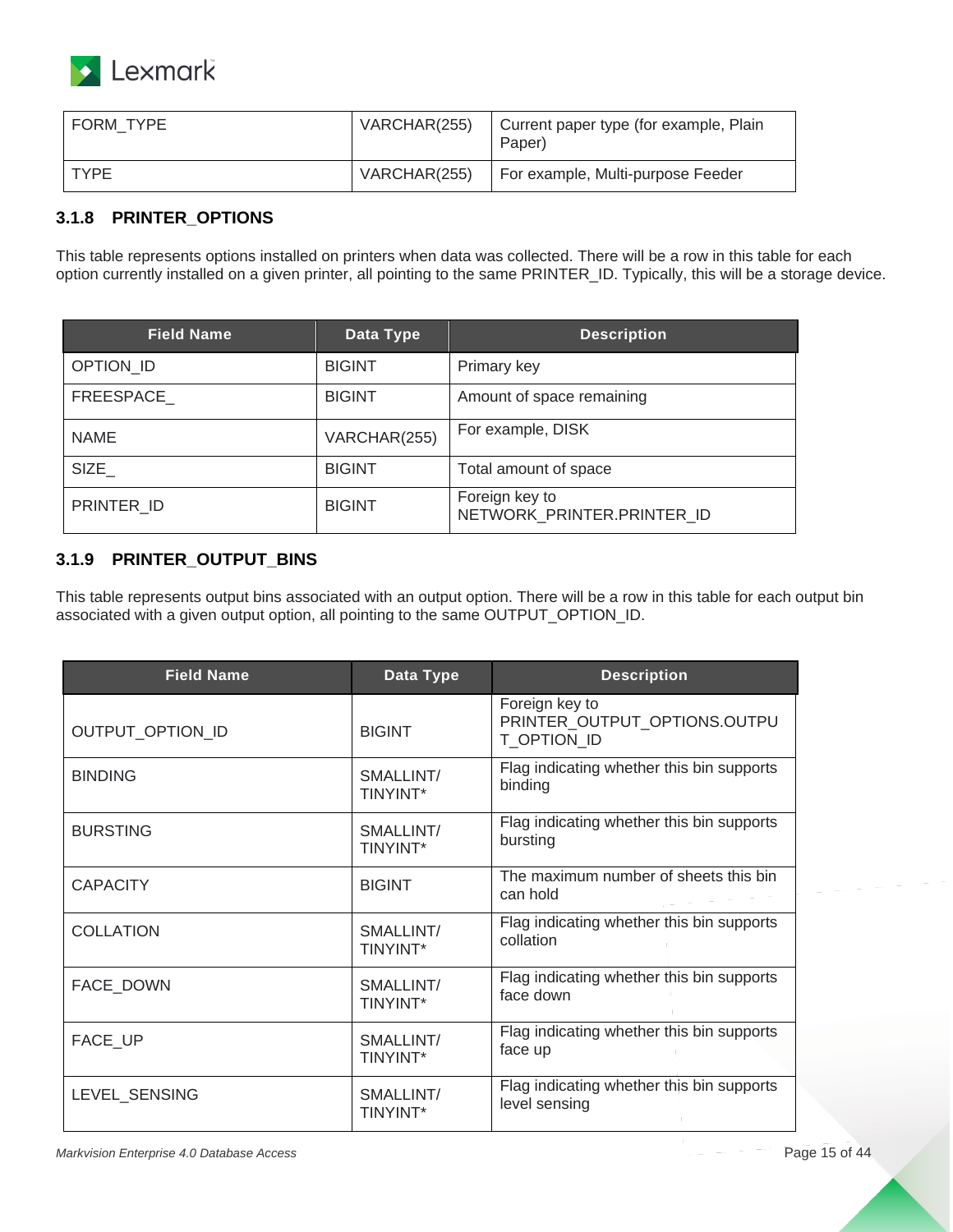

| <b>PUNCHING</b>   | SMALLINT/<br><b>TINYINT*</b> | Flag indicating whether this bin supports<br>hole punching |
|-------------------|------------------------------|------------------------------------------------------------|
| <b>SECURITY</b>   | SMALLINT/<br>TINYINT*        | Flag indicating whether this bin supports<br>security      |
| <b>SEPARATION</b> | SMALLINT/<br><b>TINYINT*</b> | Flag indicating whether this bin supports<br>separation    |
| <b>STITICHING</b> | SMALLINT/<br><b>TINYINT*</b> | Flag indicating whether this bin supports<br>stitching     |
| <b>TYPE</b>       | VARCHAR(255)                 | For example, Standard Bin, Bin 5, etc.                     |

#### <span id="page-15-0"></span>**3.1.10 PRINTER\_OUTPUT\_OPTIONS**

This table represents output options installed on printers. There will be a row in this table for each output option currently installed on a given printer, all pointing to the same PRINTER\_ID.

| <b>Field Name</b> | Data Type     | <b>Description</b>                                                        |
|-------------------|---------------|---------------------------------------------------------------------------|
| OUTPUT_OPTION_ID  | <b>BIGINT</b> | Primary key                                                               |
| <b>NAME</b>       | VARCHAR(255)  | Name of the option (for example,<br>Integrated Hopper, Mailbox, Finisher) |
| PRINTER ID        | <b>BIGINT</b> | Foreign key to<br>NETWORK PRINTER.PRINTER ID                              |

#### <span id="page-15-1"></span>**3.1.11 PRINTER\_STATISTICS**

This table contains information gathered from a printer's "Meters & Counters" data. Each row represents data for an individual printer. Depending on the model of printer with which the record is associated, not all columns will apply.

| <b>Field</b>             | <b>Type</b>   | <b>Description</b>                                                 |
|--------------------------|---------------|--------------------------------------------------------------------|
| STATISTICS ID            | <b>BIGINT</b> | Primary key                                                        |
| COVG LAST JOB BLACK      | <b>BIGINT</b> | Black toner coverage of the last job                               |
| COVG_LIFETIME_BLACK      | <b>BIGINT</b> | Black toner coverage of lifetime jobs                              |
| CART_PAGES_PRINT_BLACK   | <b>BIGINT</b> | Count of the pages printed that used this<br>black toner cartridge |
| <b>BLACK TONER LEVEL</b> | VARCHAR(255)  | Current supply level of the black toner<br>cartridge               |
| PHOTO COND LEVEL K       | VARCHAR(255)  | Current supply level of the photo<br>conductor (Black)             |
| BLANK SAFE SIDE COPY     | <b>BIGINT</b> | Count of the blank safe sides from a<br>Copy                       |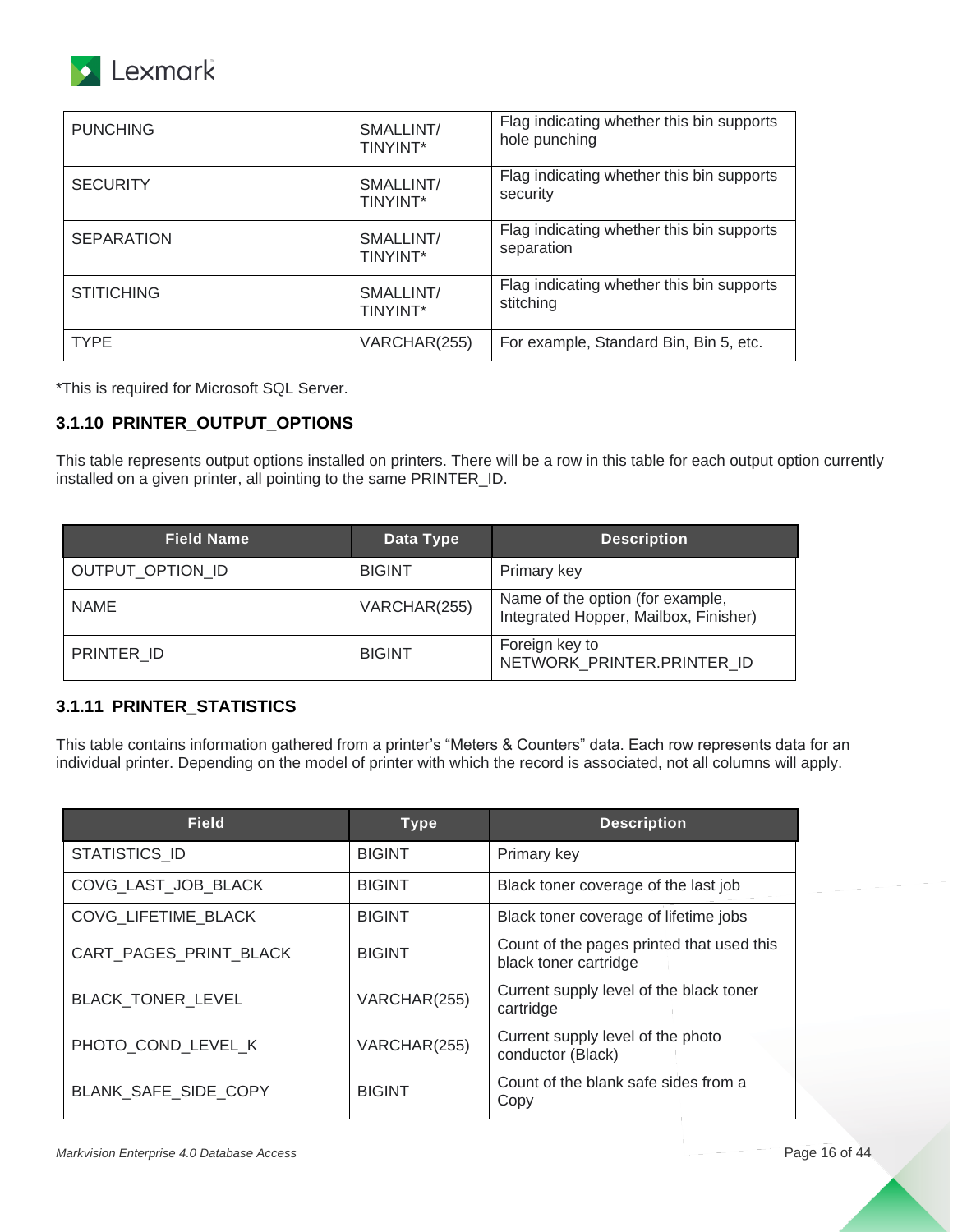

| <b>Field</b>             | <b>Type</b>      | <b>Description</b>                                                     |
|--------------------------|------------------|------------------------------------------------------------------------|
| BLANK_SAFE_SIDE_FAX      | <b>BIGINT</b>    | Count of the blank safe sides from a Fax                               |
| BLANK_SAFE_SIDE_PRINT    | <b>BIGINT</b>    | Count of the blank safe sides from a<br>Print                          |
| PAPER_CHANGE             | <b>BIGINT</b>    | Count of paper change events                                           |
| <b>COVER OPEN</b>        | <b>BIGINT</b>    | Count of cover open events                                             |
| COVG_LAST_JOB_CYAN       | <b>BIGINT</b>    | Cyan toner coverage of the last job                                    |
| COVG LIFETIME CYAN       | <b>BIGINT</b>    | Cyan toner coverage of lifetime jobs                                   |
| CART_PAGES_PRINT_CYAN    | <b>BIGINT</b>    | Count of the pages printed which used<br>this cyan toner cartridge     |
| CYAN_TONER_LEVEL         | VARCHAR(255)     | Current supply level of the cyan toner<br>cartridge                    |
| CYAN_TONER_STATUS        | VARCHAR(255)     | Supply status for the cyan cartridge (for<br>example, Intermediate)    |
| YELLOW_TONER_STATUS      | VARCHAR(255)     | Supply status for the yellow cartridge<br>(for example, Intermediate)  |
| MAGENTA_TONER_STATUS     | VARCHAR(255)     | Supply status for the magenta cartridge<br>(for example, Intermediate) |
| BLACK_TONER_STATUS       | VARCHAR(255)     | Supply status for the black cartridge (for<br>example, Intermediate)   |
| PHOTO_COND_LEVEL_C       | VARCHAR(255)     | Current supply level of the<br>photoconductor (Cyan)                   |
| DEVICE_INSTALL_DATE      | <b>TIMESTAMP</b> | TIMESTAMP of when the printer was<br>first installed                   |
| FUSER_CURRENT_LEVEL      | VARCHAR(255)     | Current supply level of the fuser                                      |
| IMG_SAFE_SIDE_COPY       | <b>BIGINT</b>    | Imaged printed sides-copy                                              |
| IMG SAFE SIDE FAX        | <b>BIGINT</b>    | Imaged printed sides-fax                                               |
| IMG_SAFE_SIDE_PRINT      | <b>BIGINT</b>    | Imaged printed sides-print                                             |
| LAST FAX JOB DATE        | <b>TIMESTAMP</b> | TIMESTAMP of the last fax job                                          |
| LAST_PRINTED_JOB_DATE    | <b>TIMESTAMP</b> | TIMESTAMP of the last print job                                        |
| LAST_SCAN_JOB_DATE       | <b>TIMESTAMP</b> | TIMESTAMP of the last scan job                                         |
| COVG LAST JOB MAGENTA    | <b>BIGINT</b>    | Magenta toner coverage of the last job                                 |
| COVG_LIFETIME_MAGENTA    | <b>BIGINT</b>    | Magenta toner coverage of lifetime jobs                                |
| CART_PAGES_PRINT_MAGENTA | <b>BIGINT</b>    | Count of the pages printed which used<br>this magenta toner cartridge  |
| MAGENTA_TONER_LEVEL      | VARCHAR(255)     | Current supply level of the magenta<br>toner cartridge                 |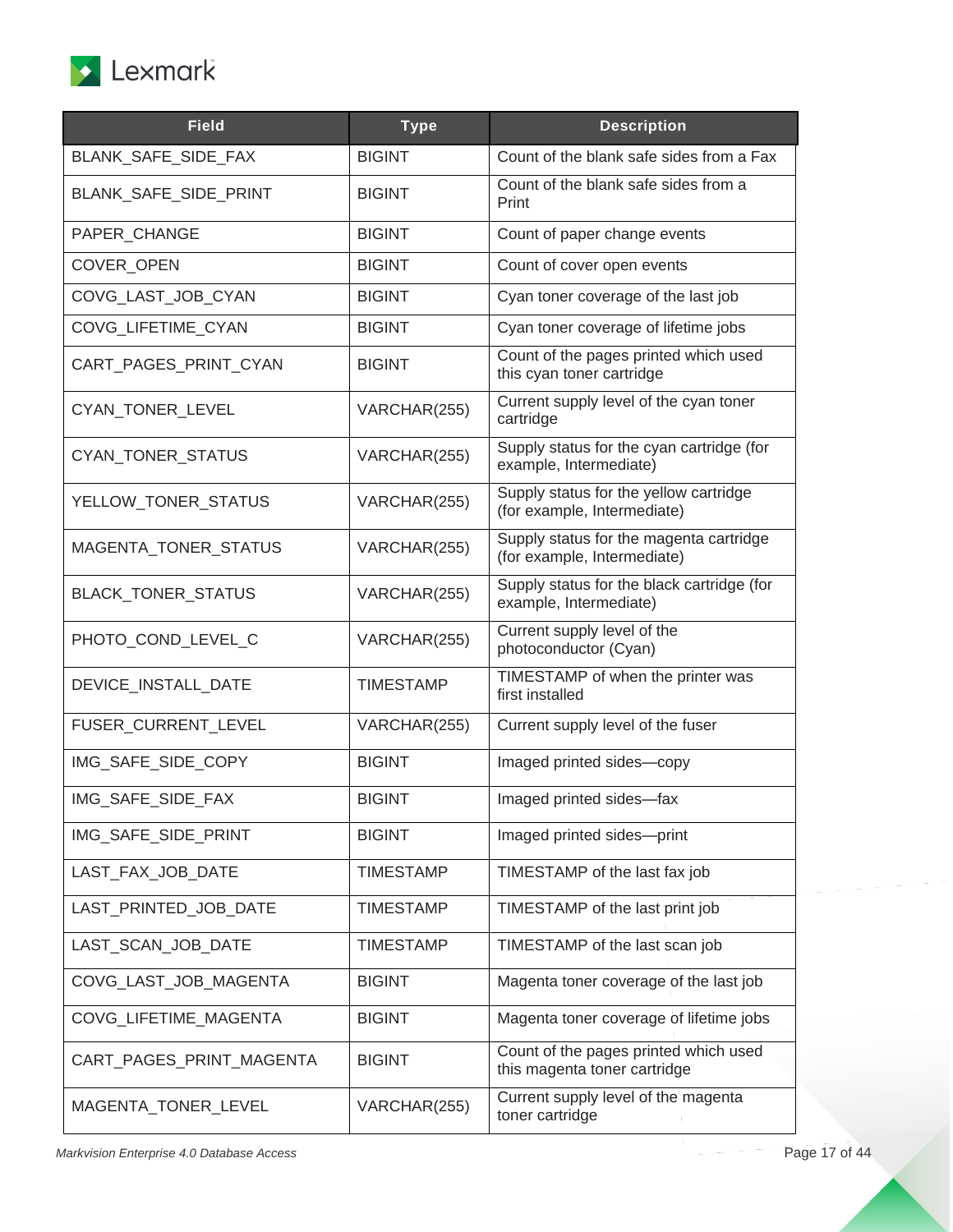

| <b>Field</b>                         | <b>Type</b>   | <b>Description</b>                                                   |
|--------------------------------------|---------------|----------------------------------------------------------------------|
| PHOTO_COND_LEVEL_M                   | VARCHAR(255)  | Current supply level of the<br>photoconductor (Magenta)              |
| MAINT_KIT_LEVEL                      | VARCHAR(255)  | Current supply level of the maintenance<br>kit                       |
| MEDIA_SIZE_TYPE_MONO_SIDE_<br>S AFE  | <b>BIGINT</b> | Mono printed sides (safe)                                            |
| MEDIA_SIZE_TYPE_COLOR_SIDE_<br>S AFE | <b>BIGINT</b> | Color printed sides (safe)                                           |
| SUPPLY_EVENTS                        | <b>BIGINT</b> | Count of "other" supply events                                       |
| PAPER_JAMS                           | <b>BIGINT</b> | Count of paper jam events                                            |
| PAPER_LOAD                           | <b>BIGINT</b> | Count of paper load events                                           |
| PRINT_SHEET_USE_PICKED               | <b>BIGINT</b> | Printed sheets (picked)                                              |
| PRINT_SIDE_USE_PICKED                | <b>BIGINT</b> | Printed sides (picked)                                               |
| <b>POR</b>                           | <b>BIGINT</b> | Count of power-ons                                                   |
| PRINT_AND_HOLD_JOB                   | <b>BIGINT</b> | Count of print-and-hold jobs                                         |
| SAFE_SHT_COPY                        | <b>BIGINT</b> | Printed sheets (safe)-copy                                           |
| SAFE_SHT_FAX                         | <b>BIGINT</b> | Printed sheets (safe)-fax                                            |
| SAFE_SHT_PRINT                       | <b>BIGINT</b> | Printed sheets (safe) -- print                                       |
| SCAN_PAPER_JAMS                      | <b>BIGINT</b> | Count of scanner jams                                                |
| PRINTED_FROM_PRINT_AND_HO<br>LD      | <b>BIGINT</b> | Count of printed print-and-hold jobs                                 |
| PRINTED_FROM_USB                     | <b>BIGINT</b> | Count of prints from USB                                             |
| TRANS_BELT_LEVEL                     | VARCHAR(255)  | Current supply level of the transfer belt                            |
| USB_DIRECT_JOB                       | <b>BIGINT</b> | Count of USB insertions                                              |
| WASTE_TONER_LEVEL                    | VARCHAR(255)  | Current supply level of the waste toner<br>box                       |
| COVG_LAST_JOB_YELLOW                 | <b>BIGINT</b> | Yellow toner coverage of the last job                                |
| COVG_LIFETIME_YELLOW                 | <b>BIGINT</b> | Yellow toner coverage of lifetime jobs                               |
| CART_PAGES_PRINT_YELLOW              | <b>BIGINT</b> | Count of the pages printed which used<br>this yellow toner cartridge |
| YELLOW_TONER_LEVEL                   | VARCHAR(255)  | Current supply level of the yellow toner<br>cartridge                |
|                                      |               |                                                                      |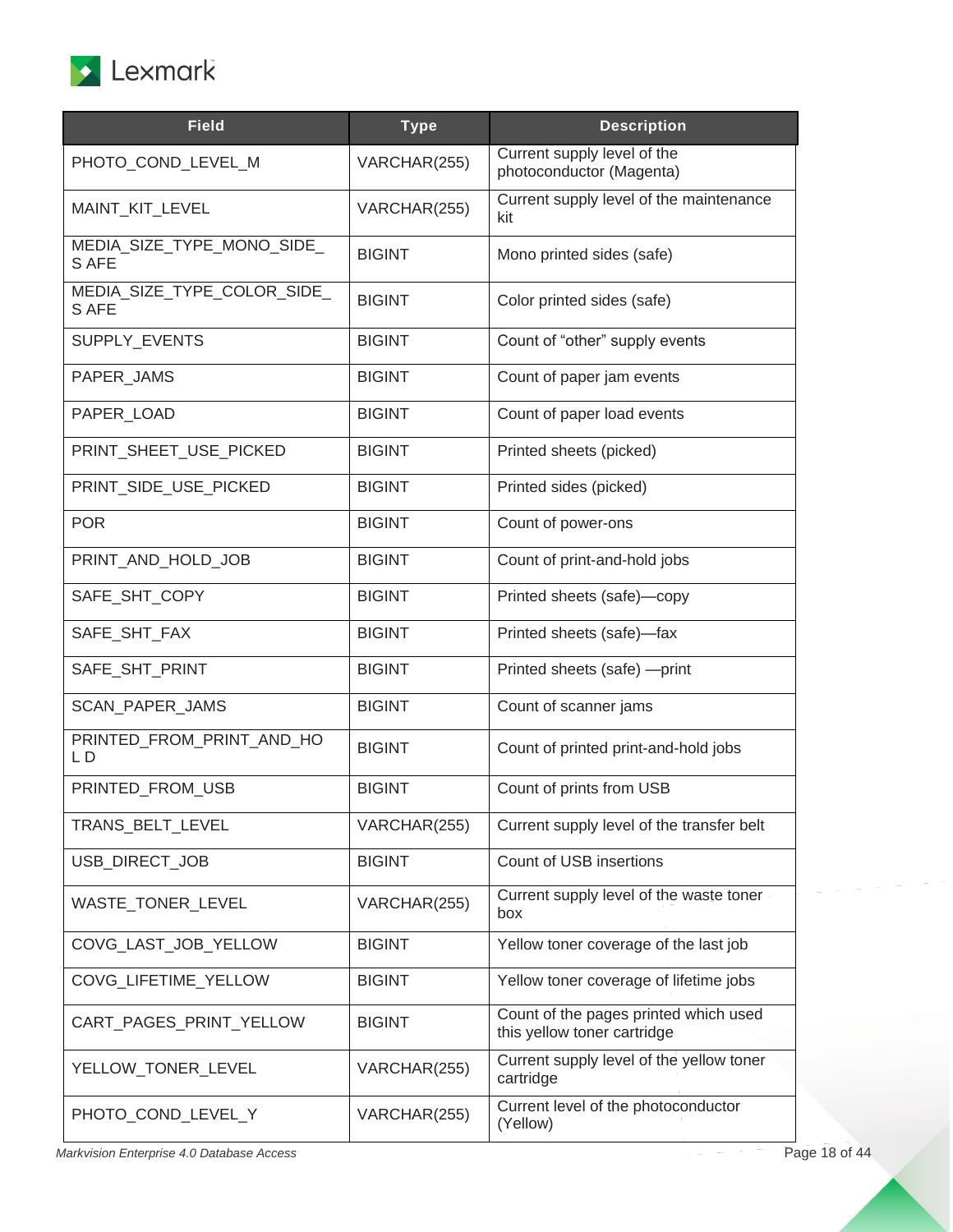

| <b>Field</b>              | <b>Type</b>      | <b>Description</b>                                        |
|---------------------------|------------------|-----------------------------------------------------------|
| IMG_SAFE_SIDE_PRINT_MONO  | <b>BIGINT</b>    | Imaged mono printed sides (safe)-<br>print                |
| IMG SAFE SIDE PRINT COLOR | <b>BIGINT</b>    | Imaged color printed sides (safe)-print                   |
| IMG_SAFE_SIDE_COPY_MONO   | <b>BIGINT</b>    | Imaged mono printed sides (safe)-<br>copy                 |
| IMG_SAFE_SIDE_COPY_COLOR  | <b>BIGINT</b>    | Imaged color printed sides (safe)-<br>copy                |
| IMG_SAFE_SIDE_FAX_MONO    | <b>BIGINT</b>    | Imaged mono printed sides (safe)-fax                      |
| IMG_SAFE_SIDE_FAX_COLOR   | <b>BIGINT</b>    | Imaged color printed sides (safe)-fax                     |
| FAX_JOB_RECV              | <b>BIGINT</b>    | Received fax jobs                                         |
| FAX_JOB_SENT              | <b>BIGINT</b>    | Sent fax jobs                                             |
| FAX_PAGE_RECV             | <b>BIGINT</b>    | Received fax pages                                        |
| FAX PAGE SENT             | <b>BIGINT</b>    | Sent fax pages                                            |
| SCAN_COPY                 | <b>BIGINT</b>    | Scans from copy                                           |
| SCAN_FAX                  | <b>BIGINT</b>    | Scans from fax                                            |
| SCAN_LOCAL                | <b>BIGINT</b>    | Scan local                                                |
| SCAN_NET                  | <b>BIGINT</b>    | Scan to network                                           |
| <b>SCAN_FLAT</b>          | <b>BIGINT</b>    | Scans from the flatbed                                    |
| SCAN_ADF_SIMPLEX          | <b>BIGINT</b>    | Scans from the ADF (simplex)                              |
| SCAN_ADF_DUPLEX           | <b>BIGINT</b>    | Scans from the ADF (duplex)                               |
| <b>SCAN USB DIRECT</b>    | <b>BIGINT</b>    | Scans directly to USB                                     |
| USB_DIRECT_INSERT         | <b>BIGINT</b>    | Count of USB insertions                                   |
| CART_INST_DATE_CYAN       | <b>TIMESTAMP</b> | TIMESTAMP of when this cyan cartridge<br>was installed    |
| CART_INST_DATE_YELLOW     | <b>TIMESTAMP</b> | TIMESTAMP of when this yellow<br>cartridge was installed  |
| CART_INST_DATE_MAGENTA    | <b>TIMESTAMP</b> | TIMESTAMP of when this magenta<br>cartridge was installed |
| CART_INST_DATE_BLACK      | <b>TIMESTAMP</b> | TIMESTAMP of when this black cartridge<br>was installed   |
| PRINTER_ID                | <b>BIGINT</b>    | Foreign key back to<br>NETWORK_PRINTER.PRINTER_ID         |
| MAINT_KIT_STATUS_100K     | VARCHAR(255)     | 100K Maintenance Kit level                                |

*Markvision Enterprise 4.0 Database Access* Page 19 of 44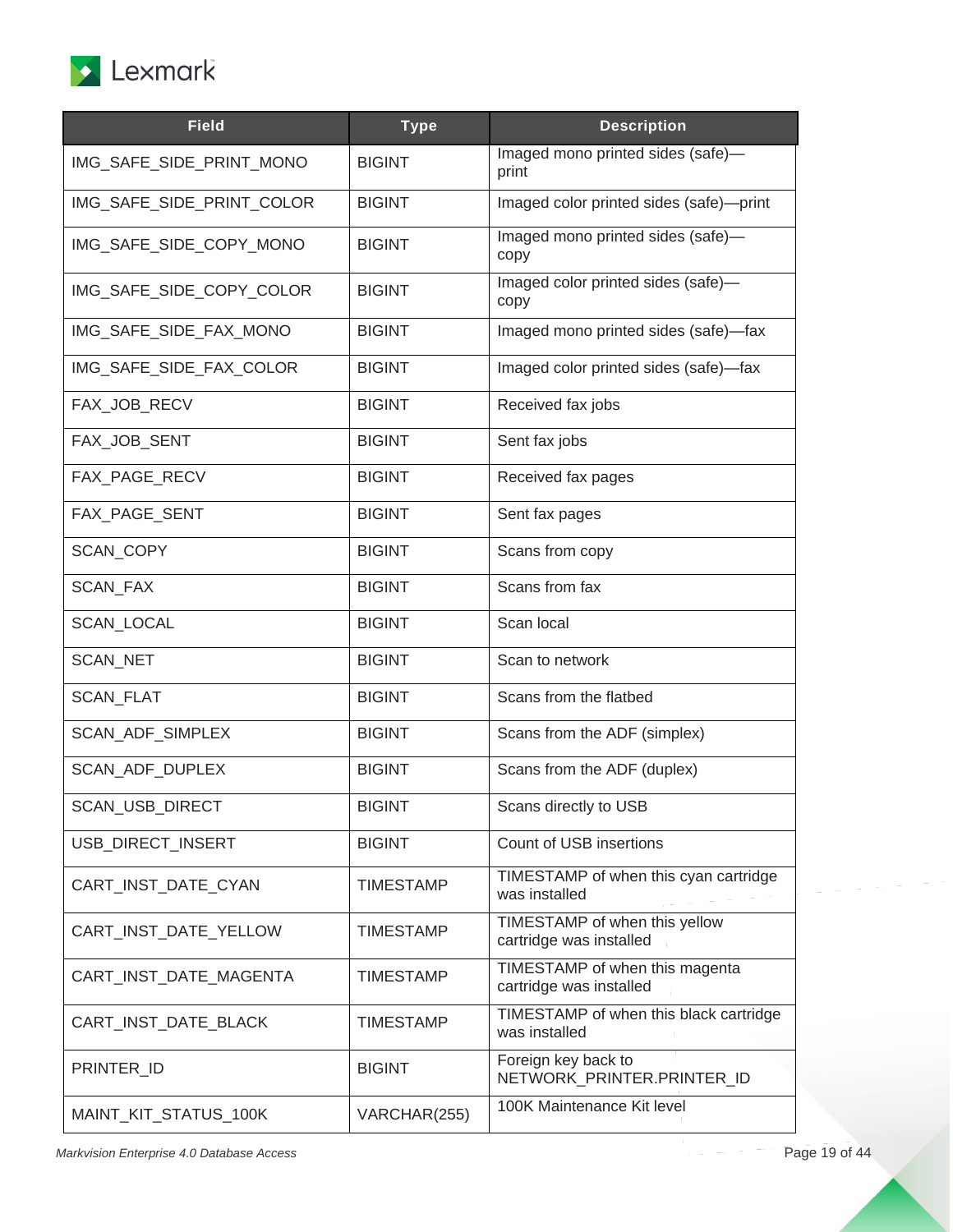

| <b>Field</b>          | <b>Type</b>  | <b>Description</b>         |
|-----------------------|--------------|----------------------------|
| MAINT KIT STATUS 160K | VARCHAR(255) | 160K Maintenance Kit level |
| MAINT KIT STATUS 200K | VARCHAR(255) | 200K Maintenance Kit level |
| MAINT_KIT_STATUS_300K | VARCHAR(255) | 300K Maintenance Kit level |
| MAINT KIT STATUS 320K | VARCHAR(255) | 320K Maintenance Kit level |
| MAINT KIT STATUS 480K | VARCHAR(255) | 480K Maintenance Kit level |
| MAINT KIT STATUS 600K | VARCHAR(255) | 600K Maintenance Kit level |

#### <span id="page-19-0"></span>**3.1.12 PRINTER\_SUPPLIES**

This table represents supplies in printers. There will be a row in this table for each supply in a given printer, all pointing to the same PRINTER\_ID. Depending on the TYPE, not all columns will apply.

| <b>Field</b>                             | <b>Data</b>                  | <b>Description</b>                                                  |
|------------------------------------------|------------------------------|---------------------------------------------------------------------|
| SUPPLY ID                                | <b>BIGINT</b>                | Primary key                                                         |
| <b>CAPACITY</b>                          | <b>BIGINT</b>                | Maximum sheet capacity of the supply                                |
| <b>COLOR</b>                             | VARCHAR(255)                 | For example, Black and Cyan (Can be<br>NULL)                        |
| <b>NAME</b>                              | VARCHAR(255)                 | For example, Black Toner, Fuser, Waste<br><b>Bottle</b>             |
| SMART_CARTRIDGE_PREBATE                  | SMALLINT/<br><b>TINYINT*</b> | Flag indicating whether this supply is a<br>smart cartridge prebate |
| SMART_CARTRIDGE_REFILLED                 | SMALLINT/<br><b>TINYINT*</b> | Flag indicating whether this supply is a<br>smart cartridge refill  |
| SMART_CARTRIDGE_SERIAL_NUM<br><b>BER</b> | VARCHAR(255)                 | Smart cartridge serial number                                       |
| <b>TYPE</b>                              | VARCHAR(255)                 | For example, Toner, Transfer Belt,<br>Fuser, Container, Image Unit  |
| PRINTER_ID                               | <b>BIGINT</b>                | Foreign key to<br>NETWORK_PRINTER.PRINTER_ID                        |
| PERCENT FULL                             | <b>BIGINT</b>                | Calculated percent of the supply<br>remaining                       |

\*This is required for Microsoft SQL Server.

#### <span id="page-19-1"></span>**3.1.13 CHANGED\_SETTINGS**

This table contains information about settings that changed between the last two Audits.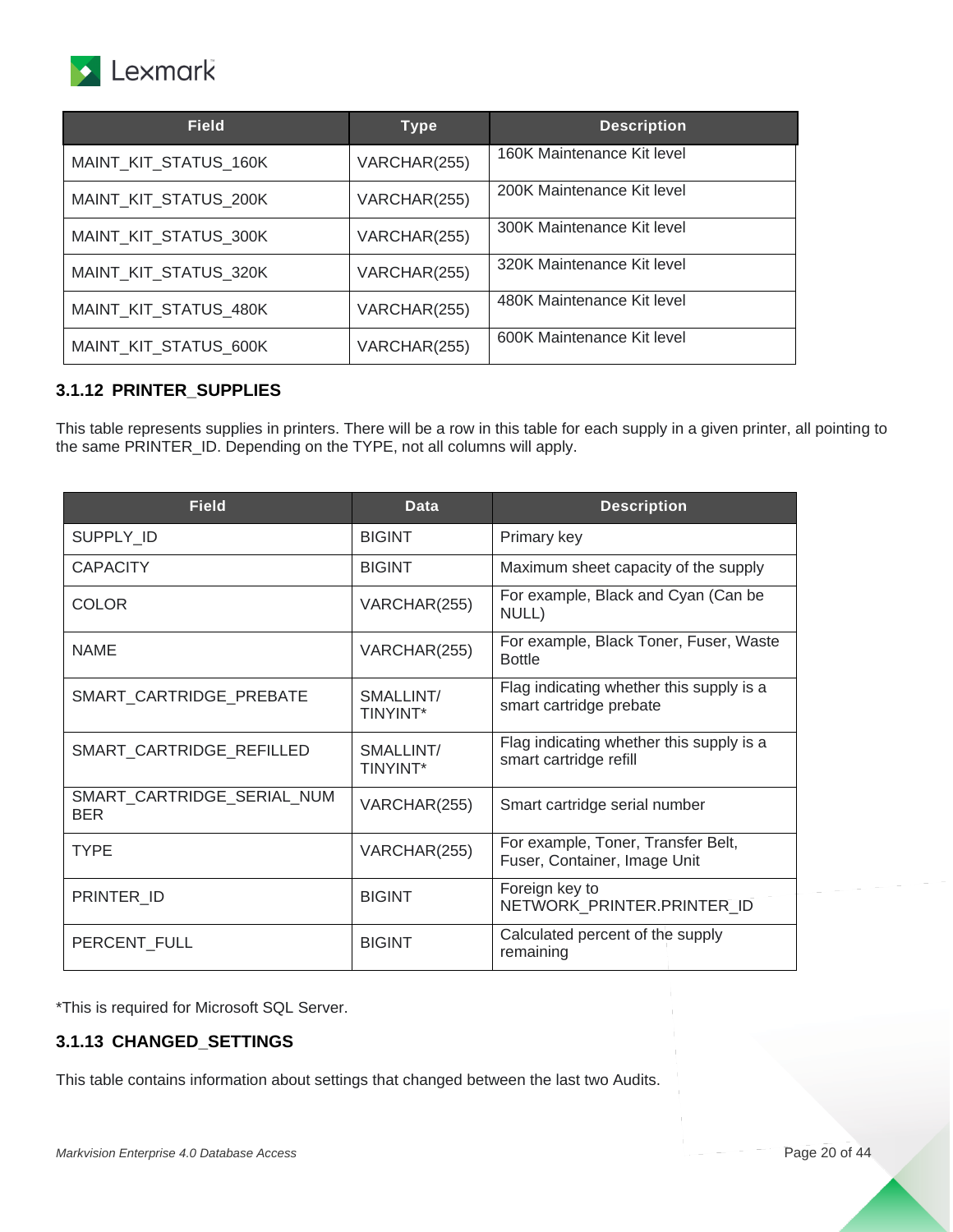

| <b>Field Name</b>  | Data Type     | <b>Description</b>                   |
|--------------------|---------------|--------------------------------------|
|                    | <b>BIGINT</b> | Primary key                          |
| CI ID              | <b>BIGINT</b> | Refers to CONFIG ITEM.ID             |
| SETTING NAME       | VARCHAR(255)  | The name of the setting that changed |
| <b>CHANGE TYPE</b> | VARCHAR(255)  | One of: ADD, UPDATE, REMOVE          |

## <span id="page-20-0"></span>3.2 Keywords

The following tables deal with MVE keywords.

#### <span id="page-20-1"></span>**3.2.1 ASSIGNED\_KEYWORDS**

This table states the keywords assigned to their respective CIs/printers.

| <b>Field Name</b> | Data Type     | <b>Description</b>                                                       |
|-------------------|---------------|--------------------------------------------------------------------------|
| KEYWORD ID        | <b>BIGINT</b> | Composite primary key; foreign key to<br>KEYWORD.KEYWORD ID              |
| CI ID             | <b>BIGINT</b> | Composite primary key; foreign key to<br><b>CONFIGURATION ITEM.CI ID</b> |

#### <span id="page-20-2"></span>**3.2.2 KEYWORD**

This table lists all the keywords defined in the system.

| <b>Field Name</b>    | Data Type     | <b>Description</b>                                 |
|----------------------|---------------|----------------------------------------------------|
| <b>KEYWORD ID</b>    | <b>BIGINT</b> | Primary key                                        |
| <b>KEYWORD VALUE</b> | VARCHAR(255)  | The keyword name                                   |
| CATEGORY ID          | <b>BIGINT</b> | Foreign key to<br>KEYWORD CATEGORY.CATEGORY I<br>D |

#### <span id="page-20-3"></span>**3.2.3 KEYWORD\_CATEGORY**

This table lists all the categories defined in the system. It is used for grouping keywords together.

| <b>Field Name</b> | Data Type     | <b>Description</b> |
|-------------------|---------------|--------------------|
| CATEGORY ID       | <b>BIGINT</b> | Primary key        |
| CATEGORY VALUE    | VARCHAR(255)  | The category name  |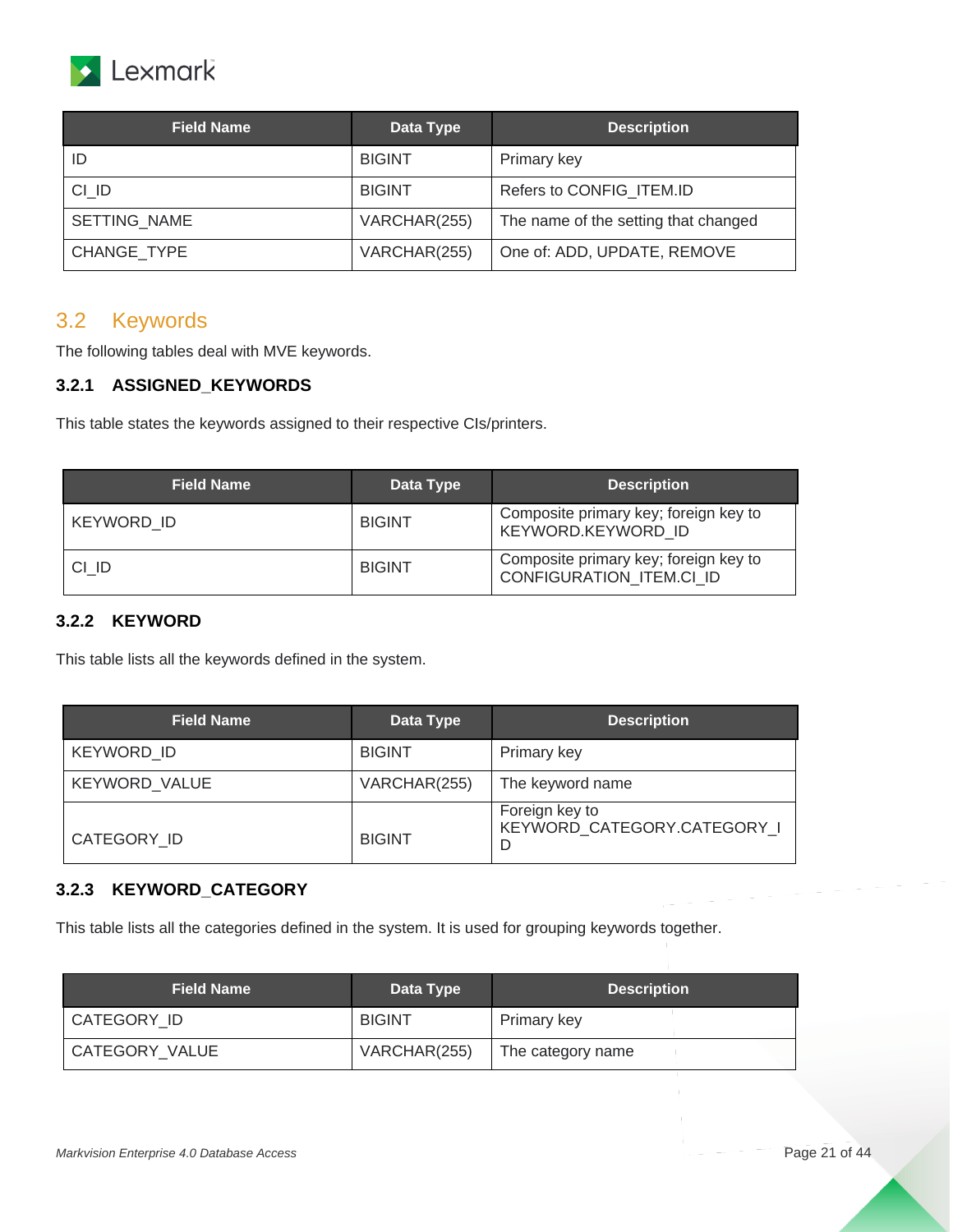

## <span id="page-21-0"></span>3.3 Configurations

The following tables deal with MVE's configurations.

#### <span id="page-21-1"></span>**3.3.1 CONFIGURATION**

Defines configuration at the highest level, including the name, model, and whether it can be assigned.

| <b>Field Name</b>         | Data Type                    | <b>Description</b>                                                                                         |
|---------------------------|------------------------------|------------------------------------------------------------------------------------------------------------|
| <b>CONFIGURATION ID</b>   | <b>BIGINT</b>                | Primary key                                                                                                |
| SUPPORTED_MODEL           |                              | <b>Dropped</b>                                                                                             |
| <b>CONFIGURATION NAME</b> | VARCHAR(255)                 | Configuration name                                                                                         |
| <b>ASSIGNABLE</b>         | SMALLINT/<br><b>TINYINT*</b> | Flag indicating whether the configuration<br>is currently assignable                                       |
| <b>DESCRIPTION</b>        | VARCHAR(4000)                | A user entered description of the<br>configuration                                                         |
| <b>LAST MODIFIED</b>      | <b>TIMESTAMP</b>             | When the configuration was last edited                                                                     |
| MANAGING DEV CERTIFICATE  | <b>BOOLEAN</b>               | Default value Boolean, Indicates<br>whether this configuration manages<br>device certificate automatically |

\*This is required for Microsoft SQL Server.

#### <span id="page-21-2"></span>**3.3.2 CONFIGURATION\_COMPONENT**

This table represents one component of a configuration.

| <b>Field Name</b>          | Data Type                 | <b>Description</b>                                                               |
|----------------------------|---------------------------|----------------------------------------------------------------------------------|
| CONFIGURATION COMPONENT ID | <b>BIGINT</b>             | Primary key                                                                      |
| COMPONENT TYPE             | VARCHAR(255)              | One of: DEVICE_SETTINGS,<br>SECURITY CAESAR1,<br>SECURITY CAESAR2, ESF, FIRMWARE |
| CREDENTIAL_PASSWORD        | <b>BLOB SUB TYPE</b><br>0 | Credential's encrypted password, if set                                          |
| <b>CREDENTIAL PIN</b>      | <b>BLOB SUB TYPE</b><br>0 | Credential's encrypted PIN, if set                                               |
| <b>CREDENTIAL REALM</b>    | VARCHAR(255)              | Credential's realm, if set                                                       |
| <b>CREDENTIAL USERNAME</b> | VARCHAR(255)              | Credential's username, if set                                                    |
| COMPONENT NAME             | VARCHAR(255)              | Component name                                                                   |
| SUPPORTED_MODEL            |                           | <b>Dropped</b>                                                                   |
| <b>LICENSE TYPE</b>        | VARCHAR(255)              | One of: PRODUCTION, TRIAL,<br><b>FACTORY</b>                                     |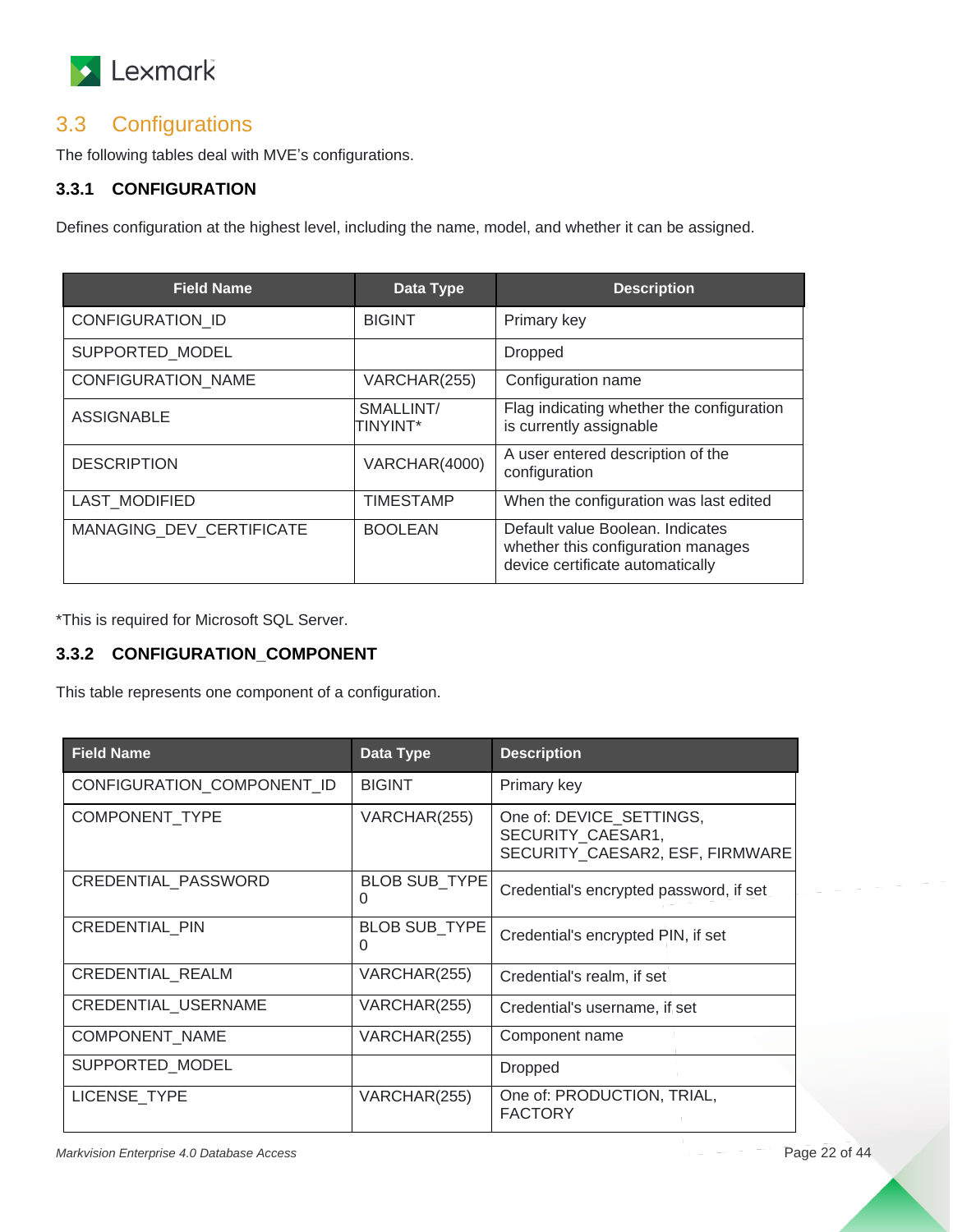

| <b>Field Name</b>      | Data Type      | <b>Description</b>                                                                                      |
|------------------------|----------------|---------------------------------------------------------------------------------------------------------|
| <b>LOGIN METHOD</b>    |                |                                                                                                         |
| MERGE_DATA_PATH        |                | File location of a variable settings file.                                                              |
| <b>FLASH FILE SHA1</b> | VARCHAR(255)   | The SHA1 hash of the flash file for a<br>firmware component                                             |
| LOGIN_METHOD_NAME      | VARCHAR(256)   | If the LOGIN METHOD is either LDAP<br>or LDAP+GSSAPI this is the name of<br>the particular login method |
| <b>DESCRIPTION</b>     | VARCHAR(4000)  | Contains the description if added in a<br>component                                                     |
| <b>LAST MODIFIED</b>   | TIMESTAMP      | Contains the last modified time stamp                                                                   |
| <b>ASSIGNABLE</b>      | <b>Boolean</b> | Is true if assigned to a printer; otherwise<br>false                                                    |
| PRE POPULATED          | <b>BOOLEAN</b> | Added to identify pre-populated<br><b>Advanced Security Components</b>                                  |

### <span id="page-22-0"></span>**3.3.3 CONFIGURATION\_COMPONENTS**

This table contains information about different components with respect to different configuration if selected.

| <b>Field Name</b>          | Data Type     | <b>Description</b>                                                                    |
|----------------------------|---------------|---------------------------------------------------------------------------------------|
| <b>CONFIGURATION ID</b>    | <b>BIGINT</b> | The foreign key to<br>CONFIGURATION.CONFIGURATION_ID                                  |
| CONFIGURATION COMPONENT ID | <b>BIGINT</b> | The foreign key to<br>CONFIGURATION_COMPONENT.<br>CONFIGURATION COMPONENT ID          |
| <b>COMPONENT TYPE</b>      | VARCHAR(255)  | Added to discriminate among Device<br>Setting Component and other eight<br>Components |

### <span id="page-22-1"></span>**3.3.4 ASSIGNED\_CONFIGURATIONS**

This table tells which configurations are assigned to which CIs/printers.

| <b>Field Name</b>       | Data Type        | <b>Description</b>                                                           |
|-------------------------|------------------|------------------------------------------------------------------------------|
| CI ID                   | <b>BIGINT</b>    | Composite primary key; foreign key back to<br>CONFIGURATION ITEM.CI ID       |
| <b>CONFIGURATION ID</b> | <b>BIGINT</b>    | Composite primary key; foreign key back to<br>CONFIGURATION.CONFIGURATION ID |
| <b>COMPLIANCE STATE</b> | VARCHAR(255)     | Current conformance state for this<br>configuration                          |
| LAST COMPLIANCE CHECK   | <b>TIMESTAMP</b> | When the last conformance check was<br>run                                   |

*Markvision Enterprise 4.0 Database Access* Page 23 of 44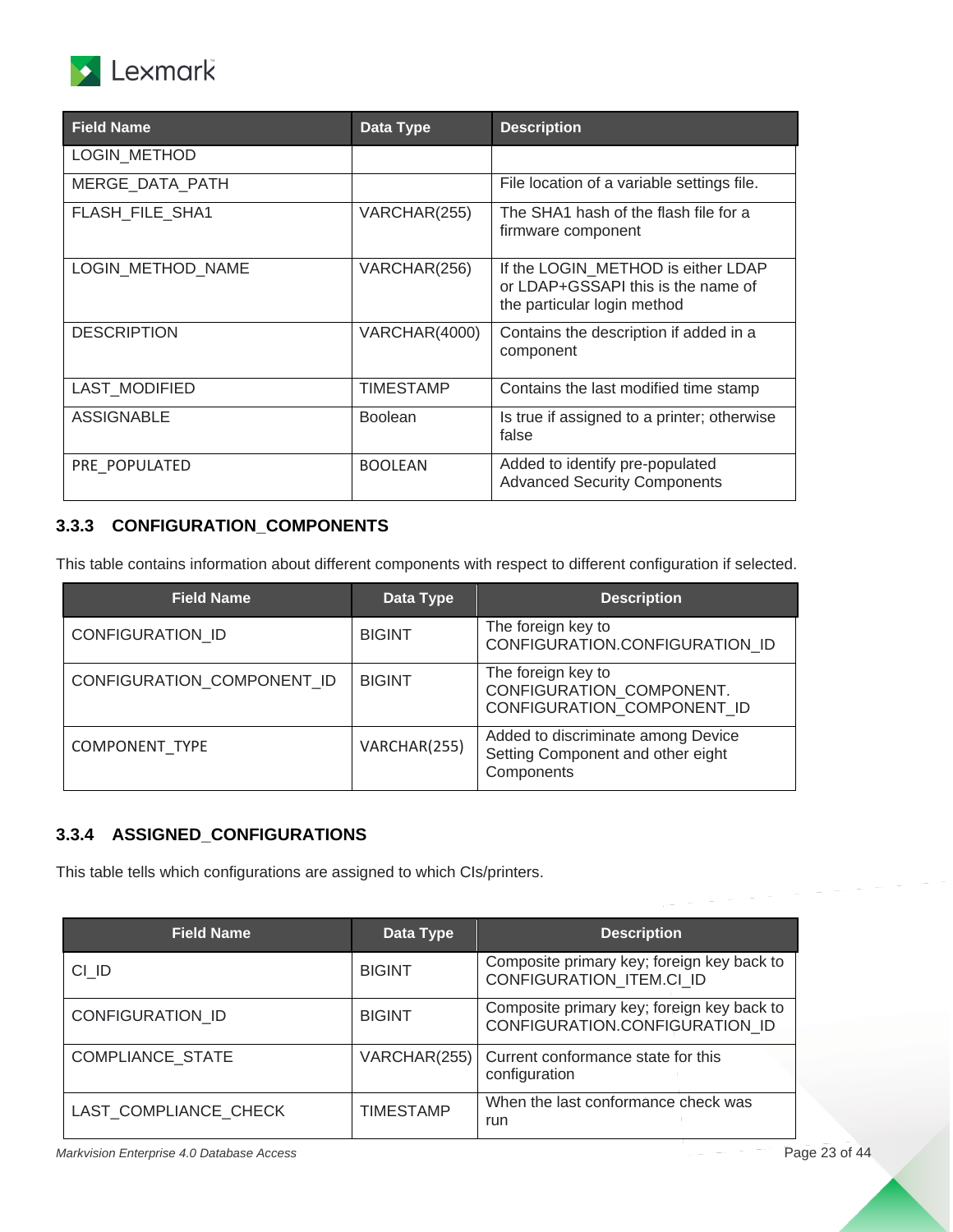

#### <span id="page-23-0"></span>**3.3.5 FAILED\_COMPONENT**

This table includes all components that have a setting that is out of conformance.

| <b>Field Name</b>       | Data Type                 | <b>Description</b>                                                         |
|-------------------------|---------------------------|----------------------------------------------------------------------------|
| FAILED_COMPONENT_ID     | <b>BIGINT</b>             | Primary key                                                                |
| CI ID                   | <b>BIGINT</b>             | Foreign key back to<br>ASSIGNED_CONFIGURATIONS.CI_ID                       |
| <b>CONFIGURATION ID</b> | <b>BIGINT</b><br>not null | Foreign key back to<br>ASSIGNED CONFIGURATIONS.CONFIGU<br><b>RATION ID</b> |
| COMPONENT_TYPE          | VARCHAR(255)              | Type of the failed component                                               |
| <b>COMPONENT NAME</b>   | VARCHAR(255)              | Name of the failed component                                               |

#### <span id="page-23-1"></span>**3.3.6 FAILED\_COMPONENT\_SETTINGS**

This table includes all settings that are out of conformance and their values.

| <b>Field Name</b>      | Data Type                        | <b>Description</b>                                                                                                                                                   |  |
|------------------------|----------------------------------|----------------------------------------------------------------------------------------------------------------------------------------------------------------------|--|
| <b>TYPE</b>            | SMALLINT/<br>TINYINT*, Default 0 | Added to discriminate conformance failure<br>reasons among Discrepancy, Inapplicable,<br>Unsupported, Resource not in Library, and<br>Unable to Merge Token Settings |  |
| FAILED COMPONENT ID    | <b>BIGINT</b><br>not null        | Foreign key back to<br>FAILED COMPONENT.FAILED COMPON<br>ENT ID                                                                                                      |  |
| SETTING_NAME           | VARCHAR(255)                     | Name of the failed setting                                                                                                                                           |  |
| PRINTER VALUE          | dropNotNullConstra<br>int        | Can add null values now                                                                                                                                              |  |
| <b>COMPONENT VALUE</b> | dropNotNullConstra<br>int        | Can add null values now                                                                                                                                              |  |

\*This is required for Microsoft SQL Server.

### <span id="page-23-2"></span>**3.3.7 FLASHFILE**

This table represents information about MVE Firmware library resources.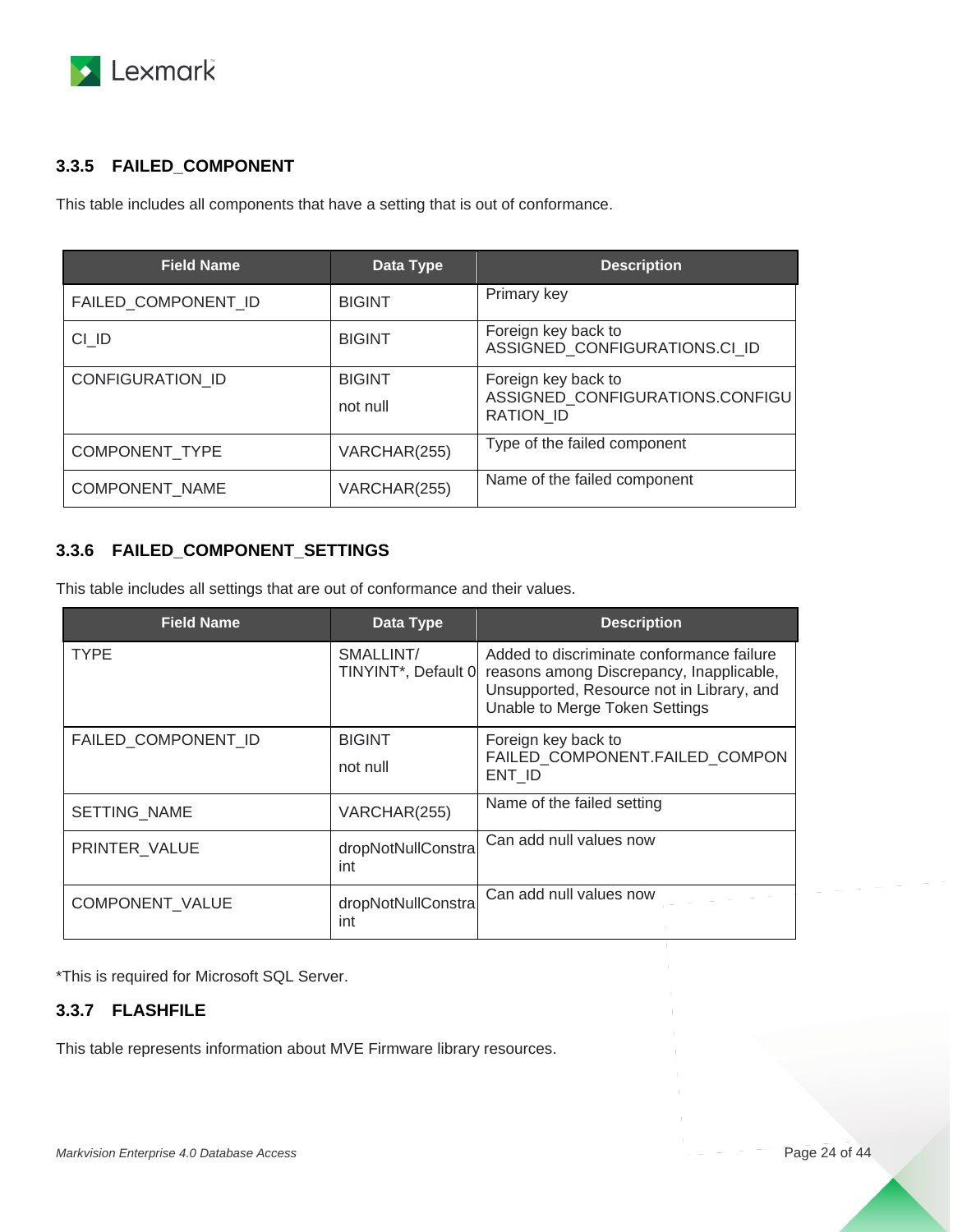

| <b>Field Name</b>   | Data Type        | <b>Description</b>                                  |
|---------------------|------------------|-----------------------------------------------------|
| ID                  | <b>BIGINT</b>    | Primary key                                         |
| <b>FILENAME</b>     | VARCHAR(256)     | The file name/location within the MVE<br>repository |
| SHA <sub>1</sub>    | VARCHAR(255)     | The SHA1 hash of the flash file                     |
| <b>DISPLAY NAME</b> | VARCHAR(255)     | A version identifier of the flash file              |
| DATE IMPORTED       | <b>TIMESTAMP</b> | Date on which the flash file was imported           |

#### <span id="page-24-0"></span>**3.3.8 FLASH\_NET\_IDS**

This table stores the NETFLASH ID found at the top of each flash file in the Resource Library.

| <b>Field Name</b> | Data Type     | <b>Description</b> |
|-------------------|---------------|--------------------|
| <b>FLASHNETID</b> | <b>BIGINT</b> | Primary key        |
| NET ID            | VARCHAR(255)  | The NETFLASH ID    |

#### <span id="page-24-1"></span>**3.3.9 CERTIFICATES**

This table represents information about the MVE CA Certificate library resources.

| <b>Field Name</b>        | Data Type        | <b>Description</b>                                          |
|--------------------------|------------------|-------------------------------------------------------------|
| <b>CERTIFICATE ID</b>    | <b>BIGINT</b>    | Primary key                                                 |
| <b>NAME</b>              | VARCHAR(255)     | The user friendly name of a CA Certificate                  |
| PEM CERTIFICATE          | <b>BLOB</b>      | The PEM representation of a CA Certificate                  |
| DATE_IMPORTED            | <b>TIMESTAMP</b> | The date the CA Certificate was imported into<br><b>MVE</b> |
| PEM_CERTIFICATE_SHA<br>2 | VARCHAR (64)     | SHA2 hash of this CA Certificate                            |

#### <span id="page-24-2"></span>**3.3.10 CERTIFICATE\_COMP\_CERTIFICATES**

This table links a Certificate in the Resource Library to a Configuration Component and thus to a Configuration.

| <b>Field Name</b>                     | Data Type | <b>Description</b>                                                                  |
|---------------------------------------|-----------|-------------------------------------------------------------------------------------|
| CONFIGURATION COMP BIGINT<br>ONENT ID |           | Foreign key back to<br>CONFIGURATION_COMPONENT.CONFIGURATION<br><b>COMPONENT ID</b> |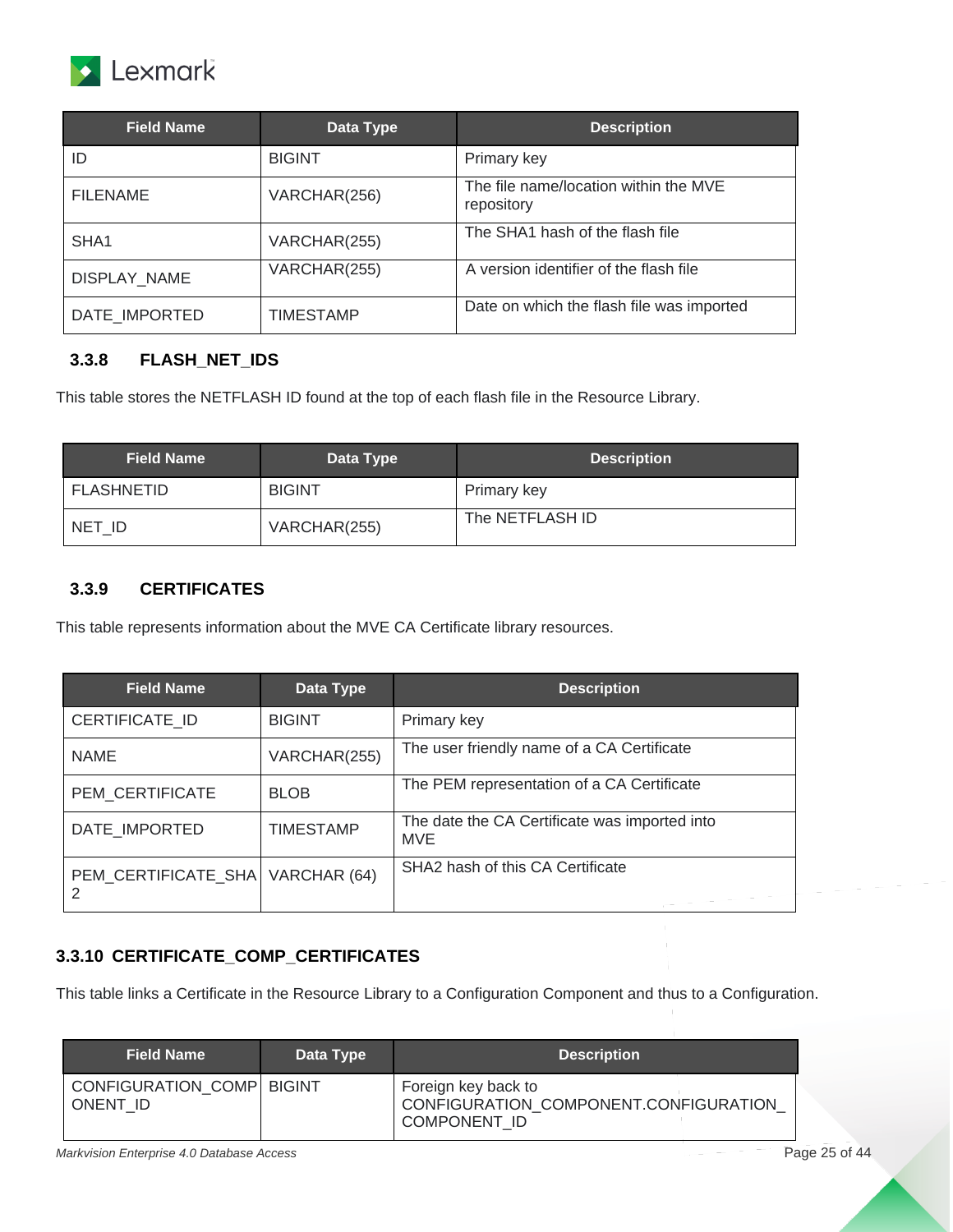

#### <span id="page-25-0"></span>**3.3.11 COMPONENT\_SETTINGS**

This table represents settings contained within a given configuration component. There will be a row in this table for each setting associated with the configuration component, all pointing to the same CONFIGURATION\_COMPONENT.CONFIGURATION\_COMPONENT\_ID. The values are encrypted and not available outside of MVE.

| <b>Field Name</b>              | Data Type     | <b>Description</b>                                                         |
|--------------------------------|---------------|----------------------------------------------------------------------------|
| SETTING ID                     | <b>BIGINT</b> | Primary key                                                                |
| <b>SETTING NAME</b>            | VARCHAR(255)  | Name of the setting                                                        |
| <b>SETTING VALUE</b>           | VARCHAR(1280) | Encrypted setting value                                                    |
| CONFIGURATION COMP<br>ONENT ID | <b>BIGINT</b> | Foreign key to<br>CONFIGURATION_COMPONENT.CONFIG<br>URATION COMPONENT ID   |
| <b>DISCRIMINATOR</b>           | VARCHAR(255)  | One of: SIMPLE SETTING or<br><b>TABULAR SETTING</b>                        |
| TABULAR SETTING VAL<br>UE ID   | <b>BIGINT</b> | Foreign key to<br>COMPONENT TAB SETTING VALUE.TA<br>BULAR SETTING VALUE ID |

#### <span id="page-25-1"></span>**3.3.12 COMPONENT\_TAB\_TABLE**

This table represents Color Print Permission tables included in configurations.

| <b>Field Name</b> | Data Type     | <b>Description</b>                        |
|-------------------|---------------|-------------------------------------------|
| TABLE ID          | <b>BIGINT</b> | Primary key                               |
| TABLE TYPE        | VARCHAR(255)  | One of either HOST TABLE or<br>USER TABLE |

#### <span id="page-25-2"></span>**3.3.13 COMPONENT\_TAB\_ROW**

This table represents a row from the Color Print Permissions tables. Values are encrypted and cannot be used outside MVE.

| <b>Field Name</b> | Data Type     | <b>Description</b>                                   |
|-------------------|---------------|------------------------------------------------------|
| TABLE ID          | <b>BIGINT</b> | Foreign key to COMPONENT_TAB_TABLE.TABLE_ID          |
| <b>HOST NAME</b>  | VARCHAR(255)  | Value of the host name setting in the hosts<br>table |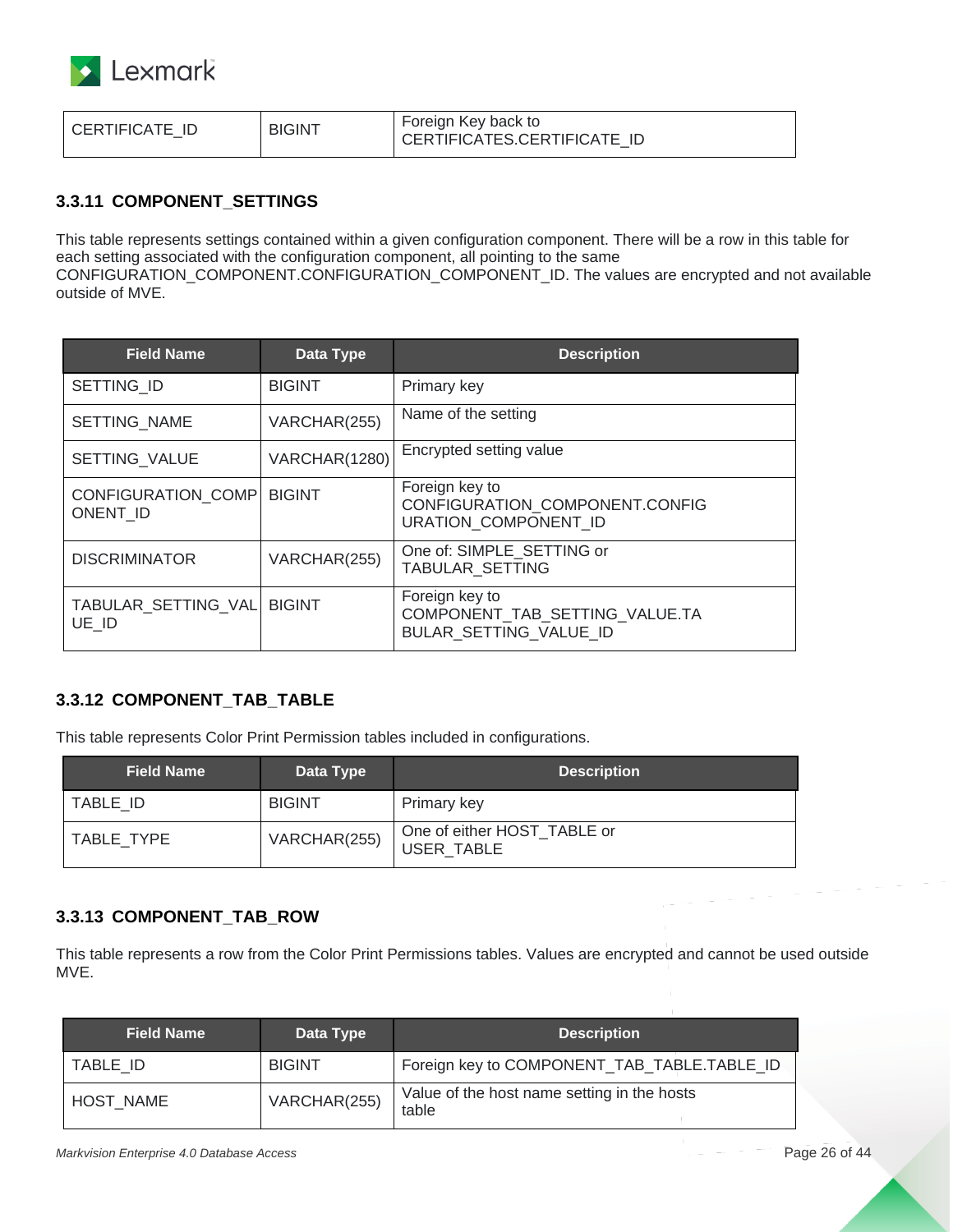

| USER NAME          | VARCHAR(255) | Value of the user name setting in the users<br>table |
|--------------------|--------------|------------------------------------------------------|
| ALLOWED_TO_PRINT_C | SMALLINT/    | Value of the Allow Color Printing setting for        |
| <b>OLOR</b>        | TINYINT*     | both host and user tables                            |
| USER PERMISSION OV | SMALLINT/    | The value of the Overrides User Permission           |
| ERRIDDEN           | TINYINT*     | setting in the host table                            |

#### <span id="page-26-0"></span>**3.3.14 COMPONENT\_TAB\_SETTING\_VALUE**

This table links Color Print Permissions tables to components and thus to configurations.

| <b>Field Name</b>                   | Data Type     | <b>Description</b>                                            |
|-------------------------------------|---------------|---------------------------------------------------------------|
| TABULAR SETTING VAL BIGINT<br>UE ID |               | Foreign key to<br>COMPONENT_SETTINGS.TABULAR_SETTING_VALUE_ID |
| TABLE ID                            | <b>BIGINT</b> | Foreign key to<br>COMPONENT TAB TABLE.TABLE ID                |

#### <span id="page-26-1"></span>**3.3.15 CC\_SUPPORTED\_MODEL\_BACKUP**

| <b>Field Name</b> | Data Type        | <b>Description</b>                                                                                                |
|-------------------|------------------|-------------------------------------------------------------------------------------------------------------------|
| ID                | <b>BIGINT</b>    | Primary key                                                                                                       |
| SUPPORTED MODEL   | VARCHAR(<br>255) | To create backup from CONFIGURATION and<br><b>CONFIGURATION COMPONENT for Device</b><br><b>Setting Components</b> |

#### <span id="page-26-2"></span>**3.3.16 ESF\_COMP\_PRODUCTS**

| <b>Field Name</b>                     | Data Type        | <b>Description</b>                                       |
|---------------------------------------|------------------|----------------------------------------------------------|
| <b>CONFIGURATION COMP</b><br>ONENT ID | <b>BIGINT</b>    | Foreign key references<br>Table: CONFIGURATION_COMPONENT |
|                                       |                  | Column: CONFIGURATION COMPONENT ID                       |
| PART NUMBER                           | VARCHAR(<br>255) | Product Part Number of Solution Component                |

#### <span id="page-26-3"></span>**3.3.17 VCCFILE**

| <b>Field Name</b> | Data Type     | <b>Description</b> |
|-------------------|---------------|--------------------|
| ID                | <b>BIGINT</b> | Primary key        |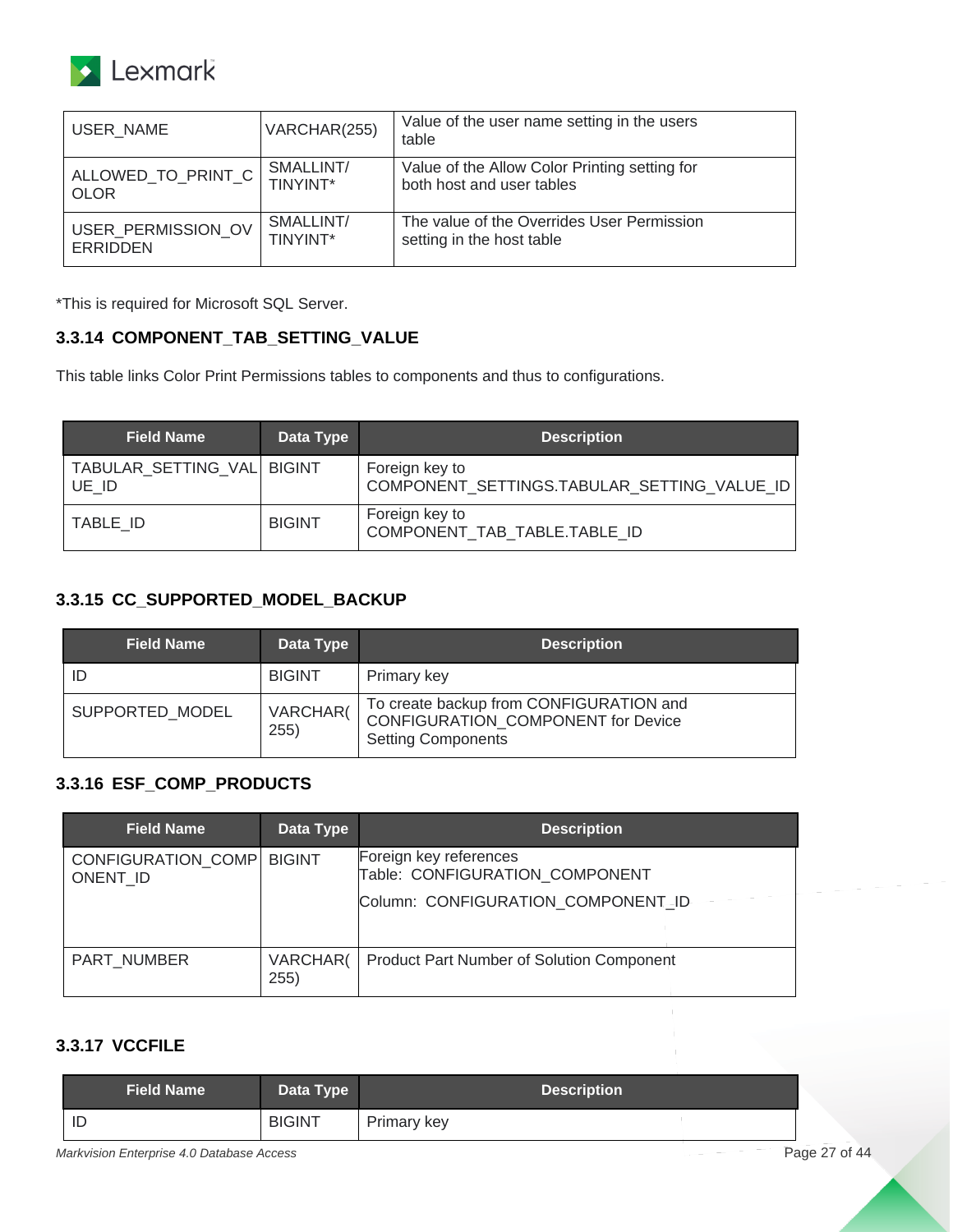

| <b>FILENAME</b>     | VARCHAR(<br>255) | Uploaded file name               |
|---------------------|------------------|----------------------------------|
| <b>DISPLAY NAME</b> | VARCHAR(<br>255) | Name displayed in MVE            |
| DATE IMPORTED       | TIMESTAM<br>P    | Timestamp when file was uploaded |
| SHA1                | VARCHAR(<br>255) | File content hash                |

#### <span id="page-27-0"></span>**3.3.18 UCFFILE**

| <b>Field Name</b> | Data Type            | <b>Description</b>               |
|-------------------|----------------------|----------------------------------|
| ID                | <b>BIGINT</b>        | Primary key                      |
| <b>FILENAME</b>   | VARCHAR(<br>255)     | Uploaded file name               |
| DISPLAY_NAME      | VARCHAR(<br>255)     | Name displayed in MVE            |
| DATE IMPORTED     | <b>TIMESTAM</b><br>P | Timestamp when file was uploaded |
| SHA <sub>1</sub>  | VARCHAR(<br>255)     | File content hash                |

## <span id="page-27-1"></span>3.4 Discovery profiles

The following tables are used to track MVE's discovery profiles.

#### <span id="page-27-2"></span>**3.4.1 DISCOVERY\_PROFILE**

This table represents the heart of MVE's discovery profile.

| <b>Field Name</b>        | Data Type      | <b>Description</b>                                                                                    |
|--------------------------|----------------|-------------------------------------------------------------------------------------------------------|
| ID                       | <b>BIGINT</b>  | Primary key                                                                                           |
| <b>NAME</b>              | VARCHAR(255)   | User-supplied name for the profile                                                                    |
| <b>RETRIES</b>           | <b>INTEGER</b> | Number of times to retry a particular<br>communication attempt with a printer                         |
| SNMP READ COMMUNITY NAME | VARCHAR(255)   | SNMP Community Name to use when<br>reading                                                            |
| <b>TIMEOUT</b>           | <b>BIGINT</b>  | Number of milliseconds to wait for a<br>particular communication attempt with a<br>printer to succeed |
| <b>SNMP USERNAME</b>     | VARCHAR(32)    | Username for SNMP communication                                                                       |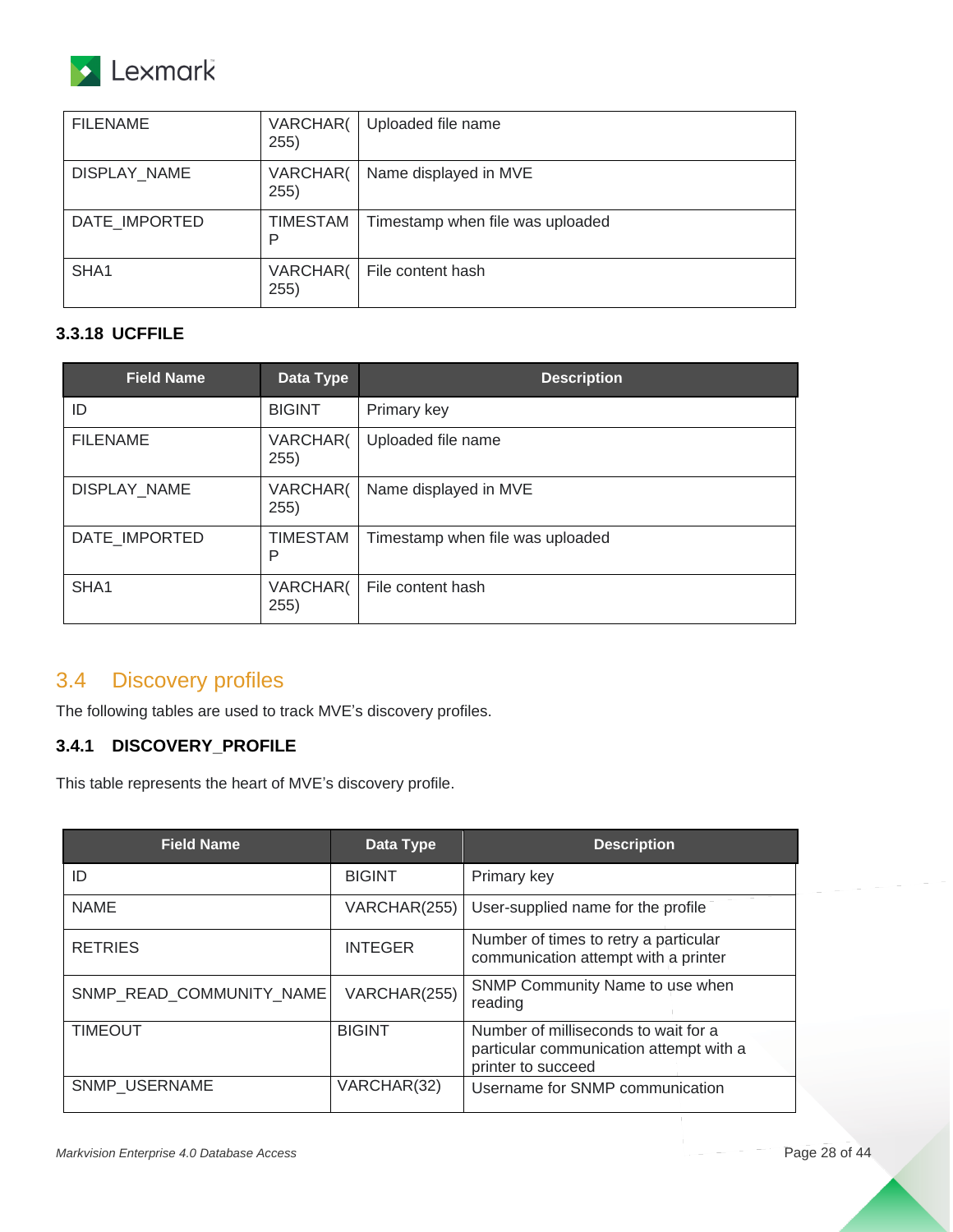

| <b>Field Name</b>                                | Data Type   | <b>Description</b>                    |
|--------------------------------------------------|-------------|---------------------------------------|
| <b>SNMP PASSWORD</b>                             | VARCHAR(32) | Password for SNMP communication       |
| SNMP_MIN_AUTHENTICATION_LE   VARCHAR(255)<br>VEL |             | Minimum authentication level for SNMP |
| SNMP AUTHENTICATION_HASH                         | VARCHAR(50) | Hash used for SNMP authentication     |
| SNMP PRIVACY ALGORITHM                           | VARCHAR(50) | Algorithm used for SNMP privacy       |

### <span id="page-28-0"></span>**3.4.2 DISCOVERY\_PROFILE\_CI**

This table contains the CI-specific pieces of the discovery profile.

| <b>Field Name</b>          | Data Type             | <b>Description</b>                                                                                                |
|----------------------------|-----------------------|-------------------------------------------------------------------------------------------------------------------|
| CI DP ID                   | <b>BIGINT</b>         | Primary key; foreign key back to<br>DISCOVERY PROFILE.ID                                                          |
| <b>AUTOMANAGE</b>          | SMALLINT/<br>TINYINT* | Flag indicating whether CIs discovered<br>using this profile should be automatically<br>managed                   |
| <b>DESCRIPTION</b>         | VARCHAR(4000)         | User provided description of the<br>discovery profile.                                                            |
| LAST_RUN                   | <b>TIMESTAMP</b>      | Time when profile was last run                                                                                    |
| CREDENTIAL USERNAME        | VARCHAR(255)          | Credential's user name, if set                                                                                    |
| <b>CREDENTIAL REALM</b>    | VARCHAR(64)           | Credential's realm, if set                                                                                        |
| <b>LOGIN METHOD</b>        | VARCHAR(256)          | The authentication method used to log in<br>to the printer.                                                       |
| LOGIN METHOD NAME          | VARCHAR(256)          | If the LOGIN METHOD is either LDAP<br>or LDAP+GSSAPI this is the name of the<br>particular authentication method. |
| <b>CREDENTIAL PASSWORD</b> | <b>BLOB</b>           | This value is encrypted and not available<br>for use outside MVE.                                                 |
| <b>CREDENTIAL PIN</b>      | <b>BLOB</b>           | This value is encrypted and not available<br>for use outside MVE.                                                 |

\*This is required for Microsoft SQL Server.

#### <span id="page-28-1"></span>**3.4.3 EXCLUDE\_PROFILE\_ITEM**

This table represents the "exclude" list for a profile. Each excluded item will be a row in this table.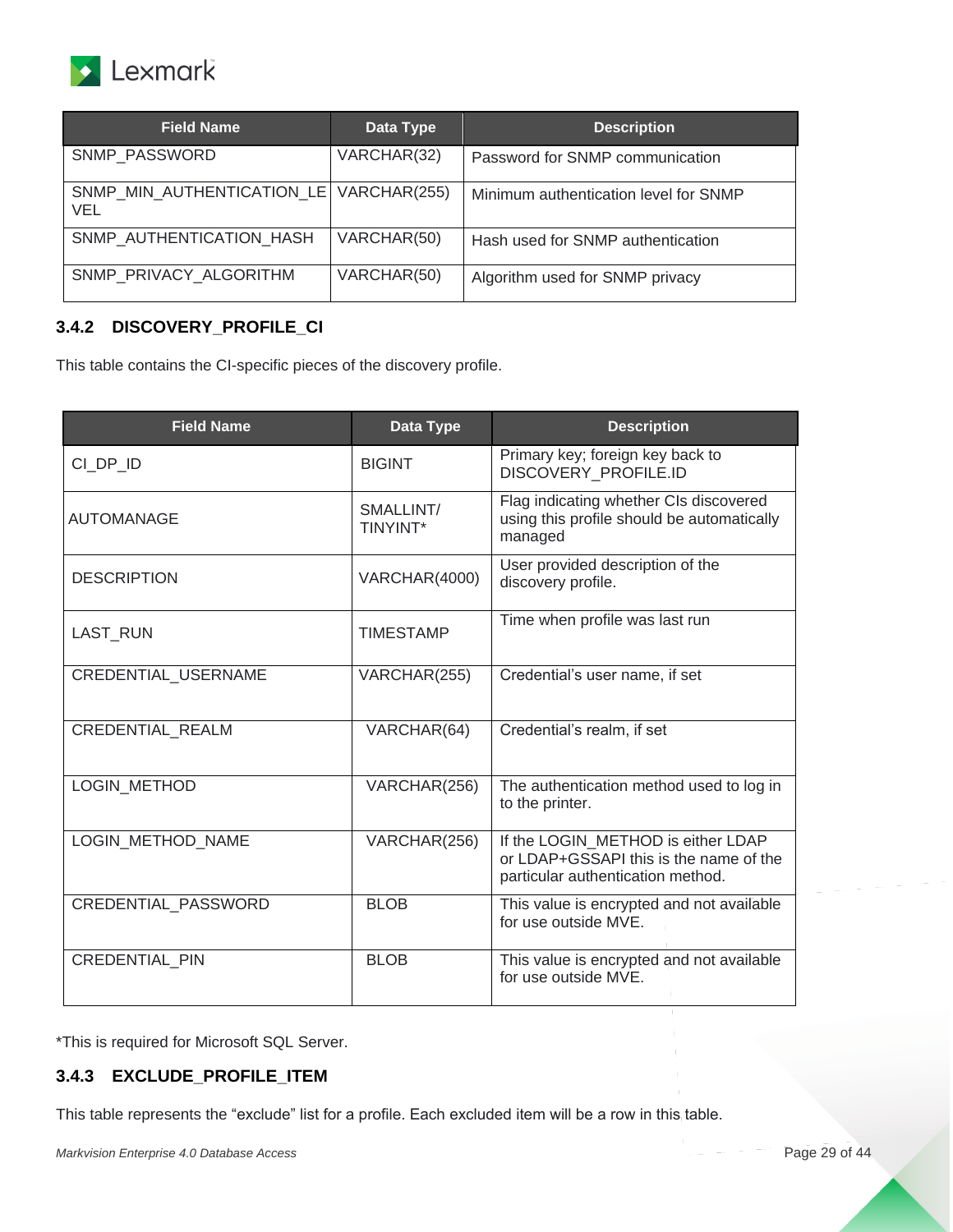

| <b>Field Name</b>    | Data Type     | <b>Description</b>                                                 |
|----------------------|---------------|--------------------------------------------------------------------|
| DISCOVERY_PROFILE_ID | <b>BIGINT</b> | Composite primary key; foreign key back<br>to DISCOVERY PROFILE.ID |
| VALUE                | VARCHAR(255)  | Composite primary key. This defines<br>what to exclude.            |

#### <span id="page-29-0"></span>**3.4.4 INCLUDE\_PROFILE\_ITEM**

This table represents the "include" list for a profile. Each included item will be a row in this table.

| <b>Field Name</b>    | Data Type     | <b>Description</b>                                                 |
|----------------------|---------------|--------------------------------------------------------------------|
| DISCOVERY PROFILE ID | <b>BIGINT</b> | Composite primary key; foreign key back<br>to DISCOVERY PROFILE.ID |
| VALUE                | VARCHAR(255)  | Composite primary key. This defines<br>what to include.            |

#### <span id="page-29-1"></span>**3.4.5 DISCOVERY\_PROFILE\_MODEL\_CONFIG**

This table represents the Assign Configurations portion of a discovery profile.

| <b>Field Name</b>    | Data Type     | <b>Description</b>                                                |
|----------------------|---------------|-------------------------------------------------------------------|
| ID                   | <b>BIGINT</b> | Primary key                                                       |
| <b>MODEL</b>         | VARCHAR(255)  | The model name of the printers to<br>assign the configuration to. |
| DISCOVERY PROFILE ID | <b>BIGINT</b> | Foreign key to<br>DISCOVERY_PROFILE.ID                            |
| CI CONFIGURATION ID  | <b>BIGINT</b> | Foreign key to<br>CONFIGURATION.CONFIGURATIO<br>N ID              |

## <span id="page-29-2"></span>3.5 ESF

#### <span id="page-29-3"></span>**3.5.1 ESF\_APPLICATION**

This table contains all the eSF applications in all of the eSF deployable packages. There may be many eSF applications in each deployable package.

| Field         | <b>Type</b>   | <b>Description</b> |
|---------------|---------------|--------------------|
| APP ID<br>ESF | <b>BIGINT</b> | Primary key        |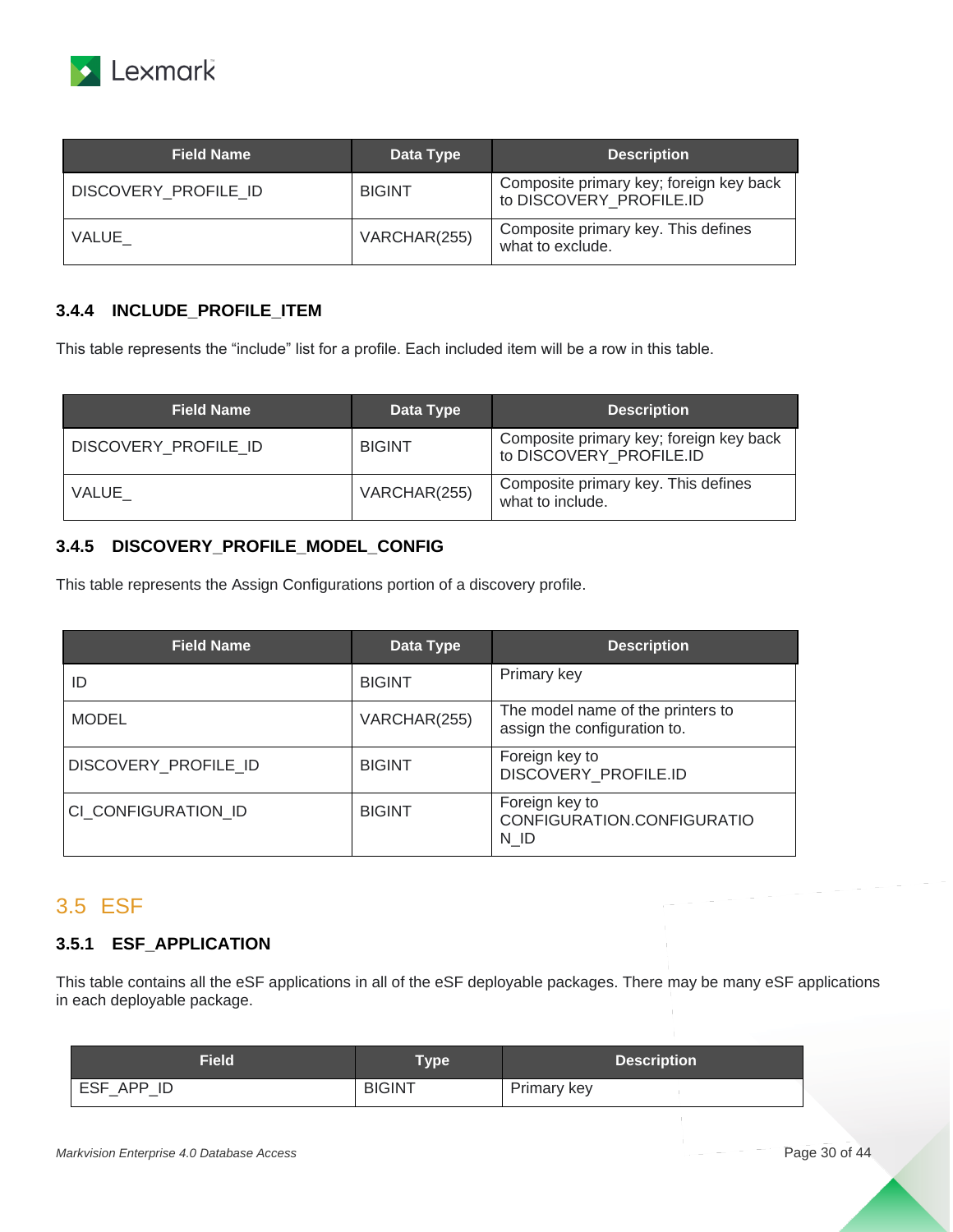

| ESF DP ID              | <b>BIGINT</b> | Foreign key back to<br>ESF_DEPLOYABLE_PACKA<br>GE.ESF DP ID |
|------------------------|---------------|-------------------------------------------------------------|
| APP ID                 | VARCHAR(255)  |                                                             |
| <b>VERSION</b>         | VARCHAR(255)  | <b>ESF Application version</b>                              |
| <b>DESCRIPTION URI</b> | VARCHAR(255)  | URI to description of ESF Application                       |
| <b>FLS URI</b>         | VARCHAR(255)  | URI to Flash file                                           |

#### <span id="page-30-0"></span>**3.5.2 ESF\_APPLICATION\_LOCALE**

This table contains the name and description for each eSF application in all languages supported by MVE.

| <b>Field</b>       | <b>Type</b>   | <b>Description</b>                                                         |
|--------------------|---------------|----------------------------------------------------------------------------|
| ESF_APP_LOCALE_ID  | <b>BIGINT</b> | Primary key                                                                |
| ESF APP ID         | <b>BIGINT</b> | Foreign key to<br>ESF_APPLICATION.ESF_APP_ID                               |
| <b>LOCALE</b>      | VARCHAR(255)  | Two character language code.                                               |
| <b>NAME</b>        | VARCHAR(255)  | Name of the eSF application in the<br>language indicated by LOCALE.        |
| <b>DESCRIPTION</b> | VARCHAR(510)  | Description of the eSF application in the<br>language indicated by LOCALE. |

#### <span id="page-30-1"></span>**3.5.3 ESF\_COMP\_DEPLOYABLE\_PACKAGE**

This table contains one row for each deployable package in use by an MVE configuration.

| <b>Field</b>     | Type          | <b>Description</b>                                                           |
|------------------|---------------|------------------------------------------------------------------------------|
| ESF COMPONENT ID | <b>BIGINT</b> | The foreign key to<br>CONFIGURATION COMPONENT.C<br>ONFIGURATION COMPONENT ID |
| ESF DP ID        | VARCHAR(255)  | The foreign key to<br>ESF DEPLOYABLE PACKAGE.ESF<br>DP ID                    |

#### <span id="page-30-2"></span>**3.5.4 ESF\_DEPLOYABLE PACKAGE**

This table represents all the deployable packages that have been uploaded to the MVE library.

| <b>Field</b> | <b>Type</b>   | <b>Description</b>             |
|--------------|---------------|--------------------------------|
| ESF DP ID    | <b>BIGINT</b> | Primary key                    |
| <b>NAME</b>  | VARCHAR(255)  | Name of the deployable package |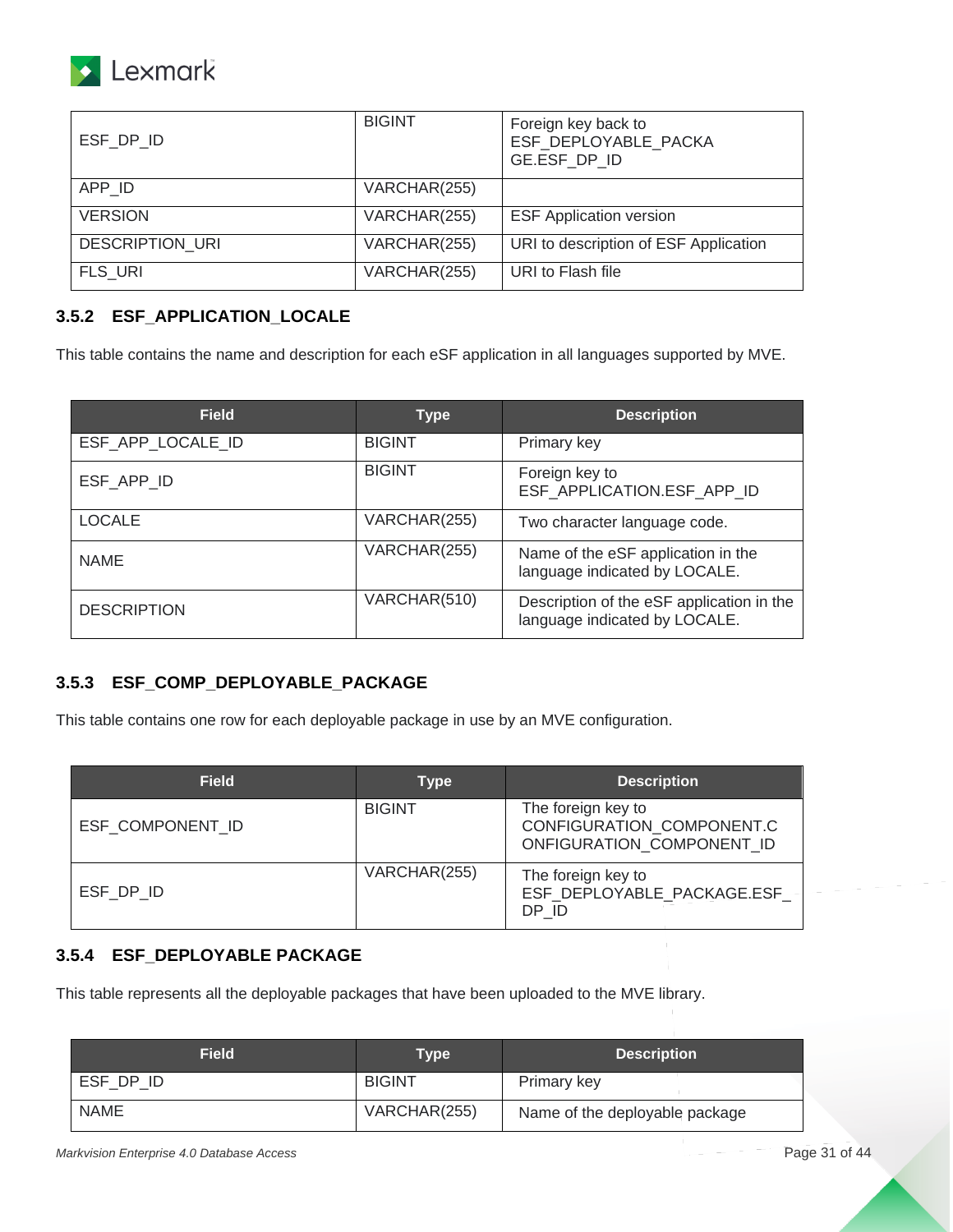

| PART_NUMBER      | VARCHAR(255)          | Part number of the deployable package                                       |
|------------------|-----------------------|-----------------------------------------------------------------------------|
| PART REVISION    | VARCHAR(255)          | Part revision of the deployable package                                     |
| LICENSE_REQUIRED | SMALLINT/<br>TINYINT* | Flag indicating whether a license is<br>required for the deployable package |
| URI              | VARCHAR(255)          | URI of the deployable package                                               |
| DATE IMPORTED    | <b>TIMESTAMP</b>      | Date the deployable package was<br>imported                                 |
| <b>VERSION</b>   | VARCHAR(255)          | Version of the deployable package                                           |

#### <span id="page-31-0"></span>**3.5.5 ESF\_DEPLOYABLE\_PACKAGE\_LOCALE**

This table contains the name and description for each deployable package in all languages supported by the MVE.

| <b>Field</b>       | <b>Type</b>   | <b>Description</b>                                                     |
|--------------------|---------------|------------------------------------------------------------------------|
| ESF_DP_LOCALE_ID   | <b>BIGINT</b> | Primary key                                                            |
| ESF DP ID          | <b>BIGINT</b> | Foreign key to<br>ESF_DEPLOYABLE_PACKAGE.ESF_<br>DP ID                 |
| <b>LOCALE</b>      | VARCHAR(255)  | Two character language code.                                           |
| <b>NAME</b>        | VARCHAR(255)  | Name of the deployable package in the<br>language indicated by LOCALE. |
| <b>DESCRIPTION</b> | VARCHAR(2048) | Increased Description length from 510<br>to 2048                       |

#### <span id="page-31-1"></span>**3.5.6 ESF\_DP\_SUPPORTED MODELS**

This table contains one row for each model supported by a deployable package in the MVE library.

| <b>Field</b>    | <b>Type</b>   | <b>Description</b>                                              |
|-----------------|---------------|-----------------------------------------------------------------|
| ESF DP ID       | <b>BIGINT</b> | Foreign key back to<br>ESF DEPLOYABLE PACKA<br>GE.ESF DP ID     |
| SUPPORTED MODEL | VARCHAR(255)  | Model name of printer<br>supported by the deployable<br>package |

#### <span id="page-31-2"></span>**3.5.7 ESF\_LICENSE**

This table represents the licenses for eSF applications available in the MVE library.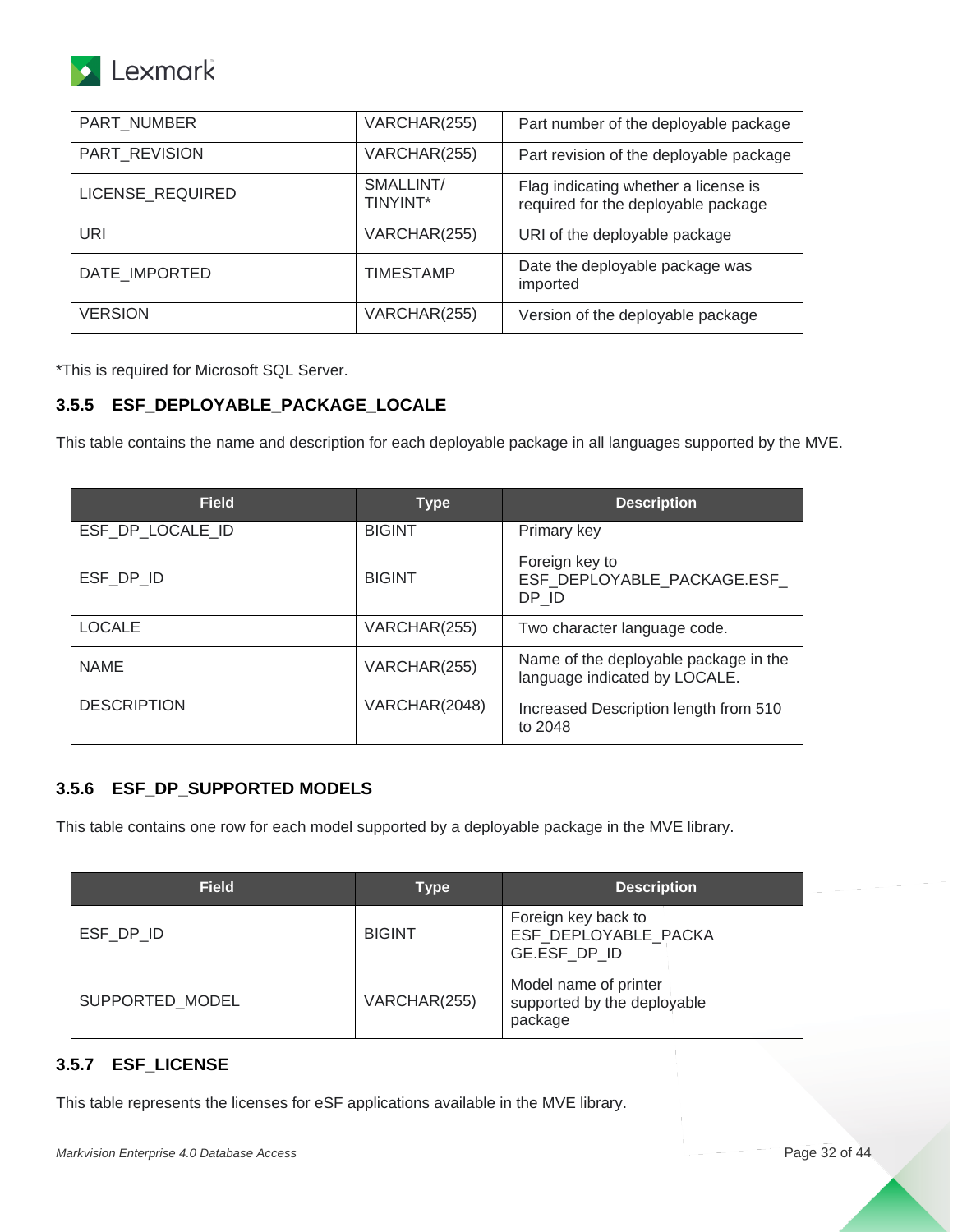

| <b>Field</b>        | <b>Type</b>                  | <b>Description</b>                                                 |
|---------------------|------------------------------|--------------------------------------------------------------------|
| ESF LICENSE ID      | <b>BIGINT</b>                | Primary key                                                        |
| PRINTER_SERIAL      | VARCHAR(255)                 | Serial number of the printer<br>the license is tied to             |
| PART NUMBER         | VARCHAR(255)                 | Part number of the package<br>the license is tied to               |
| PART REVISION       | VARCHAR(255)                 | Part revision of the package<br>the license is tied to             |
| <b>LICENSE TYPE</b> | VARCHAR(255)                 | One of TRIAL, PRODUCTION                                           |
| FILE_NAME           | VARCHAR(255)                 | Filename of the license binary                                     |
| <b>DEPLOYED</b>     | SMALLINT/<br><b>TINYINT*</b> | Flag indicating whether the<br>license has been deployed or<br>not |

## <span id="page-32-0"></span>3.6 Certificate management

The following tables deal with MVE's list of certifications to be verified.

### <span id="page-32-1"></span>**3.6.1 ENROLLMENT\_STATUS**

The following table lists down data of the issued certificates.

| <b>Field Name</b>           | Data Type        | <b>Description</b>                                           |
|-----------------------------|------------------|--------------------------------------------------------------|
| <b>ENROLLMENT STATUS ID</b> | bigint           | Primary key                                                  |
| CERTIFICATE ENROL STATUS    | VARCHAR(255)     | Certificate enrolment status like Issued,<br>pending, failed |
| CERT ENROL TRANSACTION ID   | VARCHAR(255)     | Transaction id for certificate enrolment                     |
| CERT SUBJECT IDENTITY       | VARCHAR(255)     | Subject identity of the certificate                          |
| <b>CERT SERIAL NUMBER</b>   | VARCHAR(255)     | Serial number of the certificate issued                      |
| PRINTER ID                  | bigint           | Reference printer                                            |
| DEFAULT_CERT_REVISION_NO    | VARCHAR(255)     | Revision number of the certificate<br>renewed                |
| DEFAULT CERT RENEWAL DATE   | <b>TIMESTAMP</b> | Renewal date of the certificate                              |

#### <span id="page-32-2"></span>**3.6.2 CA\_CERT\_REVOCATION\_COMP\_LIST**

The following table lists down information about the revoked certificates.

| <b>Field Name</b> | Data Type | <b>Description</b> |
|-------------------|-----------|--------------------|
|                   |           |                    |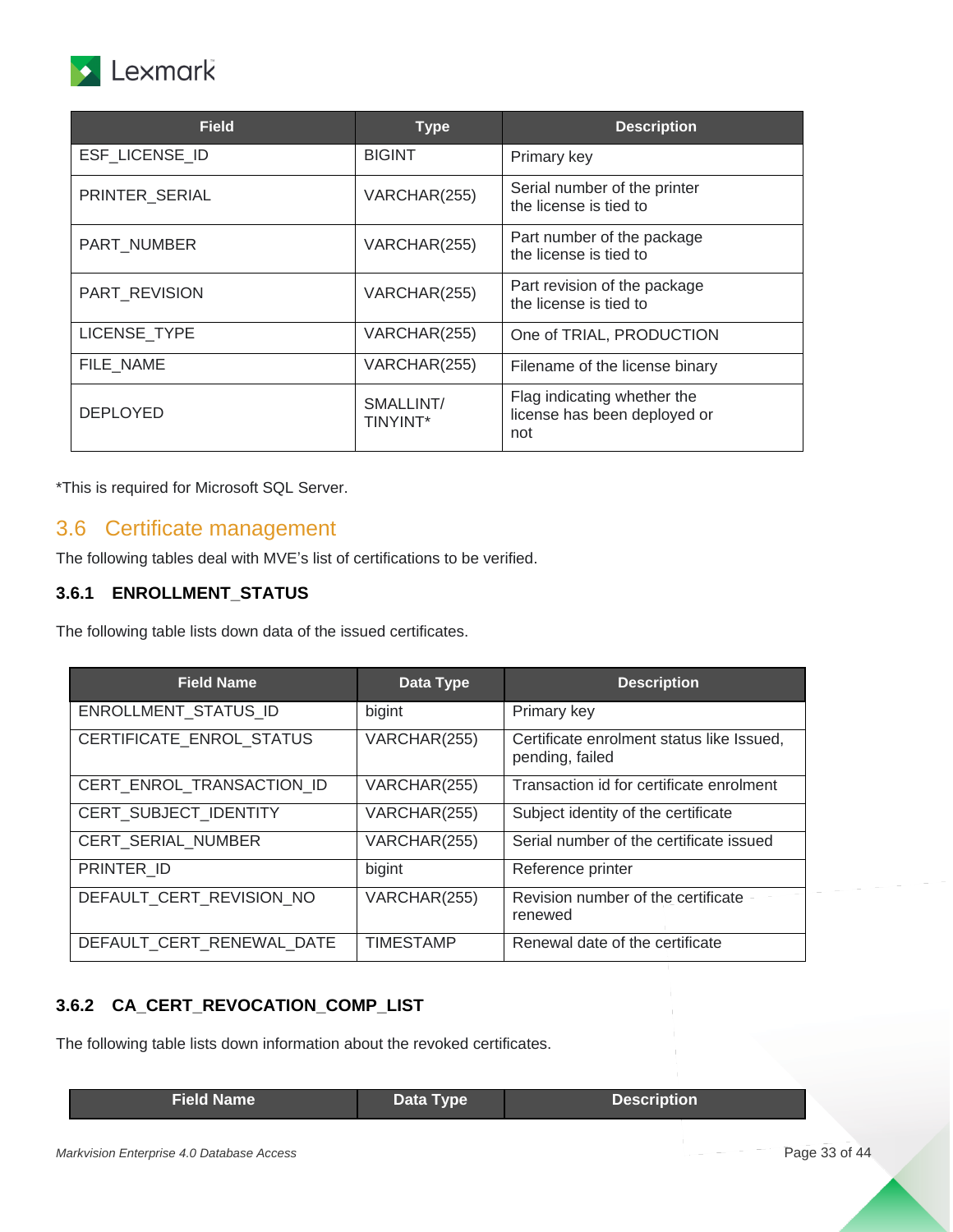## Lexmark

| ID                   | bigint       | Unique identifier                                                              |
|----------------------|--------------|--------------------------------------------------------------------------------|
| <b>SERIAL NUMBER</b> | VARCHAR(255) | Serial number of the certificate present in<br>the revocation list primary key |
| CERTIFICATE_SUBJECT  | VARCHAR(255) | Subject of the revoked certificate                                             |
| REVOCATION DATE      | timestamp    | <b>Revocation date</b>                                                         |
| <b>ISSUER</b>        | VARCHAR(255) | Issuer of the revoked certificate                                              |
| REVOCATION REASON    | VARCHAR(255) | Revocation reason                                                              |

## <span id="page-33-0"></span>3.7 Authentication and authorization

The following tables are used by MVE's user authentication and authorization mechanism.

#### <span id="page-33-1"></span>**3.7.1 MASTER\_ROLE**

This table contains all the roles supported by MVE.

| <b>Field Name</b> | Data Type     | <b>Description</b> |
|-------------------|---------------|--------------------|
|                   | <b>BIGINT</b> | Primary key        |
| ROLE NAME         | VARCHAR(255)  | Name of the role   |

#### <span id="page-33-2"></span>**3.7.2 USERS**

This table holds all of MVE's internal user accounts.

| <b>Field Name</b>    | Data Type                    | <b>Description</b>                                           |
|----------------------|------------------------------|--------------------------------------------------------------|
| ID                   | <b>BIGINT</b>                | Primary key                                                  |
| USER_NAME            | VARCHAR(15)                  | User-supplied user name                                      |
| USER_PASS            | VARCHAR(1024)                | User-supplied password                                       |
| <b>ENABLED</b>       | SMALLINT/<br><b>TINYINT*</b> | Flag indicating whether this account is<br>currently enabled |
| <b>NAME</b>          | VARCHAR(255)                 | User-supplied full name                                      |
| <b>LAST LOGIN</b>    | <b>TIMESTAMP</b>             | When the last login was attempted                            |
| <b>LOGIN ATTEMPT</b> | <b>BIGINT</b>                | Current number of attempts made at a<br>successful log in    |
| <b>REFRESH TOKEN</b> | VARCHAR(1024)                |                                                              |

\*This is required for Microsoft SQL Server.

## <span id="page-33-3"></span>**3.7.3 USER\_ROLE**

This table holds the association of users to roles.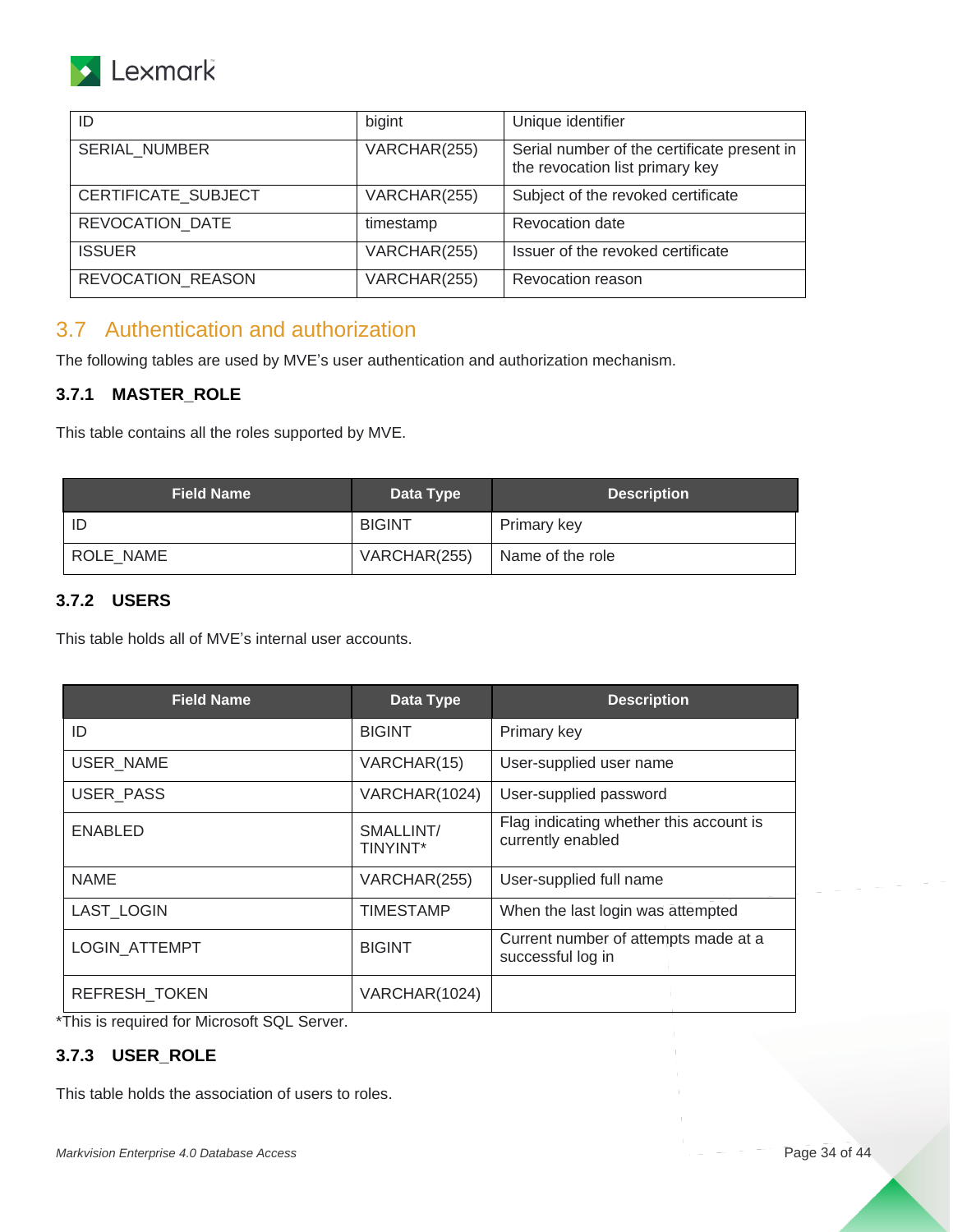

| <b>Field Name</b> | Data Type     | <b>Description</b>                        |
|-------------------|---------------|-------------------------------------------|
| ID                | <b>BIGINT</b> | Primary key                               |
| USER NAME         | VARCHAR(15)   | Foreign key back to USERS.USER_NAME       |
| ROLE NAME         | VARCHAR(30)   | Foreign key back to MASTER_ROLE.ROLE_NAME |

## <span id="page-34-0"></span>3.8 Security settings

The following tables deal with information related to security settings in a configuration. As the Security Configuration information is encrypted for data safety, unavailable outside of MVE and not useful in the scope of this document, the details of these tables will be omitted.

*Markvision Enterprise 4.0 Database Access* Page 35 of 44 SEC ACCESS CONTROL SEC\_AUTH\_GROUP SEC\_BUILDING\_BLOCK SEC\_BUILDING\_BLOCK\_SETTINGS SEC\_COMPONENT\_MISC\_SETTINGS SEC\_INTERNAL\_ACCOUNT SEC\_INTERNAL\_ACCOUNT\_GROUPS SEC\_INTERNAL\_ACCOUNT\_SETTINGS SEC\_SECURITY\_TEMPLATE SEC\_SECURTY\_TEMPLATE\_BBS SEC\_SECURITY\_TEMPLATE\_GROUPS CAESAR2\_LOCAL\_ACCOUNTS CAESAR2\_MISC\_SETTINGS CAESAR2\_KRB\_SETUP CAESAR2\_COMP\_LOCAL\_ACCTS CAESAR2\_LOCAL\_ACCOUNT\_GROUPS CAESAR2\_GROUPS CAESAR2\_COMP\_GROUPS CAESAR2\_GROUP\_PERMISSIONS CAESAR2\_KRB\_SETUP\_PERMISSIONS CAESAR2\_COMP\_PUBLIC\_PERMS CAESAR2\_LDAP\_SETUPS CAESAR2\_COMP\_LDAP\_SETUPS CAESAR2\_LDAP\_SEARCH\_OBJECTS CAESAR2\_LDAP\_SETUP\_GROUPS CAESAR2\_LDAP\_SERVER\_INFO CAESAR2\_LDAP\_DEVICE\_CREDS CAESAR2\_SOLUTION\_ACCTS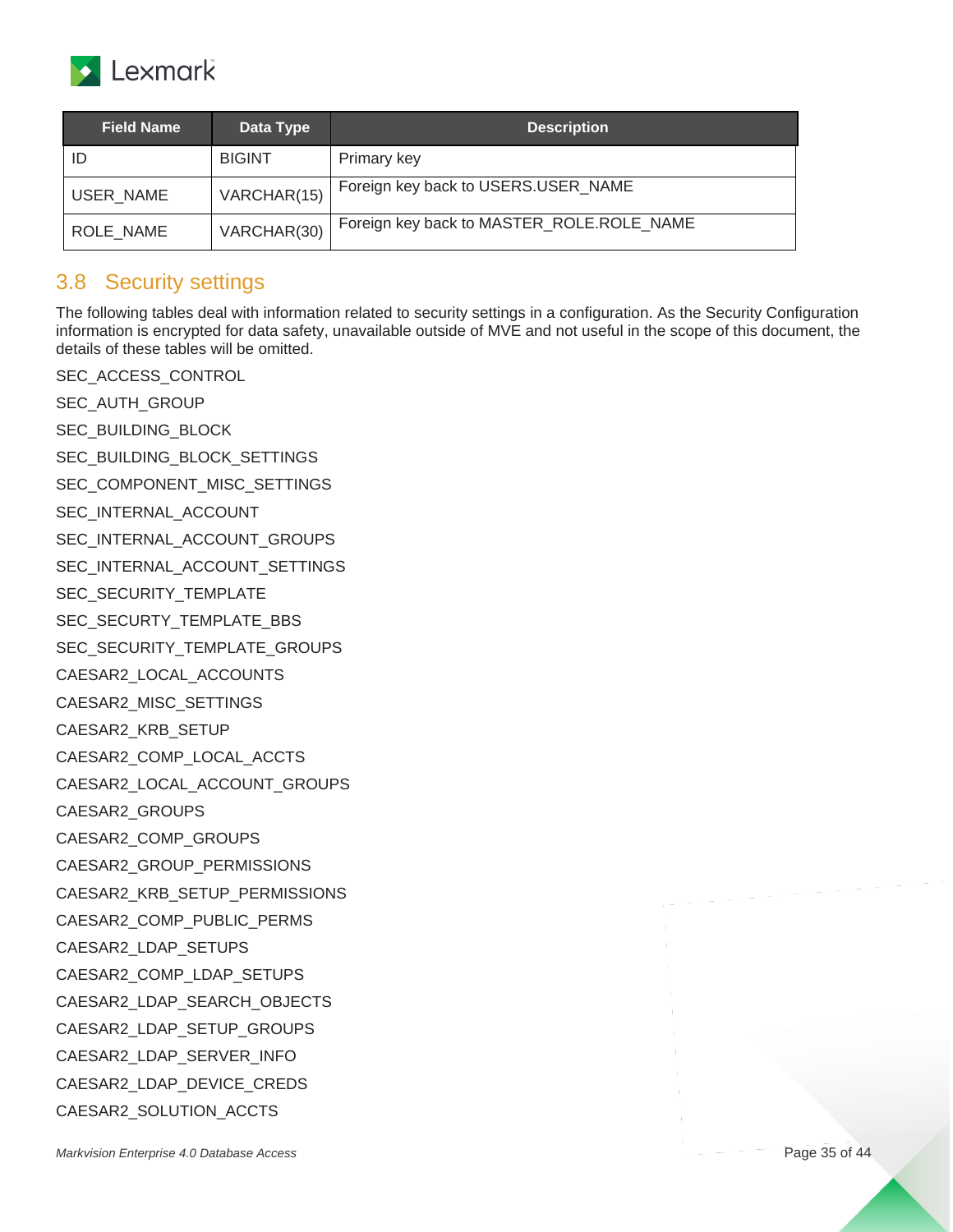

CAESAR2\_LDAP\_ADDRESS\_BOOKS CAESAR2\_LDAP\_SEARCH\_ATTRS CAESAR2\_COMP\_SOLN\_ACCTS CAESAR2\_SOLUTION\_ACCT\_GROUPS

#### <span id="page-35-0"></span>**3.8.1 CAESAR2\_MISC\_SETTINGS**

| <b>Field Name</b>                               | Data Type                    | <b>Description</b>                                                          |
|-------------------------------------------------|------------------------------|-----------------------------------------------------------------------------|
| MINIMUM PASSWORD LENGTH                         | SMALLINT/<br><b>TINYINT*</b> | Added new miscellaneous setting under<br><b>Advanced Security Component</b> |
| PROTECTED FEATURES                              | VARCHAR(255)                 | Added new miscellaneous setting<br>under Advanced Security<br>Component     |
| PRINT PERMISSION PRINT                          | VARCHAR(255)                 | Added new miscellaneous setting under<br><b>Advanced Security Component</b> |
| PRINT_PERMISSION_BROWSER                        | VARCHAR(255)                 | Added new miscellaneous setting under<br><b>Advanced Security Component</b> |
| PRINT_PERMISSION_CONTROL_PAN VARCHAR(255)<br>EL |                              | Added new miscellaneous setting under<br><b>Advanced Security Component</b> |

\*This is required for Microsoft SQL Server.

## <span id="page-35-1"></span>3.9 Views and data export

The following tables deal with information about Views in MVE and fields included in each view.

#### <span id="page-35-2"></span>**3.9.1 DATA\_EXPORT\_TEMPLATE**

This table contains information about Views in MVE.

| <b>Field Name</b>  | Data Type                    | <b>Description</b>                                                                                                                 |
|--------------------|------------------------------|------------------------------------------------------------------------------------------------------------------------------------|
| DATA EXPORT ID     | <b>BIGINT</b>                | Primary key                                                                                                                        |
| <b>NAME</b>        | VARCHAR(255)                 | The name of the view                                                                                                               |
| DEFAULT_TEMPLATE   | SMALLINT/<br><b>TINYINT*</b> | Whether or not this is the default view to<br>be shown when initially logged in, only one<br>view can have this value set to true. |
| LANGUAGE CODE      | VARCHAR(255)                 | Deprecated                                                                                                                         |
| INCLUDE_HEADER     | SMALLINT/<br><b>TINYINT*</b> | Deprecated                                                                                                                         |
| <b>WRAP FIELDS</b> | SMALLINT/<br>TINYINT*        | Deprecated                                                                                                                         |
| <b>DESCRIPTION</b> | VARCHAR(4000)                | The description of the view                                                                                                        |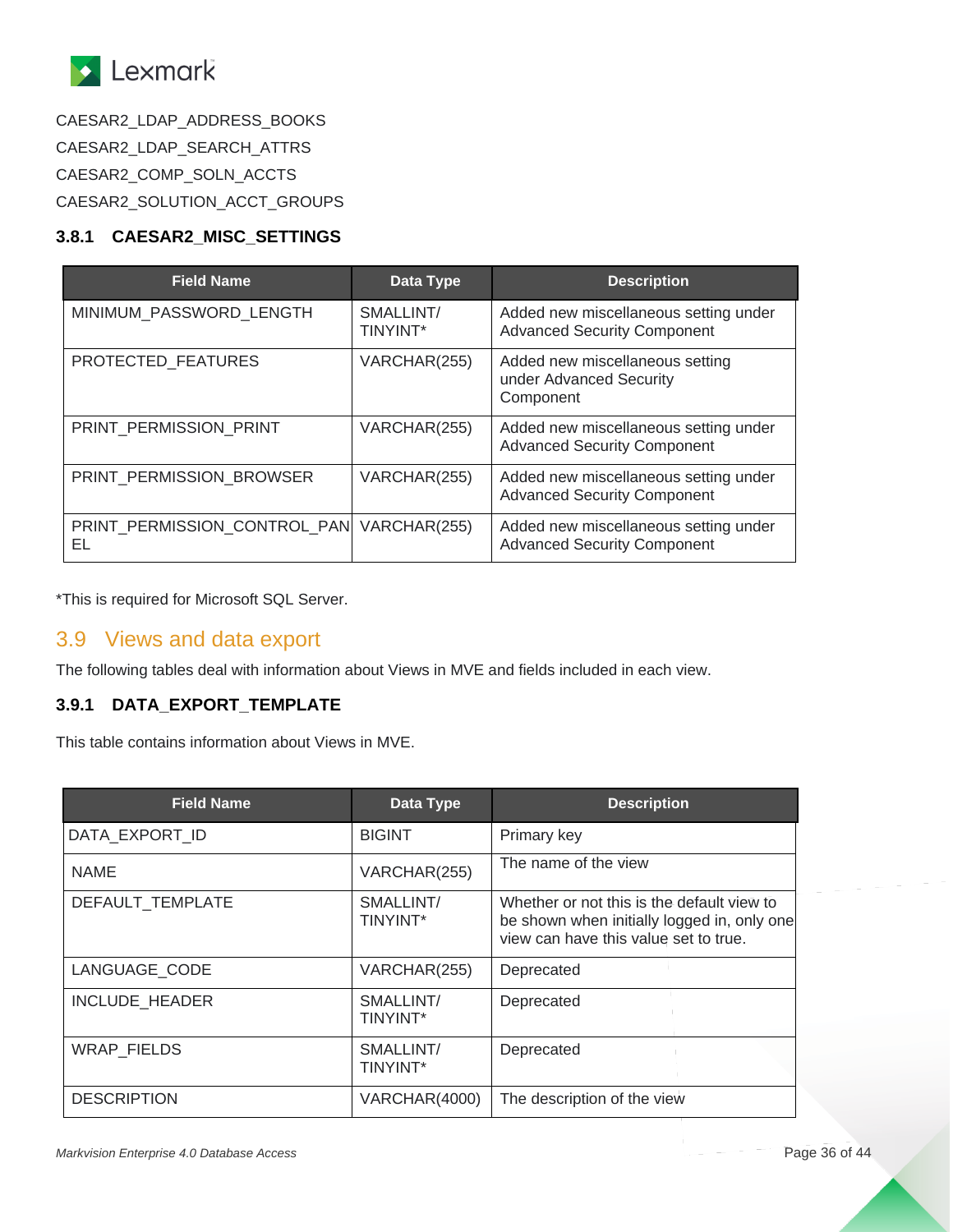

| IS SYSTEM               | SMALLINT/<br>TINYINT* | Indicator if this is a system view that<br>cannot be edited or deleted |
|-------------------------|-----------------------|------------------------------------------------------------------------|
| <b>IDENTIFIER FIELD</b> | VARCHAR(255)          | The identifier field chosen for this view                              |

#### <span id="page-36-0"></span>**3.9.2 DATA\_EXPORT\_FIELDS**

This table contains the fields included in each view.

| <b>Field Name</b> | Data Type     | <b>Description</b>                                        |
|-------------------|---------------|-----------------------------------------------------------|
| FIELD_INDEX       | Integer       | Primary key                                               |
| <b>FIELD</b>      | VARCHAR(255)  | Name of the field to be included in<br>the view           |
| DATA EXPORT ID    | <b>BIGINT</b> | Foreign key to<br>DATA_EXPORT_TEMPLATE.DATA_EXP<br>ORT ID |

### <span id="page-36-1"></span>3.10 Event manager

The following tables deal with information related to creating and managing events.

#### <span id="page-36-2"></span>**3.10.1 ALERT**

This table contains all of the alerts MVE supports.

| <b>Field Name</b> | Data Type     | <b>Description</b>                                           |
|-------------------|---------------|--------------------------------------------------------------|
| ID                | <b>BIGINT</b> | Primary key                                                  |
| <b>NAME</b>       | VARCHAR(255)  | The textual name of the alert. For<br>example "Supply Alert" |
| <b>SEVERITY</b>   | VARCHAR(255)  | For example, "ERROR"                                         |
| <b>CATEGORY</b>   | VARCHAR(255)  | For example, "SUPPLIES"                                      |

#### <span id="page-36-3"></span>**3.10.2 ASSIGNED\_EVENTS**

This table links Events with their assigned Configuration Items.

| <b>Field Name</b> | Data Type     | <b>Description</b>                                    |
|-------------------|---------------|-------------------------------------------------------|
| CI ID             | <b>BIGINT</b> | Composite primary key; refers to<br>CONFIG ITEM.CI ID |
| EVENT ID          | <b>BIGINT</b> | Composite primary key; refers to<br>EVENT.EVENT ID    |

*Markvision Enterprise 4.0 Database Access* Page 37 of 44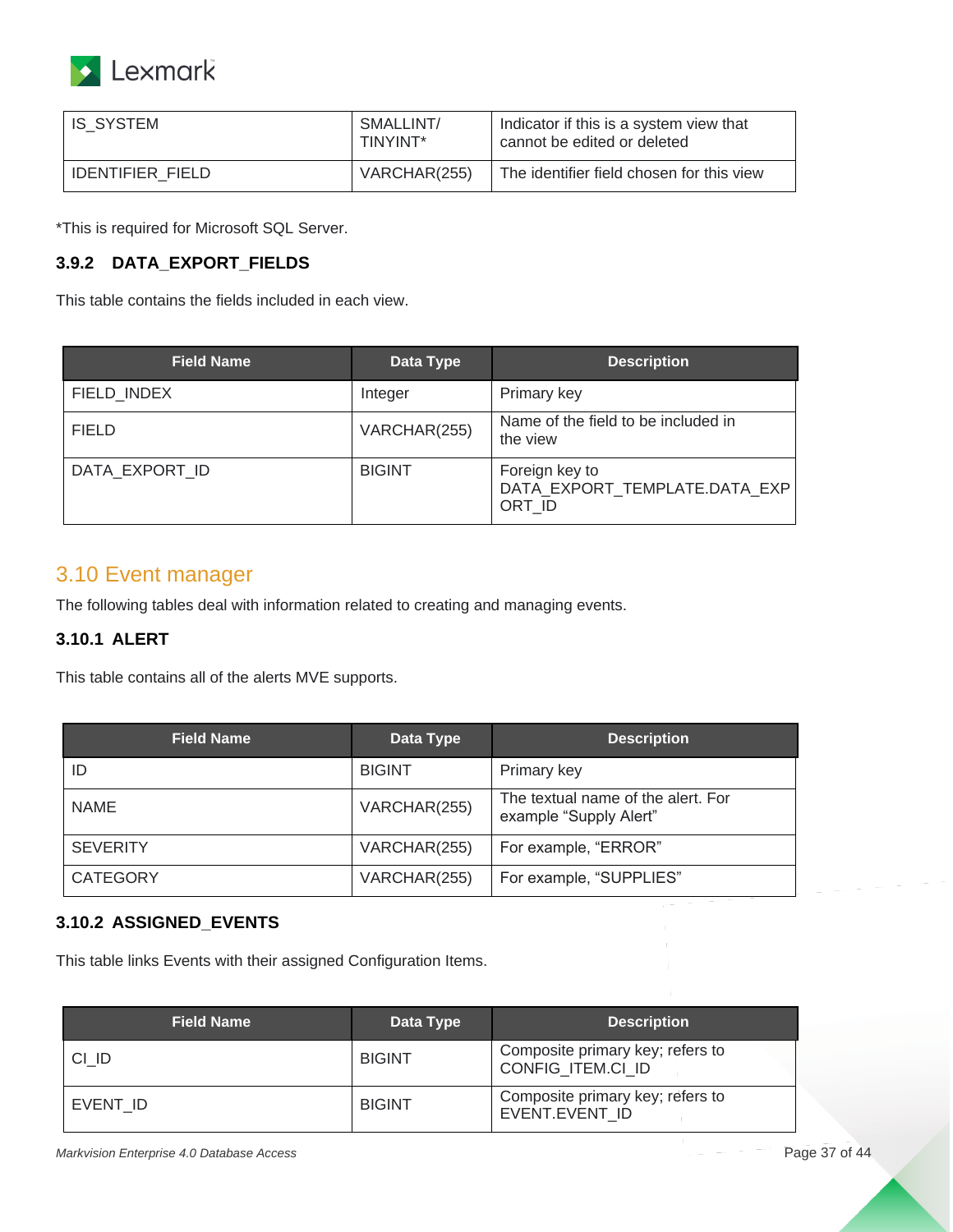

| EVENT REGISTRATION STATE | VARCHAR(255) | One of: REGISTERED or<br>NOT REGISTERED |
|--------------------------|--------------|-----------------------------------------|
|--------------------------|--------------|-----------------------------------------|

#### <span id="page-37-0"></span>**3.10.3 DESTINATION**

This table represents an action within the Event Manager module.

| <b>Field Name</b>       | Data Type     | <b>Description</b>                                                                                          |
|-------------------------|---------------|-------------------------------------------------------------------------------------------------------------|
| ID                      | <b>BIGINT</b> | Primary key                                                                                                 |
| <b>DESTINATION TYPE</b> | VARCHAR(31)   | The type, currently either e-mail or<br>shell/command. Depending on the type,<br>not all columns will apply |
| <b>NAME</b>             | VARCHAR(255)  | User-supplied name of the destination                                                                       |
| EMAIL_BODY              | VARCHAR(255)  | E-mail body text                                                                                            |
| EMAIL CC                | VARCHAR(255)  | E-mail CC list                                                                                              |
| <b>EMAIL FROM</b>       | VARCHAR(255)  | E-mail From text                                                                                            |
| EMAIL_SUBJECT           | VARCHAR(255)  | E-mail Subject text                                                                                         |
| EMAIL_TO                | VARCHAR(255)  | E-mail To text                                                                                              |
| COMMAND_PATH            | VARCHAR(255)  | Full path to command to execute                                                                             |
| COMMAND_PARAMS          | VARCHAR(255)  | Any parameters to send to the command                                                                       |
| <b>DESCRIPTION</b>      | VARCHAR(4000) | Optional user description of this action                                                                    |
| <b>LAST MODIFIED</b>    | Timestamp     | Date when action was last edited                                                                            |

#### <span id="page-37-1"></span>**3.10.4 EVENT**

This table contains user-created events, which consist of a name, a description, and a collection of alerts to include.

| <b>Field Name</b>           | Data Type                    | <b>Description</b>                                 |
|-----------------------------|------------------------------|----------------------------------------------------|
| <b>NAME</b>                 | VARCHAR(255)                 | User-supplied name of the event                    |
| <b>DESCRIPTION</b>          | VARCHAR(255)                 | User-supplied description of the event             |
| EVENT ID                    | <b>BIGINT</b>                | Primary key                                        |
| TRIGGER DESTINATIONS        | VARCHAR(255)                 | One of: on_active_only or<br>on active and clear   |
| <b>GRACE PERIOD ENABLED</b> | SMALLINT/<br><b>TINYINT*</b> | Flag indicating whether grace<br>period is enabled |
| <b>GRACE PERIOD MINUTES</b> | <b>INTEGER</b>               | Number of minutes for the grace<br>period          |
| LAST MODIFIED               | <b>TIMESTAMP</b>             | When event was last edited                         |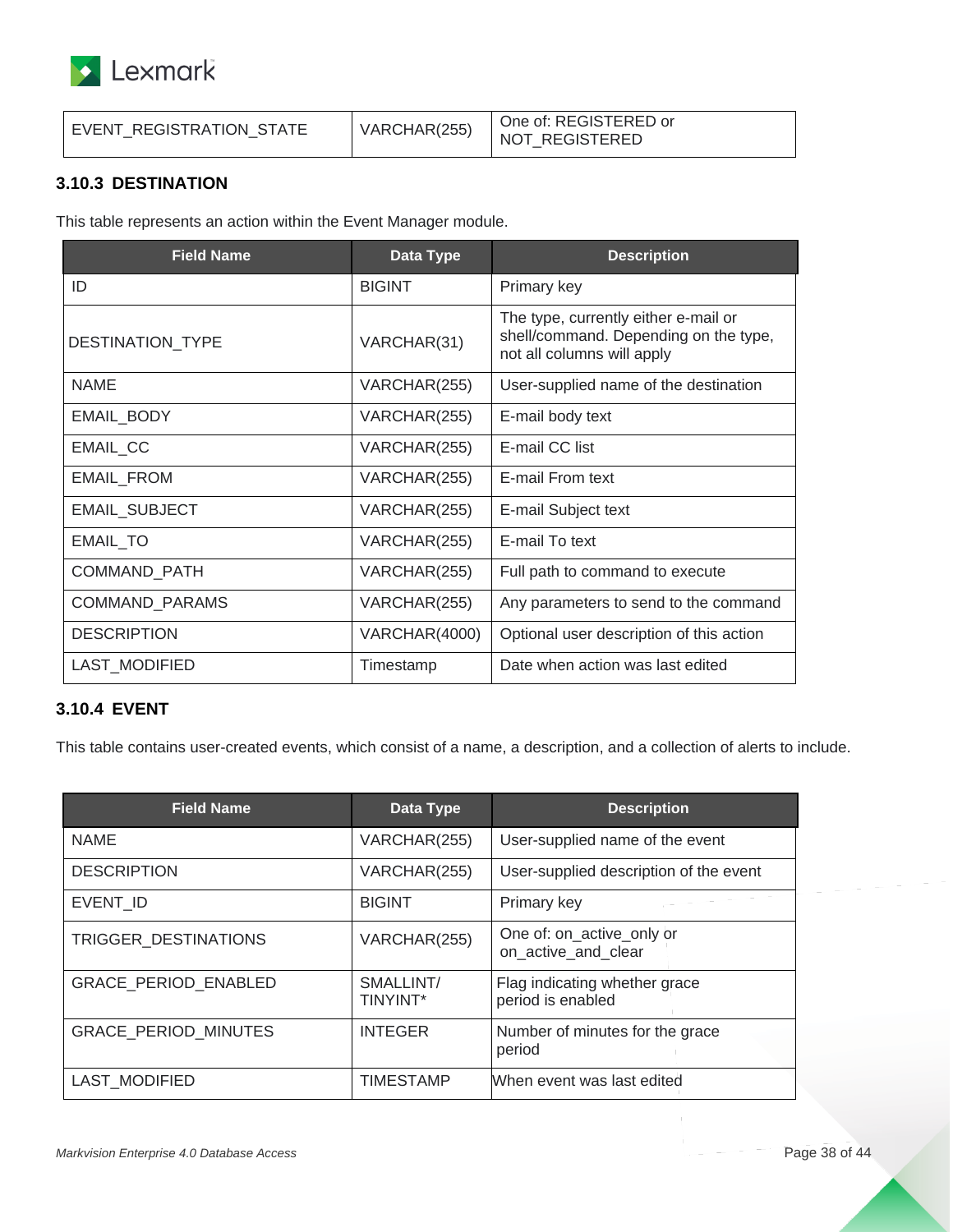

#### <span id="page-38-0"></span>**3.10.5 EVENT\_ALERTS**

This table links an Event to the collection of alerts it includes.

| <b>Field Name</b> | Data Type     | <b>Description</b>                                 |
|-------------------|---------------|----------------------------------------------------|
| EVENT ID          | <b>BIGINT</b> | Composite primary key; refers to<br>EVENT.EVENT ID |
| ALERT ID          | <b>BIGINT</b> | Composite primary key; refers to<br>ALERT.ALERT ID |

#### <span id="page-38-1"></span>**3.10.6 EVENT\_DESTINATIONS**

This table links an Event to an associated action.

| <b>Field Name</b>     | Data Type     | <b>Description</b>                                             |
|-----------------------|---------------|----------------------------------------------------------------|
| EVENT ID              | <b>BIGINT</b> | Composite primary key; refers to<br>EVENT.EVENT ID             |
| <b>DESTINATION ID</b> | <b>BIGINT</b> | Composite primary key; refers to<br>DESTINATION.DESTINATION ID |

#### <span id="page-38-2"></span>**3.10.7 PRINTER\_EVENT\_ACTIVE\_CONDITIONS**

This table represents the active conditions/alerts for printers with events that trigger that condition/alert. Multiple conditions will be multiple rows, all pointing to the same PRINTER\_ID.

| <b>Field Name</b>   | Data Type     | <b>Description</b>                        |
|---------------------|---------------|-------------------------------------------|
| ACTIVE_CONDITION_ID | <b>BIGINT</b> | Primary key                               |
| <b>LOCATION</b>     | VARCHAR(255)  | For example, "Tray 1"                     |
| <b>MESSAGE</b>      | VARCHAR(255)  | For example, "Tray Missing"               |
| <b>TYPE</b>         | VARCHAR(255)  | For example, "Intervention Required"      |
| CI ID               | <b>BIGINT</b> | Refers to CONFIG ITEM.ID                  |
| DESTINATION_TASK_ID | VARCHAR(80    | Foreign key back to<br>SYSTEM_LOG.TASK_ID |

### <span id="page-38-3"></span>3.11 Miscellaneous

The following tables provide useful storage but do not fit into any of the previous table categories.

#### <span id="page-38-4"></span>**3.11.1 APPLICATION\_SETTINGS**

This table currently holds all the MVE system settings. The values are encrypted and not available outside of MVE.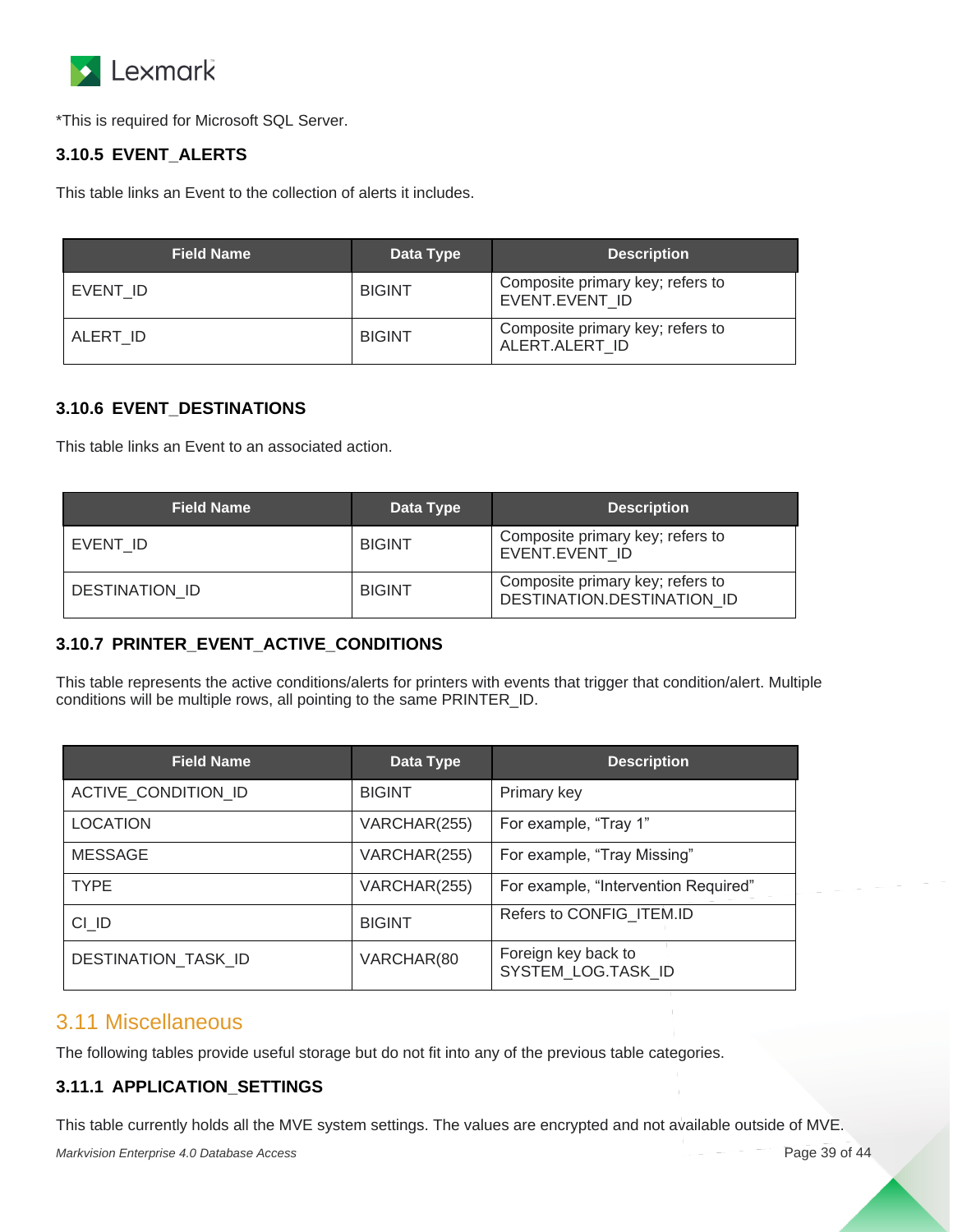

| <b>Field Name</b>  | Data Type     | <b>Description</b> |
|--------------------|---------------|--------------------|
| ID                 | <b>BIGINT</b> | Primary key        |
| <b>SETTING KEY</b> | VARCHAR(255)  | Preference name    |
| SETTING VALUE      | VARCHAR(8190) | Preference value   |

#### <span id="page-39-0"></span>**3.11.2 BOOKMARK**

This table contains all of MVE's saved searches. They are currently stored as BLOBs; therefore, they cannot be edited outside of MVE.

| <b>Field Name</b>      | Data Type                    | <b>Description</b>                                                                  |
|------------------------|------------------------------|-------------------------------------------------------------------------------------|
| ID                     | <b>BIGINT</b>                | Primary key                                                                         |
| DEFAULT SEARCH         | SMALLINT/<br>TINYINT*        | Flag indicating whether this bookmark is<br>one of the defaults that ships with MVE |
| <b>NAME</b>            | VARCHAR(255)                 | User-supplied name of the bookmark                                                  |
| <b>SEARCH CRITERIA</b> | <b>BLOB</b><br>SUB TYPE<br>0 | The binary representation of the<br><b>bookmark</b>                                 |
| <b>DESERIALIZABLE</b>  | SMALLINT/<br>TINYINT*        |                                                                                     |
| <b>DESCRIPTION</b>     | VARCHAR(4000)                | Optional user entered description<br>of the saved search                            |

\*This is required for Microsoft SQL Server.

#### <span id="page-39-1"></span>**3.11.3 Liquibase and Hibernate Tables**

Liquibase and Hibernate are third party libraries that MVE uses to help maintain the database. The following tables are used by these libraries. They do not contain any significant printer data so their contents will not be detailed here.

- DATABASECHANGELOG
- DATABASECHANGELOGLOCK
- HIBERNATESEQUENCE
- All tables whose names begin with HT\_.

#### <span id="page-39-2"></span>**3.11.4 SMTP\_CONFIGURATION**

.

This table contains configuration for the Simple Mail Transfer Protocol, which allows MVE uses, when necessary, to send e-mails. Currently, there will be only one row.

| <b>Field Name</b> | Data Type     | <b>Description</b> |
|-------------------|---------------|--------------------|
| ID                | <b>BIGINT</b> | Primary key        |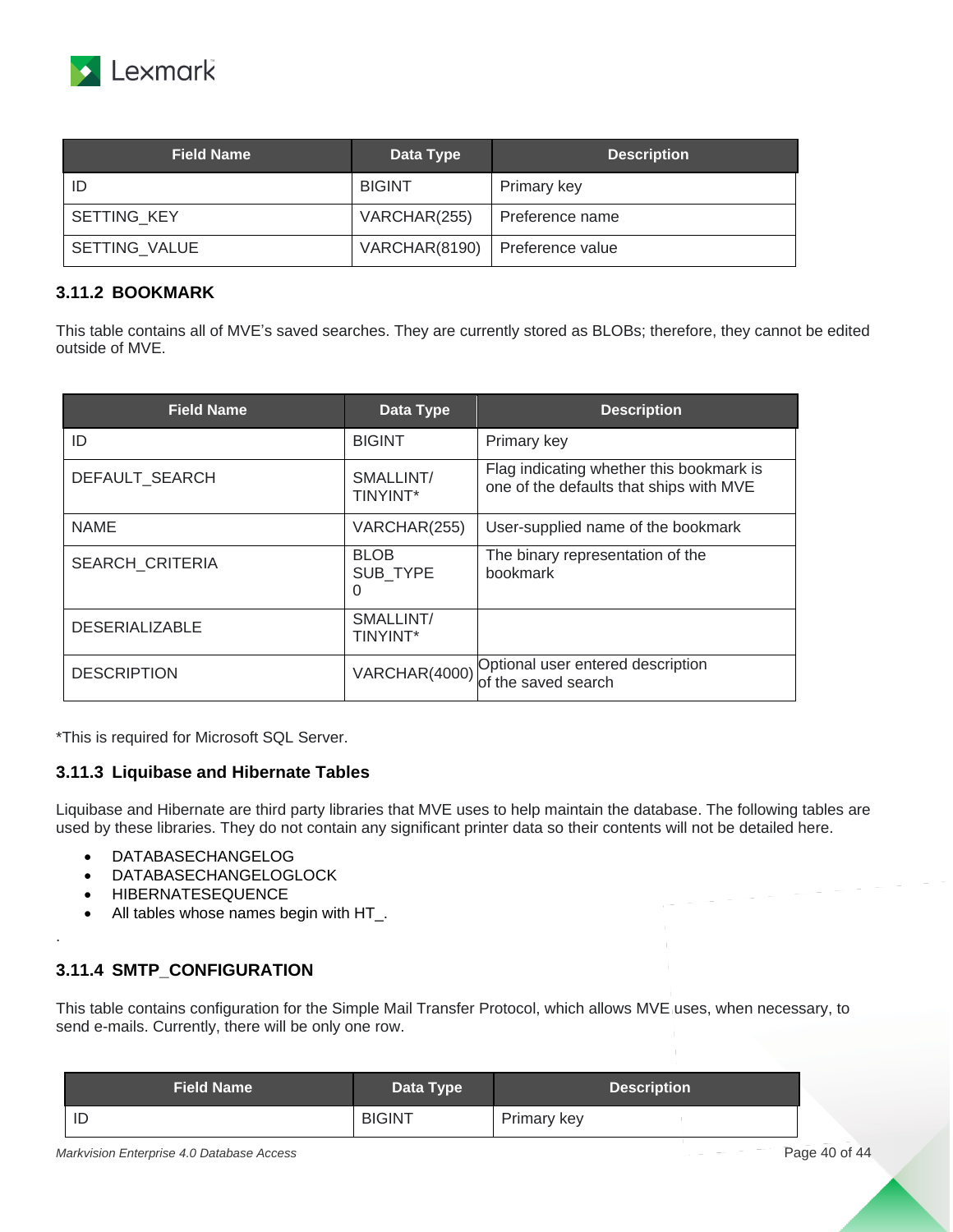

| <b>Field Name</b>  | Data Type                    | <b>Description</b>                                                 |
|--------------------|------------------------------|--------------------------------------------------------------------|
| FROM ADDRESS       | VARCHAR(255)                 | The e-mail address that sent e-<br>mails should be "from"          |
| <b>LOGIN ID</b>    | VARCHAR(255)                 | User ID for the SMTP server                                        |
| LOGIN PASSWORD     | VARCHAR(255)                 | Password associated with the user ID for<br>the SMTP server        |
| <b>LOGIN REQ</b>   | SMALLINT/<br><b>TINYINT*</b> | Flag indicating whether or not the SMTP<br>server requires a login |
| <b>SMTP PORT</b>   | <b>BIGINT</b>                | The port of the SMTP server                                        |
| <b>SMTP SERVER</b> | VARCHAR(255)                 | The hostname/IP of the SMTP server                                 |
| <b>SMTP ENABLE</b> | SMALLINT/<br>TINYINT*        | Flag indicating whether SMTP<br>is enabled or not                  |

#### <span id="page-40-0"></span>**3.11.5 SYSTEM\_LOG**

This table can get very large. It contains all of the system log messages that are produced as MVE carries out its tasks.

| <b>Field Name</b> | Data Type        | <b>Description</b>                                |
|-------------------|------------------|---------------------------------------------------|
| LOG_ID            | <b>BIGINT</b>    | Primary key                                       |
| TIMESTAMP         | <b>TIMESTAMP</b> | Time the message was logged                       |
| <b>TASKID</b>     | <b>BIGINT</b>    | Task instance that generated the<br>message       |
| <b>TASKNAME</b>   | VARCHAR(50)      | Task that generated the message                   |
| LEVEL             | <b>INTEGER</b>   | DEBUG, INFO, etc.                                 |
| MESSAGE           | VARCHAR(8000)    | The actual log message                            |
| <b>USER NAME</b>  | VARCHAR(255)     | User name of the user who performed the<br>action |
| IP ADDRESS        | VARCHAR(50)      | Client IP address                                 |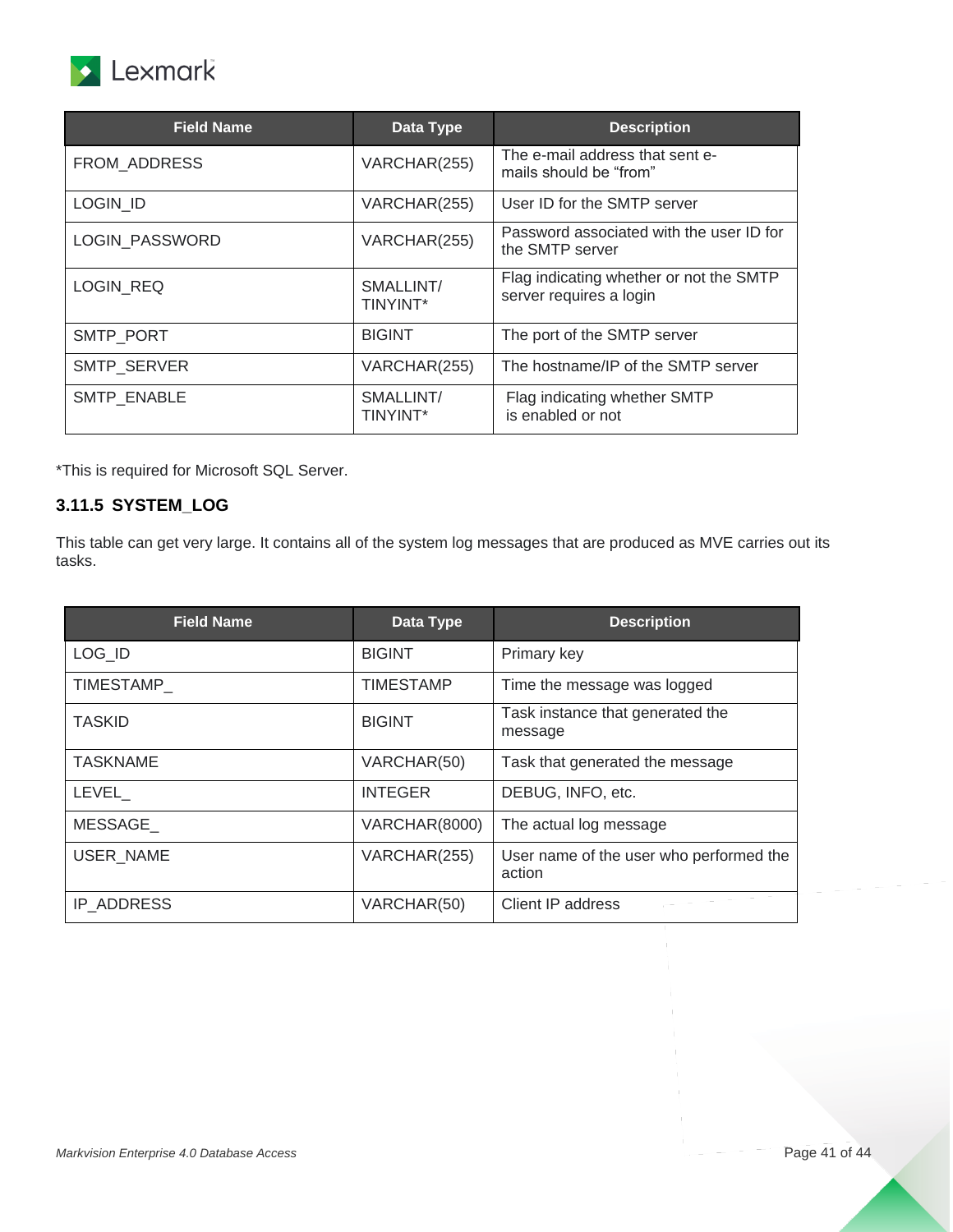

## <span id="page-41-0"></span>4 Quartz DB

## <span id="page-41-1"></span>**4.1.1 QRTZ\_FIRED\_TRIGGERS**

| <b>Field Name</b> | Data Type     | <b>Description</b>                  |
|-------------------|---------------|-------------------------------------|
| SCHED TIME        | <b>BIGINT</b> | Added new column for Scheduled Time |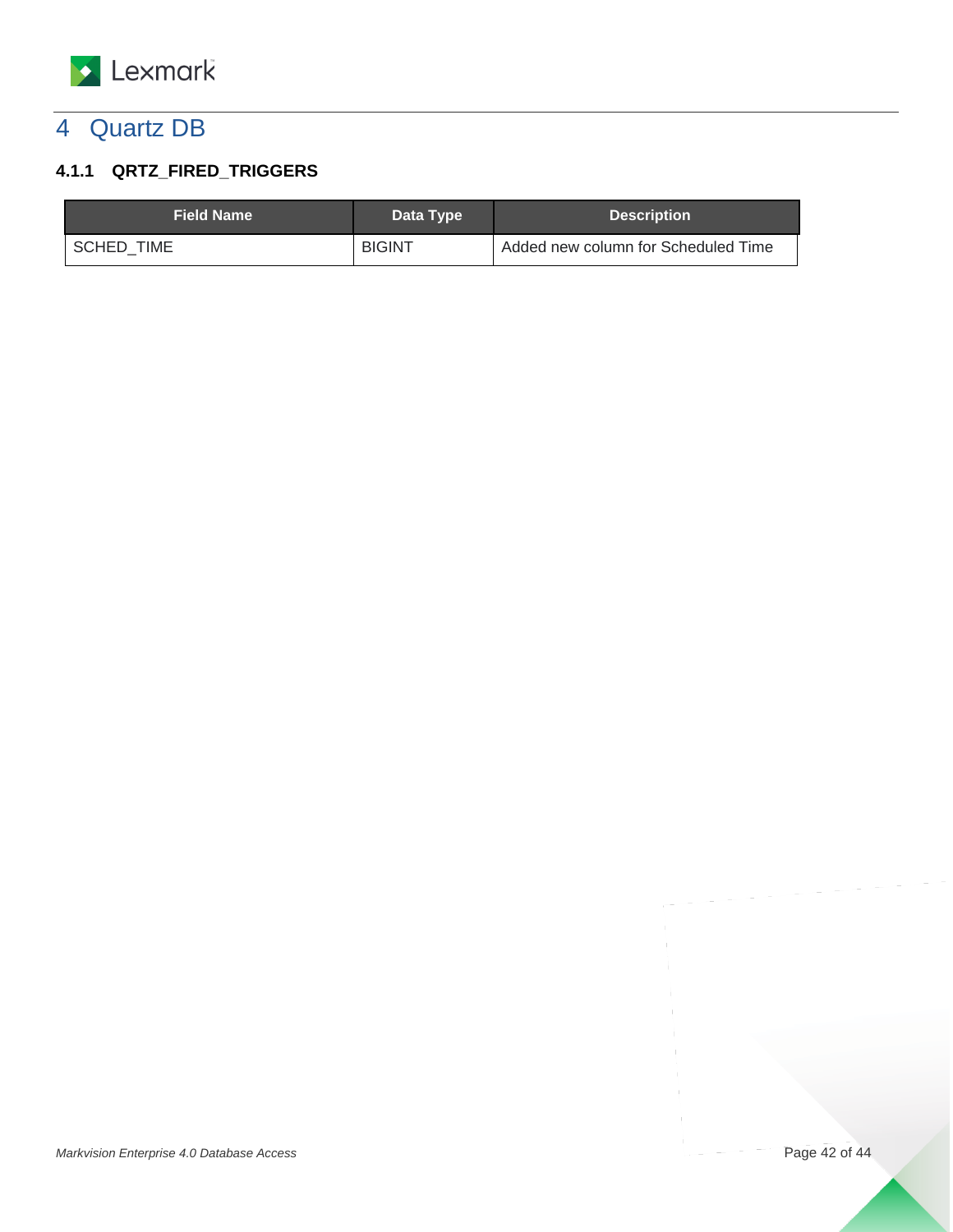

## <span id="page-42-0"></span>5 Notices

#### **Edition notice**

#### November 2020

**The following paragraph does not apply to any country where such provisions are inconsistent with local law**: LEXMARK INTERNATIONAL, INC., PROVIDES THIS PUBLICATION "AS IS" WITHOUT WARRANTY OF ANY KIND, EITHER EXPRESS OR IMPLIED, INCLUDING, BUT NOT LIMITED TO, THE IMPLIED WARRANTIES OF MERCHANTABILITY OR FITNESS FOR A PARTICULAR PURPOSE. Some states do not allow disclaimer of express or implied warranties in certain transactions; therefore, this statement may not apply to you.

This publication could include technical inaccuracies or typographical errors. Changes are periodically made to the information herein; these changes will be incorporated in later editions. Improvements or changes in the products or the programs described may be made at any time.

References in this publication to products, programs, or services do not imply that the manufacturer intends to make these available in all countries in which it operates. Any reference to a product, program, or service is not intended to state or imply that only that product, program, or service may be used. Any functionally equivalent product, program, or service that does not infringe any existing intellectual property right may be used instead. Evaluation and verification of operation in conjunction with other products, programs, or services, except those expressly designated by the manufacturer, are the user's responsibility.

For Lexmark technical support, go to http://support.lexmark.com.

For information on Lexmark's privacy policy governing the use of this product, go to www.lexmark.com/privacy.]

For information on supplies and downloads, go to www.lexmark.com.

#### **© 2020 Lexmark International, Inc. All rights reserved.**

#### **GOVERNMENT END USERS**

The Software Program and any related documentation are "Commercial Items," as that term is defined in 48 C.F.R. 2.101, "Computer Software" and "Commercial Computer Software Documentation," as such terms are used in 48 C.F.R. 12.212 or 48 C.F.R. 227.7202, as applicable. Consistent with 48 C.F.R. 12.212 or 48 C.F.R. 227.7202-1 through 227.7207-4, as applicable, the Commercial Computer Software and Commercial Software Documentation are licensed to the U.S. Government end users (a) only as Commercial Items and (b) with only those rights as are granted to all other end users pursuant to the terms and conditions herein.

#### **Trademarks**

Lexmark, the Lexmark logo, and Markvision are trademarks or registered trademarks of Lexmark International, Inc. in the United States and/or other countries.

Firebird is a registered trademark of the Firebird Foundation.

All other trademarks are the property of their respective owners.